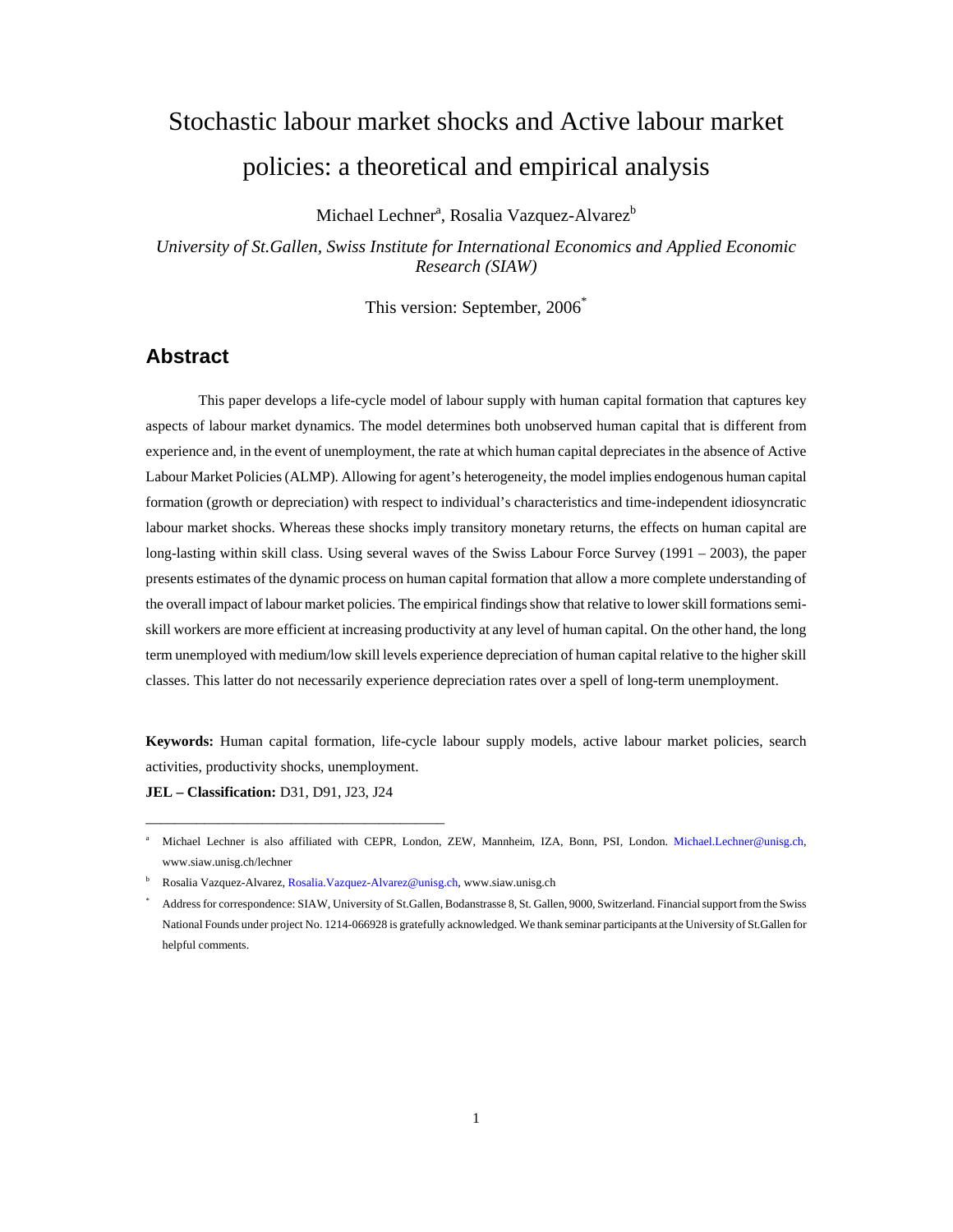## **1 Introduction**

During the 1990s many continental European countries introduced wide-ranging active labour market policies (ALMP) in order to combat the then rising levels of unemployment. Switzerland was no exception at experiencing continuous increases in unemployment throughout the decade of the 1990s, thus in 1997 it expanded its ALMP interventions as well as prescribing new regulations for the provision of unemployment insurance. Following on the footsteps of program evaluation in North America (see for example Ashenfelter and Card (1985), Angrist and Krueger (1999) or the survey by Heckman, LaLonde and Smith (1999)) and following the widespread introduction of ALMP (both in Switzerland and other continental European countries) there has being a surge of literature that aims at evaluating the effectiveness of such labour market policies in Europe. Specifically in Switzerland, studies by Gerfin and Lechner (2000, 2002) or Gerfin, Lechner and Steiger (2001) have focused on evaluating the direct effect on employment of specific policies, for example, *Temporary Wage Subsidies*, *Sheltered Employment Programs* and/or *Training Courses*. In all these examples of program evaluation the key identification strategy lays on the assumption that labour market outcomes and the selection process into the program are independent events conditional on observed heterogeneity. The outcomes of such evaluations are the direct effects of the policies on the program participant assuming that the labour market position for the average non-participant is unaffected by the existence of the policies. The structural framework employed in these studies is that of a static partial equilibrium framework and does not usually focus on the effect that ALMP (or their absence) might have on both the short and the long run accumulation of human capital. Yet, it is stock of human capital at each particular point in time that determines individual's chances of employment assuming, of course, an appropriate vacancy flow within the individual's skill class. In the present paper the aim is to develop a life-cycle model of labour supply and human capital formation allowing for the model to capture the dynamics that characterize the labour market in Switzerland. Our structural model draws from Magnac and Rubin (1991, 1996) to define an optimization problem where optimizing individuals chose among mutually exclusive types of labour supply. At the same time we extend the framework in Costa-Dias (2002, Chapter 4) to allow for depreciating human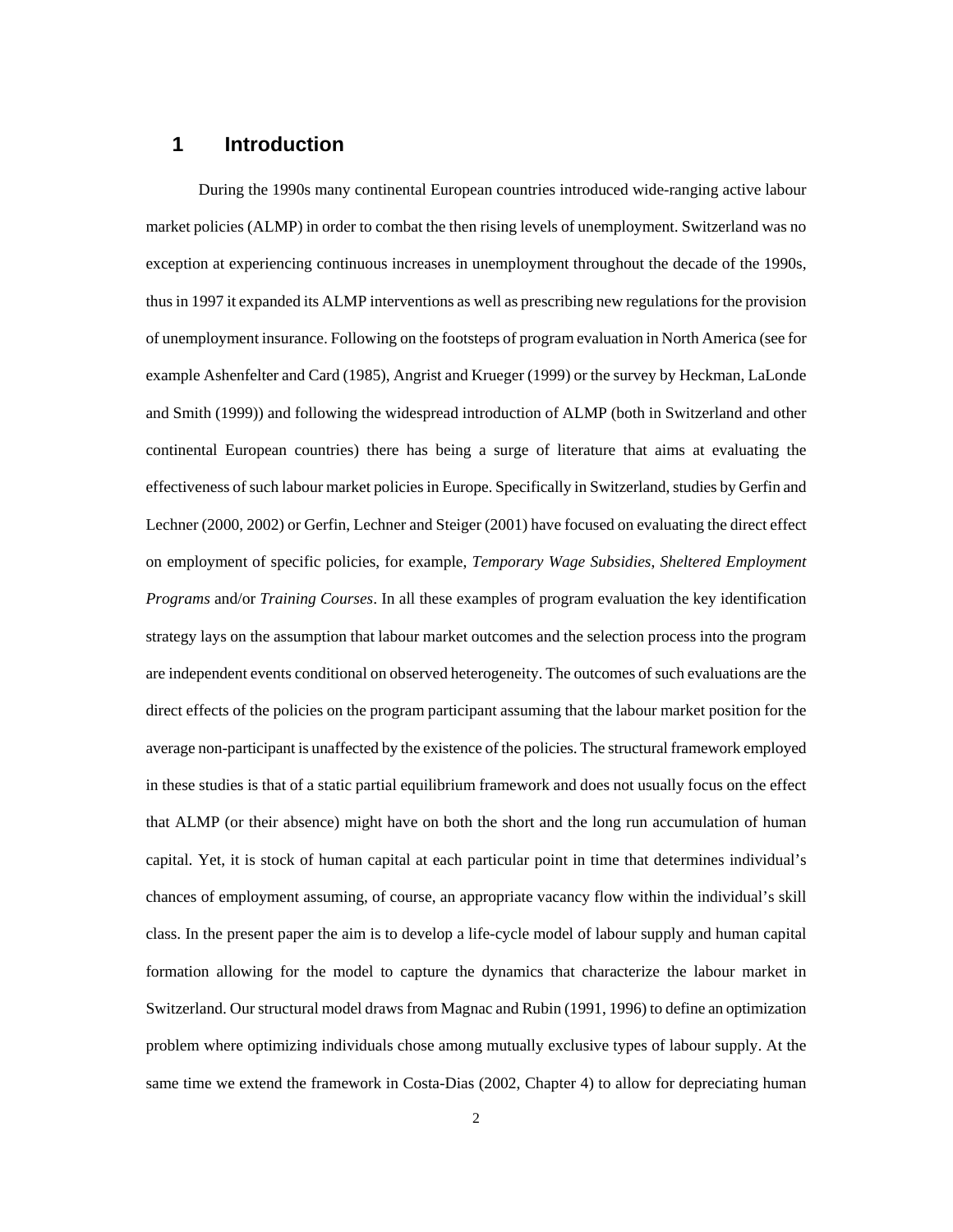capital in the absence of active and passive labour market programmes. The model suggests a framework for the separate identification of the rate of human capital accumulation (for those in an employment spell) and human capital depreciation (for those in spells of long term unemployment) allowing for these rates to differ by skill class. The parameters identified by the model allow for the estimation of human capital returns from investing in labour market activities. The same parameters provide an estimate of the effects of active and passive labour market policies at maintaining pre-unemployment stocks of accumulated human capital.

In order to introduce the rationale behind the structural model (Section 2) we can illustrate the differential effects of labour market policies by comparing the effect of a wage subsidy scheme to that of other labour market policies that are more directly designed to help individuals to keep up with skillspecific knowledge such as active programs. Gerfin and Lechner (2002) studied various types of active labour market programs in terms of their relative effectiveness at promoting employment chances. Among other things, their finding suggest that one year ahead of having participated in at least one program, the average participant in a temporarily subsidized placement (*TEMP*) has 20% more chances to be employed than the average participant in other traditional labour market programs (e.g., simulated employment workshops, basic training courses, etc.). At the same time, when comparing traditional programs to a *TEMP*, the estimates show that such traditional programs can reduce the chances of employment for the average participant by as much as 15% (also estimated one year after finishing the program). A TEMP type of program acts very much as a wage subsidy scheme in the open market (rather than a traditional program where the unemployed will follow a particular training while receiving unemployment benefits). The results in the Gerfin and Lechner (2002) can be thought as picking up the permanent positive effects on human capital formation resulting from a transitory labour market shock (i.e., the wage subsidy). However, their study regards only the effect of the policies on observed labour market outcomes. Even if other labour market programs (e.g., employment programs in sheltered (simulated) workshops) are not directly successful at promoting employment (relative to other programs), they might still help the program participant to maintain his or her stock of human capital from depreciating. Thus, in estimating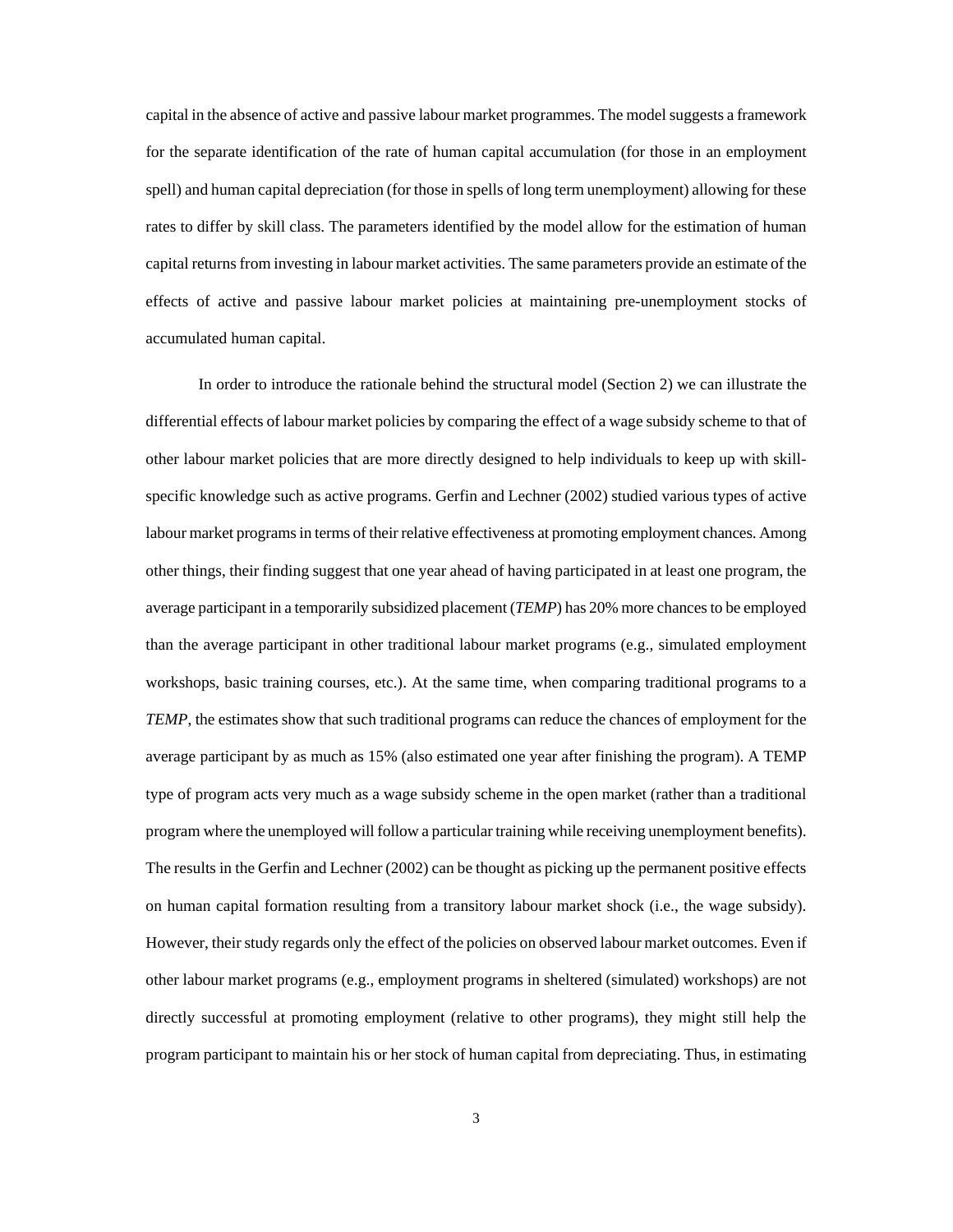human capital formation (appreciation and depreciation) our study aims at providing a life cycle interpretation of the effect of active labour market programs.

We assume agents enter the labour market with a level of start up education that determines each individual's skill type from which they will not move until the age of retirement. Individual's skill type is assumed exogenous to the model. Once they enter, and at each point in time, agents make choices with respect to their labour market behaviour. The choices are either to work in return for earnings and enhanced human capital or remain unemployed. In this latter case individuals can choose to search in the open market while participating in programs that help them sustain basic skill-specific knowledge, or remain passively searching without program participation. However, receiving benefits from unemployment are often conditional on showing a level of labour market search and program participation. On the other hand, no search activity or elapse of the benefit period considerably reduces the ability to benefit from various active labour market programs as well as reduce monetary benefit. Eventually, if the spell of unemployment is prolonged for sufficiently long periods, the rights to program participation might be altogether eliminated. These implications mimic the dynamics of the unemployment system in Switzerland where individuals who become unemployed are immediately place under the guidance of a 'caseworker' that aims at reducing the search cost for the unemployed individual and/or guide the individual towards participation in adequate active labour program. The benefits of the system (both in terms of program participation and unemployment insurance) are limited to a maximum of two years and conditional on pre-unemployment contributions to social insurance founds (see Gerfin, Lechner and Steiger (2002) for a more detailed description of the unemployment system in Switzerland).

We argue that receiving passive unemployment related benefits combined with active program participation implies the maintenance of pre-unemployment level of human capital stocks. On the other hand, becoming an outsider to the benefit system (or restricted access to it) implies entering a period of human capital depreciation that will last for as long as the individual remains unemployed. Our dynamic assumptions are necessary to capture the effect of distinct labour market regimes (by skill class) on the stock of human capital (e.g., the effect of long term unemployment on human capital versus the effect on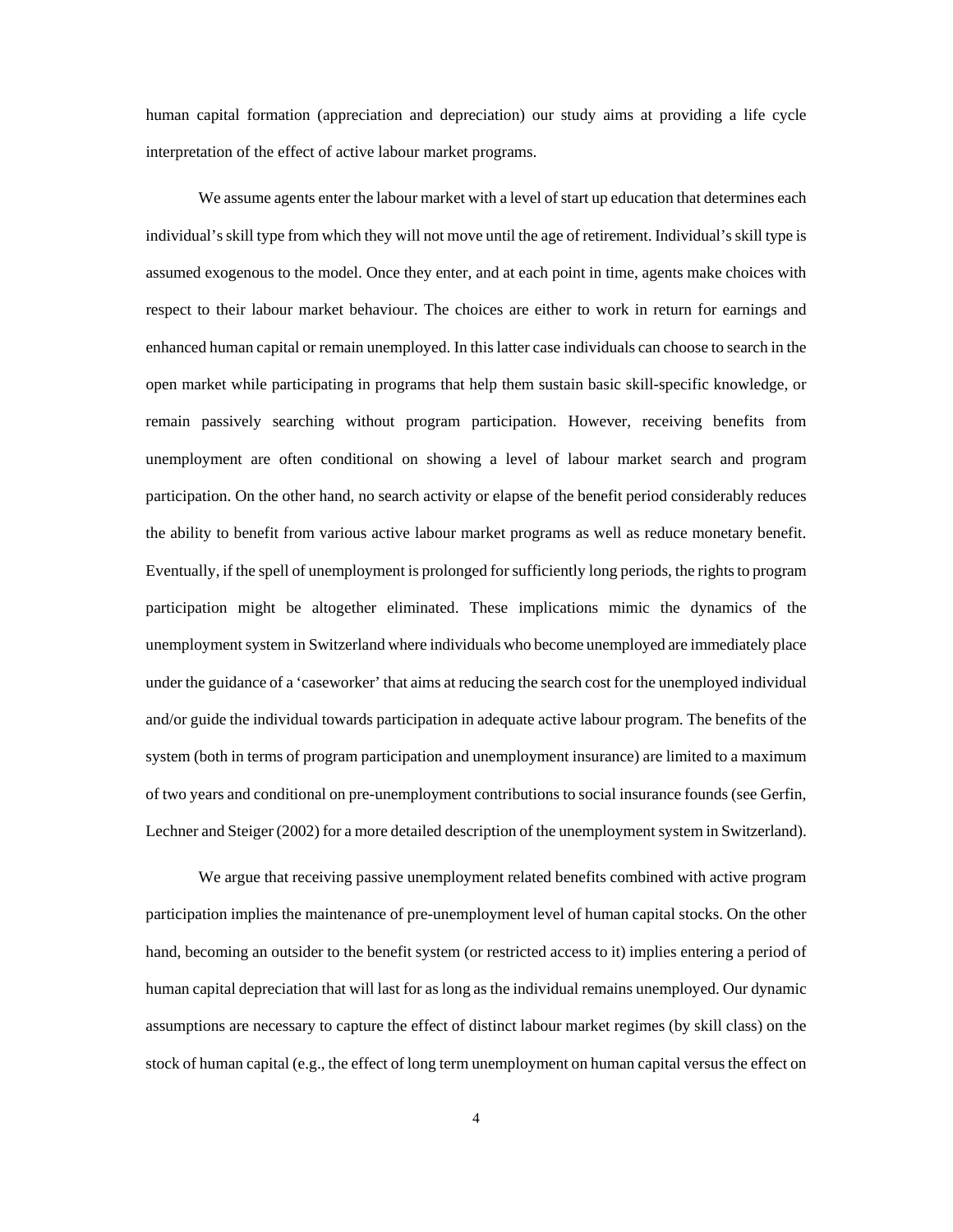human capital to the new arrivals into the pool of unemployed). We reason that although both types of unemployed might have similar pre-unemployment experience within skill class, compared to the long term unemployed, new arrivals are closer to fulfilling the skill-specific knowledge required by employers, i.e., being a long term unemployed implies loosing touch with contemporaneous knowledge requirement to cover existing vacancies. Our aim would imply quantifying the loss in terms of human capital stock.

The choice of labour market regime, however, is not deterministic. That is, we follow closely the ideas in Huggett (1997) and Huggett and Ventura (1999) where it is assumed that agents receive idiosyncratic *labour shocks* that determine individual's state of nature at each point in time. We assume these shocks to be time independent stochastic shocks that affect individual's contemporaneous opportunity cost of participating (or not) in paid labour market activities, i.e., at each point in time the valuation of alternative labour market regimes strongly affect the individual's decision. As in the framework by Huggett (1997) it is assumed that wages and interest rates are deterministic so that the income fluctuation problem is as result of the stochastic labour shock that directly determine individual's capital holding over time.

A difference between Huggett (1997) and our model is that we allow for alternative labour market regimes when setting up the individual's decision problem. This follows closely to Magnac and Rubin (1996) where the representative agent can choose between alternative working modes (wage work or selfemployment). We assume individuals face a choice between three alternative labour market regimes: paid work, unemployment with active labour market programs participation (ALMP) and unemployment without active labour programs (N-ALMP). At any point in time the representative agent has some 'latent' or hidden valuation with regards to each of the three labour market regimes thus reflecting the agent's perceived cost of active participation. These valuations depend on the agent's state of nature which changes at each point in time as result of the time independent stochastic labour shock. Before the shock is realized the agent is uncertain about the state of the world (i.e., about his or her labour endowments and total asset holdings). Once the shock is realized the state of the world is known (i.e., capital assets and human capital are determined) and consequently the agent chooses an optimal labour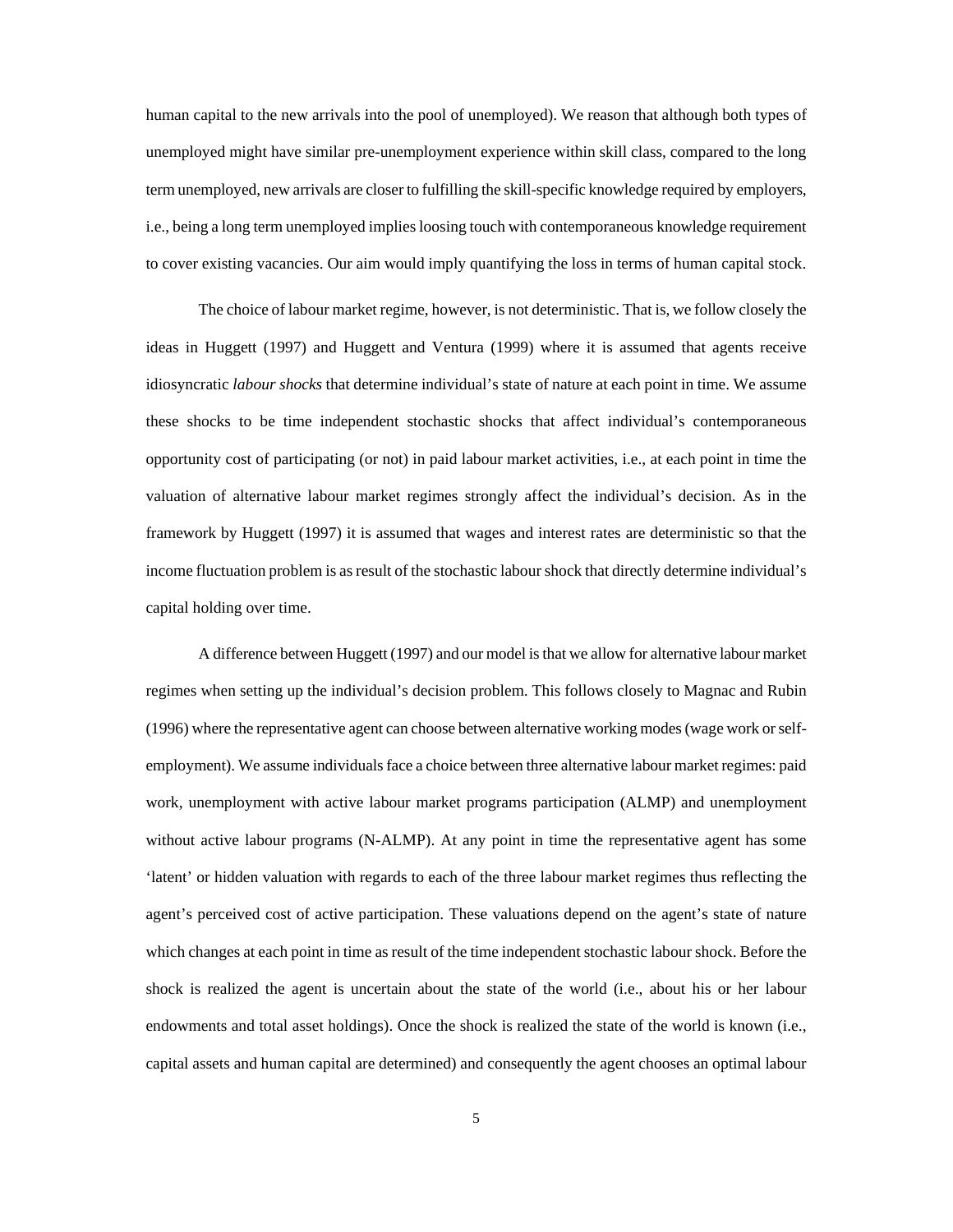market regime. The arguments are similar to those in Kihlstrom and Laffont (1979) and Magnac and Robin (1991) where it is also assumed that individual's uncertainty on future labour market returns can be explained by attitudes towards risk, while the level of risk aversion with respect to labour market choices depends on personal characteristics and past labour market history, that is, on the stock of human capital.<sup>1</sup> Therefore, although unobserved, idiosyncratic taste for risk might be the most important factor that determines the choice of regime in the labour market. In our model we think of 'risk' between alternatives as the opportunity cost implied by the choice between mutually exclusive alternative, with individual's measuring the opportunity cost taking into account personal characteristics and the state of nature.

For a risk-averse individual with low levels of productivity, becoming employed implies a risky option relative to the riskless option of remaining on unemployment benefits (or social assistance in general). This is because any return from active employment might be equal or less than the benefits from unemployment and, at the same time, working implies exercising an effort. In a learning-by-doingframework (see Cossa, Heckman and Lochner (1999)), allowing these individuals to receive a positive labour market shock that drives their gains above their own productivity (e.g., through a wage subsidy scheme) will induce participation and thus built up stocks of human capital. Since productivity level depends on the stock of human capital, an increase in human capital '*reduces*' the risk of participation in the future so that employment becomes a more likely choice in periods ahead. Likewise, if long periods of unemployment lead to human capital deterioration this increases the relative cost of employment both at present and in periods ahead so that with time the opportunity cost of 'employment' increases. For example, relative to new arrivals into the pool of unemployed, the long-term unemployed loose touch with new technologies at the work place and might have limited information to labour market programs Clearly, the short run decision to remain unemployed might lead to long run consequences because the initial decision might trigger a period of human capital depreciation that translate into future depletion of productive capacity for periods immediately ahead. This, in turn, '*increases*' the cost (or risk) of the

-

 $1$  Because our analysis aims at explaining the labour market behaviour of low and medium skill individuals, allowing for labour market decisions to depend on savings is not as crucial an assumption as allowing for these choices to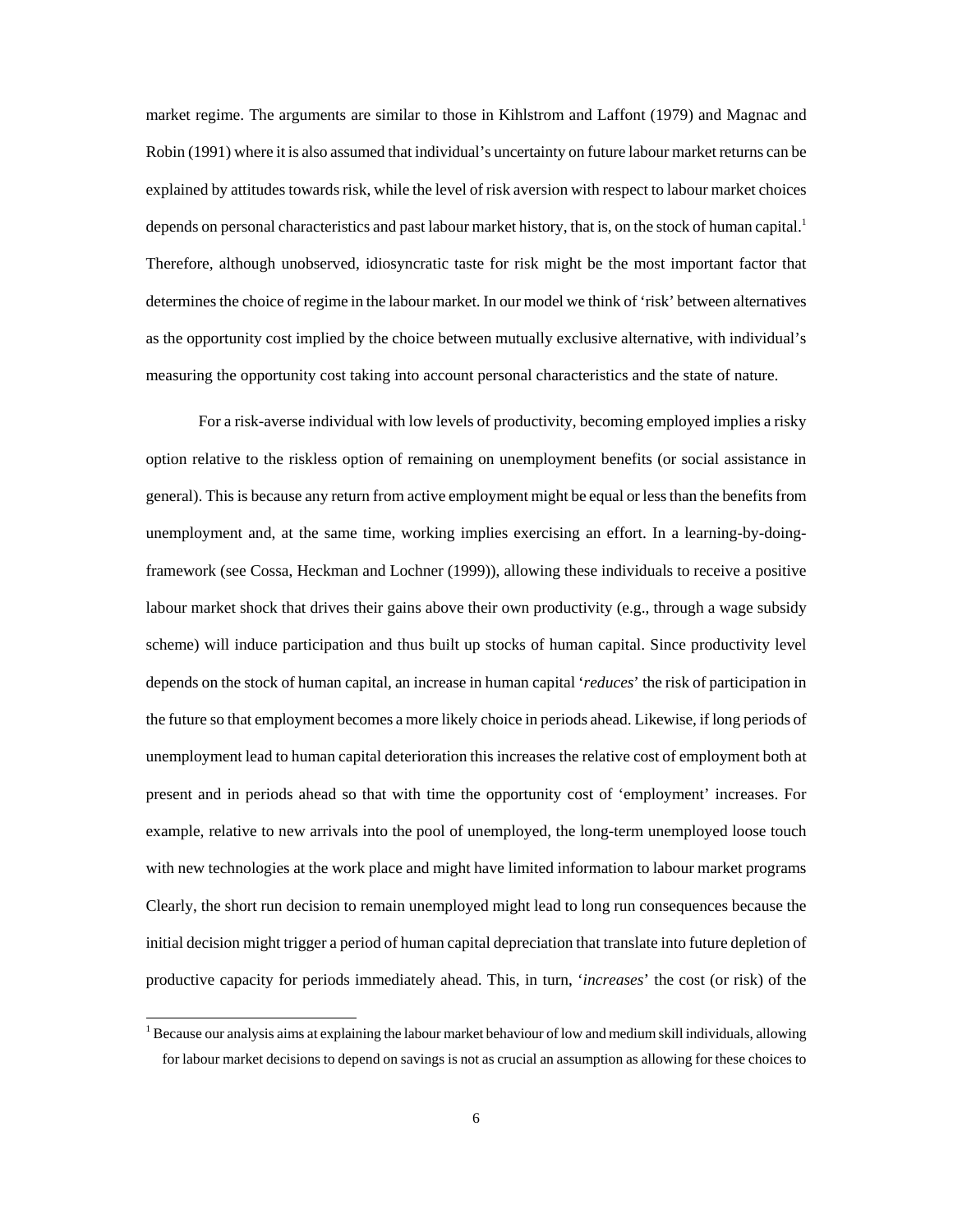employment option thus reducing its chance. The possibility to participate in various active programs offered by the system (e.g., short run courses, help in terms of search, etc.) might help individuals 'maintain' their pre-unemployment human capital level, thus creating a period where the risk attached to the choice employment is '*non-increasing*' relative to the perceived risk with which they started their unemployment spell. This argument implies that ALMP can be seeing not just as instruments to make the unemployed more marketable but also as a mean to help them keep their human capital (relative to their most recent human capital stock) while searching for a suitable vacancy. Taking all the above arguments into account we think of accumulated human capital as providing an insurance against risk (i.e., it lowers the opportunity cost of employment) while each individual's taste for risk depends on individual characteristics and past labour market history. Within this framework, being subject to a positive but transitory labour market shock (e.g., a wage subsidy) may reduce the cost of participation and have a permanent effect in the form of increased human capital. Likewise, participating in active labour market programs (e.g., training courses, employment programs, etc.) can also be thought as receiving a transitory labour market shock that is neutral in terms of human capital formation relative to the pre-unemployment stock of human capital. Finally, the absence of active labour market policies or adverse labour market shocks can be thought as emulating a period with negative but permanent effects on human capital so that for as long as the unemployed remains in such labour market regime, human capital depreciates.

The above arguments imply that evaluating the impact of a policy intervention such as a wage subsidy – existing alongside other active labour policies – requires the evaluation of both short and long run effects for participants and. To this aim the starting point is to abstract away from actual interventions and to examine the dynamics of the labour market in the economy with both 'earnings' and 'benefits' as best signals in terms of disentangling the labour supply behaviour of the active population. This aim requires the definition of a life cycle model of labour-supply, human capital formation, earnings and unemployment insurance whose structural form is based on the specific observed characteristics of the economy under study. In our case this is the Swiss economy so it is fundamental that such model

-

depend on human capital formation.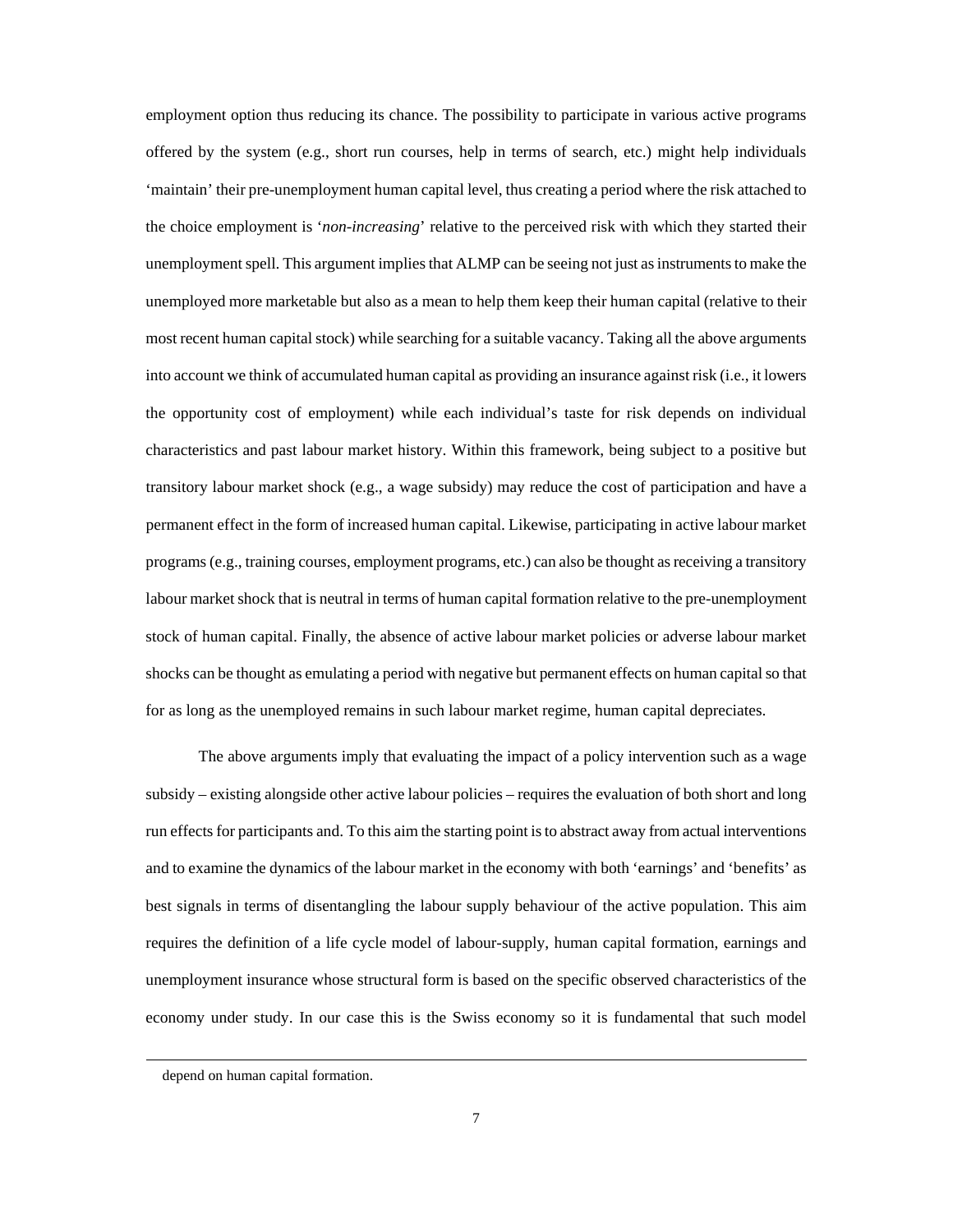integrates the three mentioned types of labour market regimes. Ultimately we want to identify the effect of benefits, earnings, and labour supply on human capital formation (growth and depreciation) for individuals that react differently to idiosyncratic 'labour market shocks'. Following our previous arguments we define labour market shocks as individual specific innovations with transitory effects to monetary gains (different according to labour market regimes) but with the potential to permanently affect the productivity level of individuals within skill type (either accumulating, maintaining or depreciating human capital).

We consider *start-up* education as the first level of heterogeneity: individuals are assumed to enter the labour market with a level of start up education that determines their skill type once and for all and up to the point of retirement. Thus, human capital accumulation allows for enhanced productivity within skill type but does not allow individuals to jump to higher or lower skill types. Once individuals enter the labour market they face an idiosyncratic labour market shock at each point in time assumed to be transitory in nature. Following the arguments in Heckman and Smith (1999), the shock can be thought as determinant of labour market related activities conditional on the labour market regime dictated by the shock. A positive and sufficiently large shock implies a working decision and the shock determines the level of human capital accumulated while working. If the shock is not sufficiently large to imply a working regime the individual will choose unemployment. In the event that the shock is 'sufficiently bad' it will place the individual in a regime of no work and no program participation while the shock might determine the potential of searching for work in the open market, including the possibility of no search. Thus, whereas the permanent component of the transitory shock also differs by labour market regime, in all three cases the effects are with regards to human capital formation. Allowing for a third regime implies an extension to the modelling strategy in Costa-Dias (2002). In this latter, all unemployed are assumed to search at zero cost with human capital that never depreciates relative to the last employment spell. This means that as long as individuals belong to the same skill class, the long term unemployed and new arrivals to the unemployment pool are perfect substitutes in terms of productivity level. In our peruse to distinguish between active versus non active program participation as difference within the pool of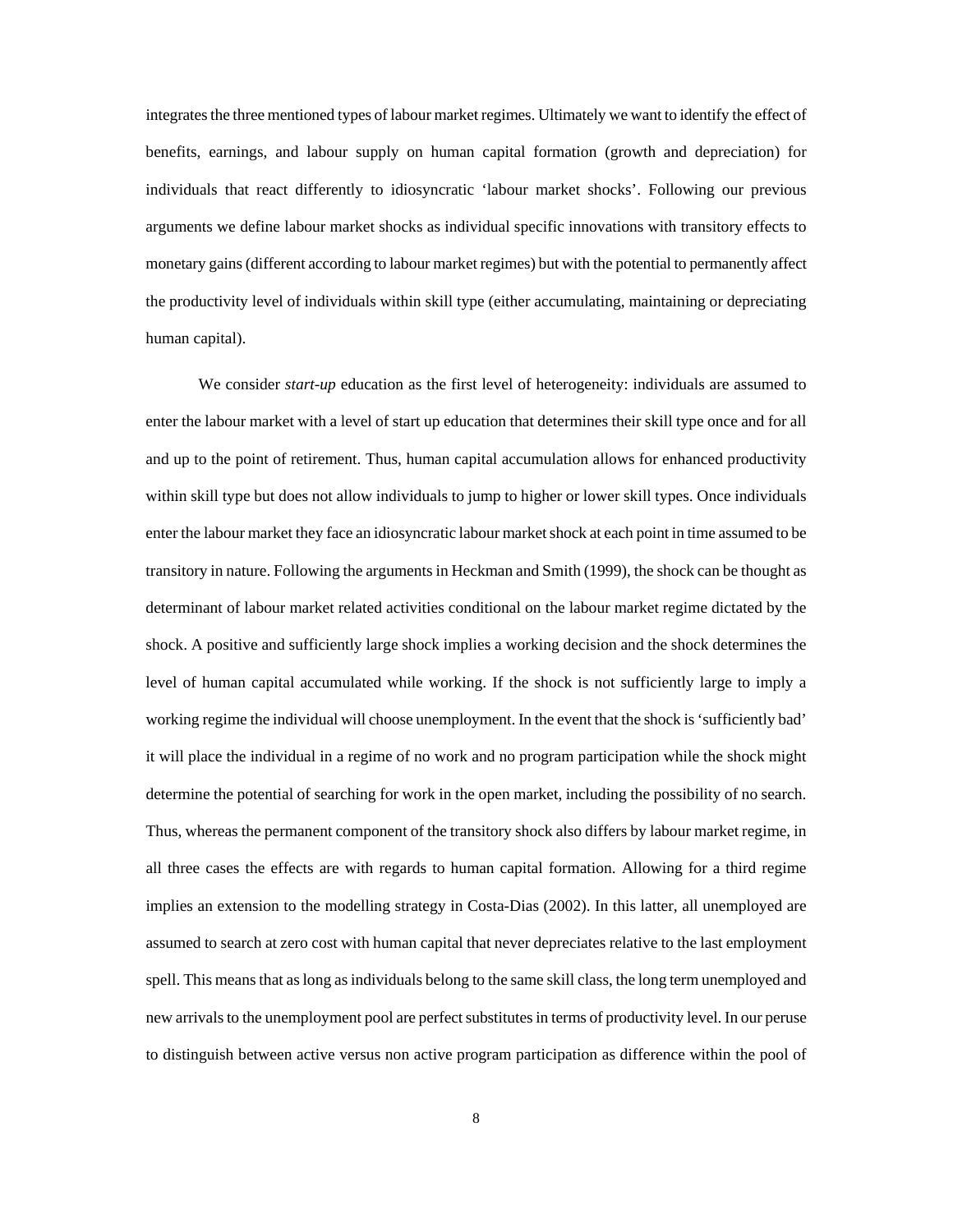unemployed, our modelling strategy allows for endogenously determined human capital depreciation that evolves as a function of human capital skill  $h$ , conditional on skill class and pre-unemployment experience, as well as being subject to time independent idiosyncratic labour market shocks. The structural model endogenously determines human capital formation thus making a distinction between accumulated human capital and observed labour market experience.

Our results suggest that, in the event of working, those at the upper bound of the semi-skill distribution are more efficient at accumulating human capital and transforming such capital into productive capacity. For any stock of human capital, Skill type 3 can have a growth rate differential between 2% and 15% relative to lower skill classes, and still keep on showing a positive growth rate when the lower skills have already reached the maximum possible human capital change. In the event of unemployment without benefit participation (i.e., what the paper defines as long-term unemployment), the estimated rates of human capital depreciation are informative but with caution: low sample size in the formation of the data set implies that the estimates might not be very informative. However, for those in skill class 2 the estimates are meaningful and show that once in long-term unemployment individuals will experience depreciation starting from an initial 4% drop, thereafter increasing significantly slowly. The estimates for the higher skill class seem to suggest that those in Skill class 3 do not experience human capital depreciation over a long unemployment spell. These estimates provide an approximation of the benefits (or disadvantages) of the existing active labour market policies.

The paper is organized as follows. Section 2 presents the structural model as a dynamic model of labour supply with endogenous human capital formation and determines the necessary conditions to identify the parameters of interest. These conditions place restrictions on the behavioural aspects of individuals in each of the labour market regimes. Section 3 describes the estimation procedure to go from the structural model to the econometric specification. Section 4 describes the benefits and limitation in using the Swiss Labour Force Survey and provides the main estimation results. Section 5 concludes the paper. Further technical material and other data issues are relegated to an appendix.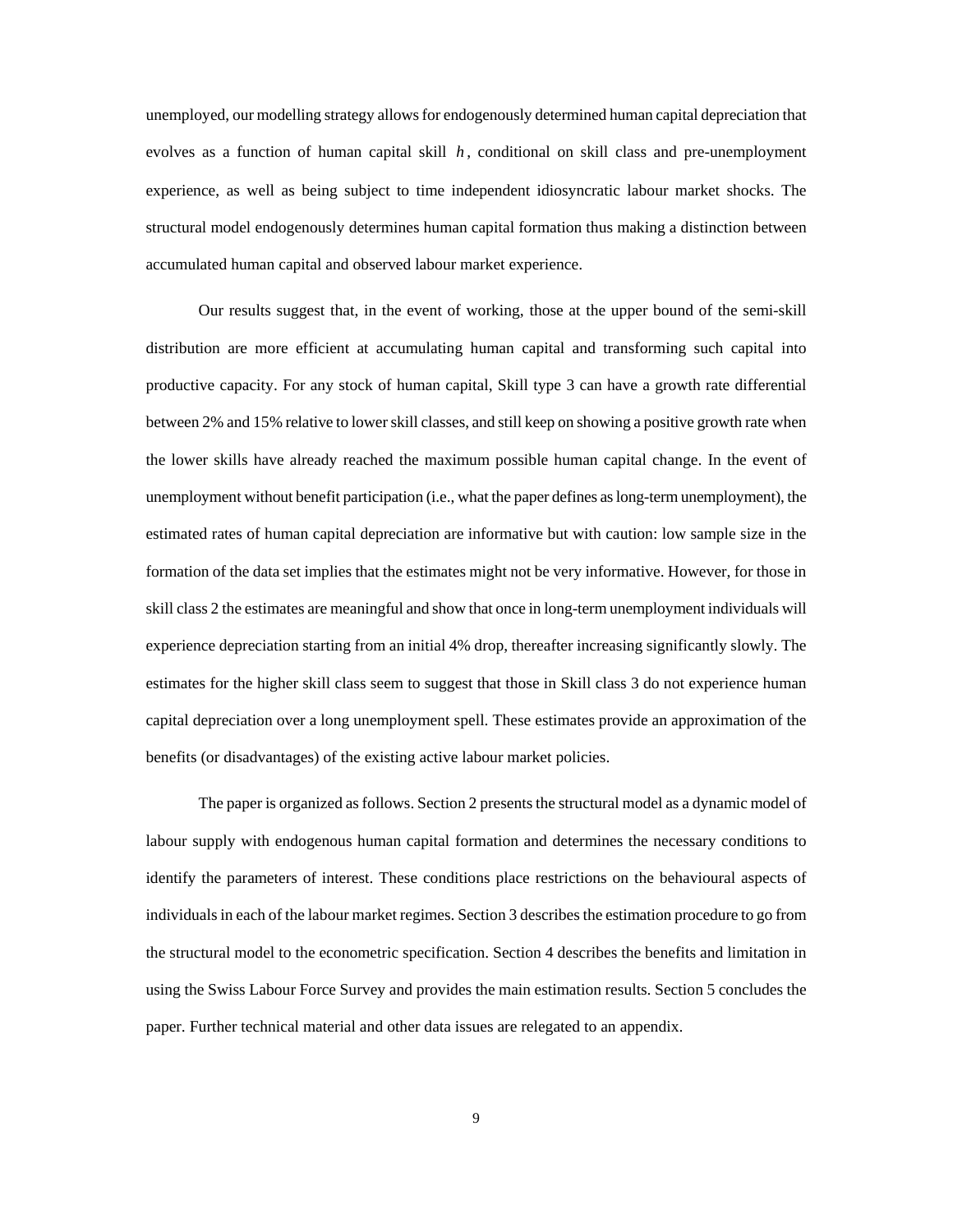# **2 A model of labour supply with stochastic labour shocks**

The fundamental problem for the representative individual is to maximise utility subject to the evolution of assets and human capital where the latter is endogenously determined, different from (years of) experience and subject to time independent idiosyncratic labour market shocks. The stochastic shock and start up education (skill class) are the only two exogenous components of the state space. We do not model price formation (e.g., wages, benefits, tax policy, etc.) within the framework thus assuming these is information known to the individual at each point over the planning horizon. The other component in the state space is the skill class of the individual which is fixed forever at  $t = 0$ . Expression (1) describes the full problem faced by the *ith* representative agent:

$$
\max_{\{c,l\}_{i=0}^T} E_i \sum_{t=0}^T \Bigg[ \beta^t u_t(c_{it}) \Big| (\tilde{X}_{it}, \psi_t)_{t=0}^T \Bigg];
$$
\nwhere,  
\n
$$
\tilde{X}_{it} = (s_i, a_{it}, h_{it}, \pi_{it});
$$
\n
$$
\psi_t := (r_t, W_{1t}, ..., W_{st}, ..., W_{St}, B_{1t}, ..., B_{st}, ..., B_{St}, P_{1t}, ..., P_{st}, ..., P_{St}, \tau_t);
$$

. *s t*

Assets: 
$$
a_{i,t+1} = (1 + r_t)a_{i,t} + \sum_{s=1}^{S} \underline{1}(s = s_i) \Big\{ I_i^w W_{st} (1 - \tau_t) h_{it} \pi_{it} + I_i^q (B_{st} - P_{st}) h_{it} + I_i^m B_{st} h_{it} \Big\} - c_{it};
$$
  
Human Capital:

$$
h_{i,i+1} = h_{ii} \cdot \exp\{ \nu(s_i, h_{ii}) \pi_{ii} \}, \qquad \text{if} \quad I_i^w = 1; h_{i,i+1} = h_{ii}, \qquad \text{if} \quad I_i^q = 1; h_{i,i+1} = h_{ii} \cdot \exp\{-\sigma(s_i, h_{ii}) \pi_{ii} \}, \qquad \text{if} \quad I_i^n = 1.
$$
 (1)

The *ith* individual enters the market at time  $t = 0$  and retires at  $T$ . Optimal allocation of lifetime resources implies maximizing expected discounted utility over the entire working horizon as expressed by the weighted sum from  $t = 0$  to  $t = T$ , where  $\beta$  is the discount factor. Future realisations of the shocks are unknown (only the distribution is assumed known). This means that at each point in time the individual evaluates her options and takes actions accounting for the remaining life and subject to the contemporaneous state of nature that has all past realisations of nature in it. The suffix *t* explains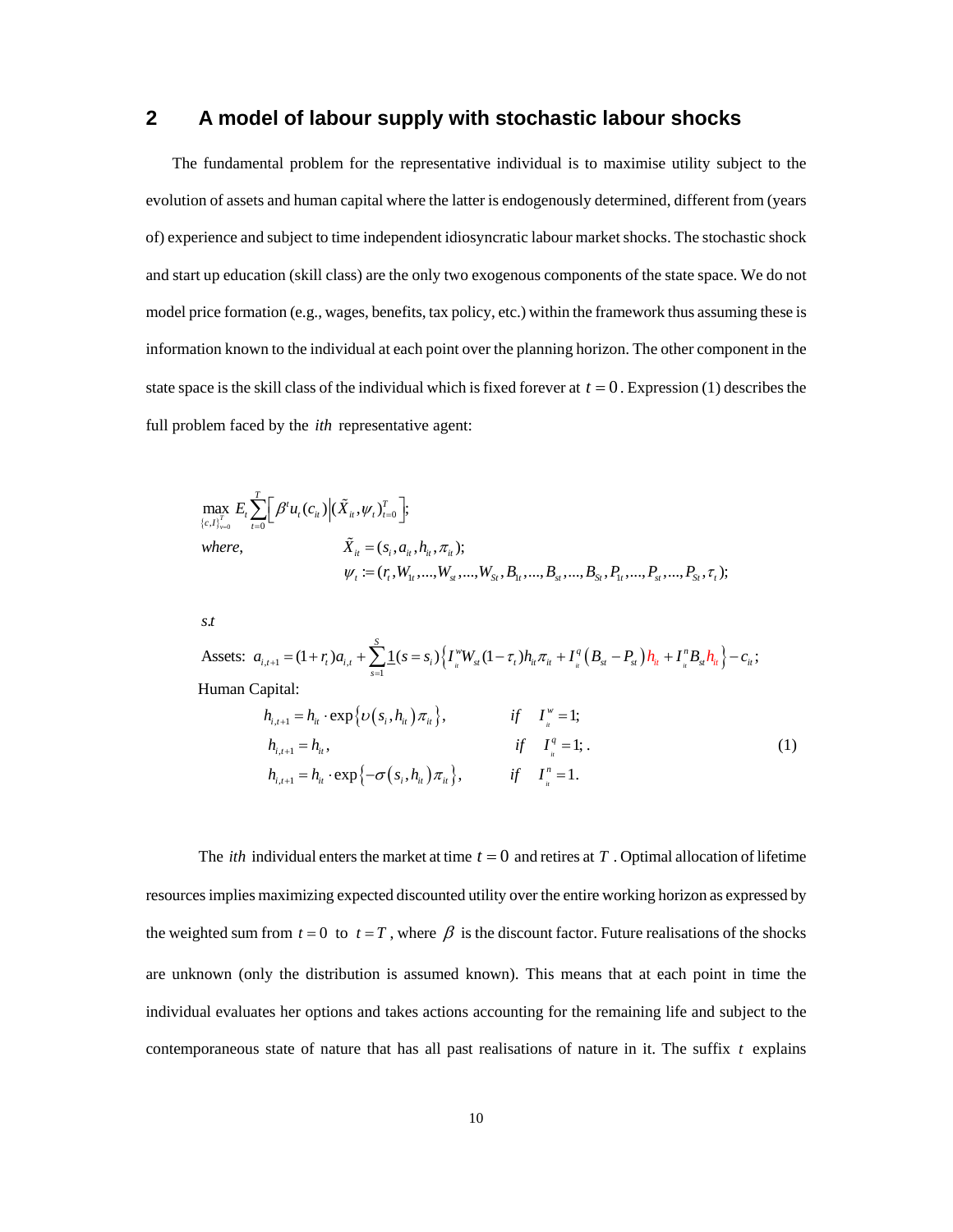contemporaneous time and the suffix *s* stands for the exogenously determined skill type: the problem refers to a given individual who will belong to a unique skill class over his working lifetime, i.e., whereas labour market history might explain his or her 'skill-specific knowledge', skill class is unchanged throughout the individual's working life. The objective of the representative individual is to maximize discounted utility over his lifetime. This objective is represented with some time separable utility function  $u_i = u_i(c_{ii})$ . We assume this function to be time-variant and to depend on a single argument (some bundle of consumption goods  $c_{it}$  for the representative agent at time t ). The vector  $\tilde{X}_{it}$  (together with the price vector  $\psi$ , ) defines *the state of nature* faced by representative agent at time  $t$ . The vector indicates that the state of the world is a function of his skill class  $(s_i)$ , his accumulated returns up to that point in the form of assets and human capital ( $a_{it}$ ,  $h_{it}$ ) and the time-independent idiosyncratic labour market shock that the agent receives at  $t \, (\pi_{it})$ . Following from  $\tilde{X}_{it}$ , we also define the subset  $X_{it} = (s_i, a_{it}, h_{it})$ , that is, the state of nature for agent *i* at time *t* with respect to the endogenously determined state variables and assuming a particular time invariant skill class. Part of the state of nature faced by the agent is the set of prices that affects consumption and labour decisions. These are given by the vector  $\psi$ , describing the wage rate for any *s* skill class at time *t* ( $W_{st}$ ), the unemployment benefits also by skill class and at a given time  $(B_{st})$ , earnings tax  $(\tau)$  at *t* and the rate of return from asset investments at  $t(\tau)$ . Furthermore, we assume that participants in active labour market programs face a cost (monetary or otherwise) of participation in such policies described by the term  $P_{st}$ ; as with wages, this cost is also time varying and skill class dependent. The vector  $\psi_t$  has only contemporaneous effects on the state of nature. The indicator  $I^j_u = 1$ ,  $j = w, n, q$ explains the labour market choice at each point in time for the representative individual. The problem in (1) shows that together with consumption, labour market choice is the only other choice variable. This choice variable is discrete. The implication is that the problem solves for a single optimal path (consumption path) for each of the finite discrete alternatives. This also implies that each labour market regime has a unique solution to the problem (i.e., solving for a given labour market choice). The indicator  $\underline{1}(s = s_i)$  clarifies that earnings, unemployment benefits, and active policy costs are skill specific and will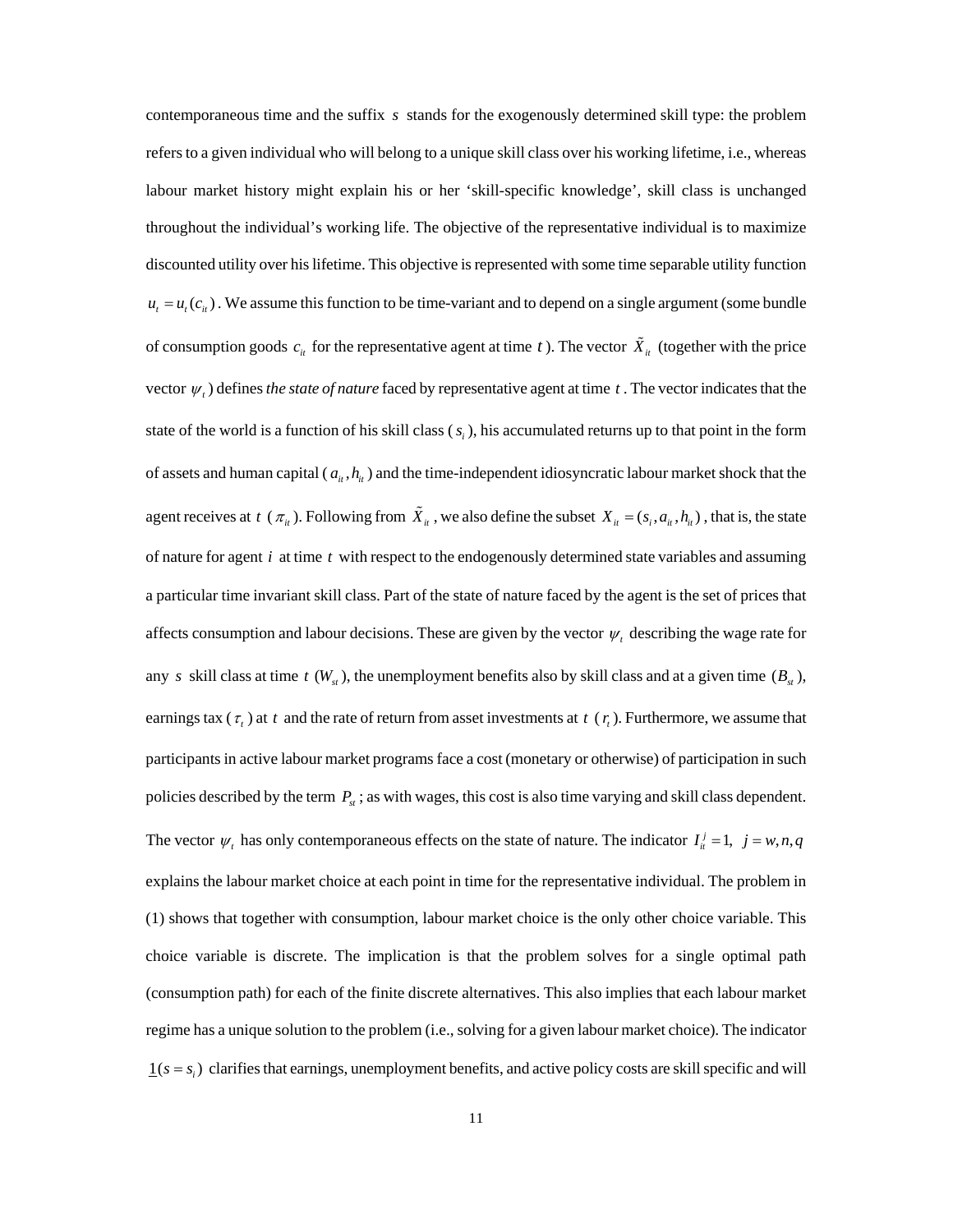vary over time for each individual but within skill class. For example, the term  $W_{st}$  is a vector of prices with dimension equal to that of the number of skills in the population. Allowing for  $\underline{1}(s = s_i)$  implies that for a given individual,  $W_{st}$  becomes  $W_{s(i)t}$ . The same applies to  $B_{st}(B_{s(i)t})$  and  $P_{st}(P_{s(i)t})$ 

Expression (1) shows a dynamic problem subject to stochastic shocks where these determine the choice of labour markets according to the combined effect these shocks have on physical and human capital. For example, lets assume that at time *t* the stochastic shock  $\pi_{it}$  is perceived as sufficiently high (say, relative to some individual dependent latent reservation policy valuation) so that relative to all other possible labour market regimes the choice is  $I_{ii}^{\nu} = 1$ . This means that relative to receiving either the combination  $\left\{I^q_i(B_{st} - P_{st}); h_{it}\right\}$  or  $\left\{I^n_i(B_{st}); h_{it} \cdot \exp\left\{-\sigma(s_i, h_{it})\pi_{it}\right\}\right\}$ , the (perceived) individual specific high shock implies a preference for the combined receipts of  $\left\{I_{i}^{\text{w}}W_{st}(1-\tau_{i})h_{i}^{\text{w}}\pi_{i};h_{i}^{\text{w}}\cdot\exp\big\{\upsilon(s_{i},h_{i}^{\text{w}})\pi_{i}\big\}\right\},$ thus accumulating physical assets  $(a_{i,t+1})$  but also human capital  $(h_{i,t+1})$ ; this latter implies permanent effects of increasing productive capacity, thus reducing the risk associated with the option 'work' in future periods (as compared to alternative (unemployment) labour market regimes). Alternatively, individuals might receive a labour market shock  $\pi_{i}$  perceived as relatively low so that working might  $\sup \{ v \in \mathcal{E} \}$  imply receiving benefits such that  $\left\{ I_{\frac{w}{u}}^w W_{st} (1-\tau_t) h_u \pi_{it}; h_{it} \cdot \exp \big\{ \nu \big( s_i, h_{it} \big) \pi_{it} \big\} \right\} \leq \left\{ B_{st} \big|_{I(i,t,q)=0}, h_{it} \big|_{I(i,t,q)=0} \right\}.$  If so, for either of the two unemployment alternatives (i.e.,  $I_{it}^q = 1$  or  $I_{it}^n = 1$ ), the benefits received imply a lower risk than working for wages. But moreover, the choice of unemployment implies a spell where productive capacity either remains constant or depreciates, thus making working in the future a more risky option (i.e., unemployment lower productive capacity  $h_{it}$ , but also lowers total net gains from working in the future for any given random shock (i.e.  $I_i^w W_{st} (1 - \tau_i) h_i \pi_i$ ) so that working in the future becomes also relatively more risky through the long run effect that of contemporaneous shocks. Notice that for the unemployment alternatives we model the effect of the shock so that it only directly affects human capital formation; more specifically, we are modelling labour market dynamics so that the shock leads to human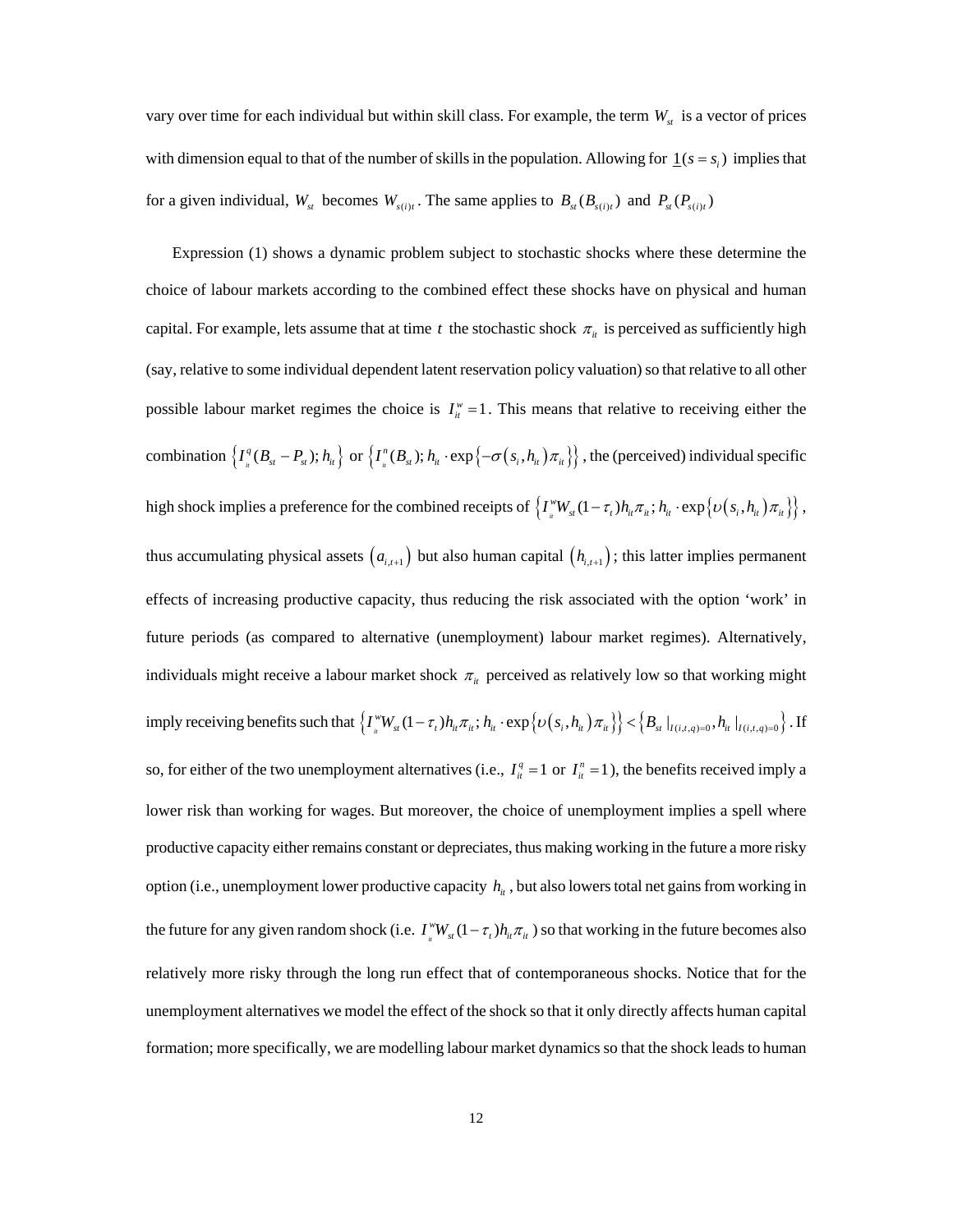capital depreciation if the individual perceives that the cost of ALMP participation (i.e.,  $P_{st}$ ) is a high burden to tolerate relative to the cost of implied by future human capital depreciation. In sum, the shock determines the choice between working and unemployment. Assuming that the individual takes unemployment as the optimal choice, the shock determines the benefit of seen  $h_{it}$  decrease relative to that associated with the cost implied by ALMP, that is,  $P_{st}$ . But this relative evaluation between the two unemployment alternatives depends on the individual's characteristics along side past labour market history. It might also depend on institutional considerations. For example, starting a period of unemployment might not carry compulsory participation in ALMP but later over an unemployment spell the receipt of benefits might be subject to active program participation. Another example is that of individuals who initially participate in ALMP but unemployment spells expand to periods where individuals loose the right to further participation. These (and combinations of these) alternatives (given stochastic labour market shocks) are possible within the dynamic framework in (1).

#### **2.1 The Bellman Representation**

The dynamic problem in (1) is explained in terms of multiplicative stochastic shocks  $\{\pi_{i}\}\$ and two endogenous state variables  $(a_i, h_i)$ . The solution to the problem is a sequence  ${c_i}_{t=0}^T$  among all admissible sequences for each of the labour market regimes, conditional on initial and final conditions that pin down this set of admissible sequences (see assumptions below for initial and final conditions). We choose to characterise the problem with recursive methods in terms of a Value Function. Looking at expression (1) we see labour market shocks that are time independent with the permanent effects of these shocks are picked up by the endogenous variables, the only components that carry information from today to the future. Thus, as function of these two variables the set up in (1) provides the classic set up so to summarize the problem using the Bellman representation that relates current value functions  $V_t(a, h, \pi)$  – i.e., value of maximised problem given all possible paths at *t* – to expectations of future value function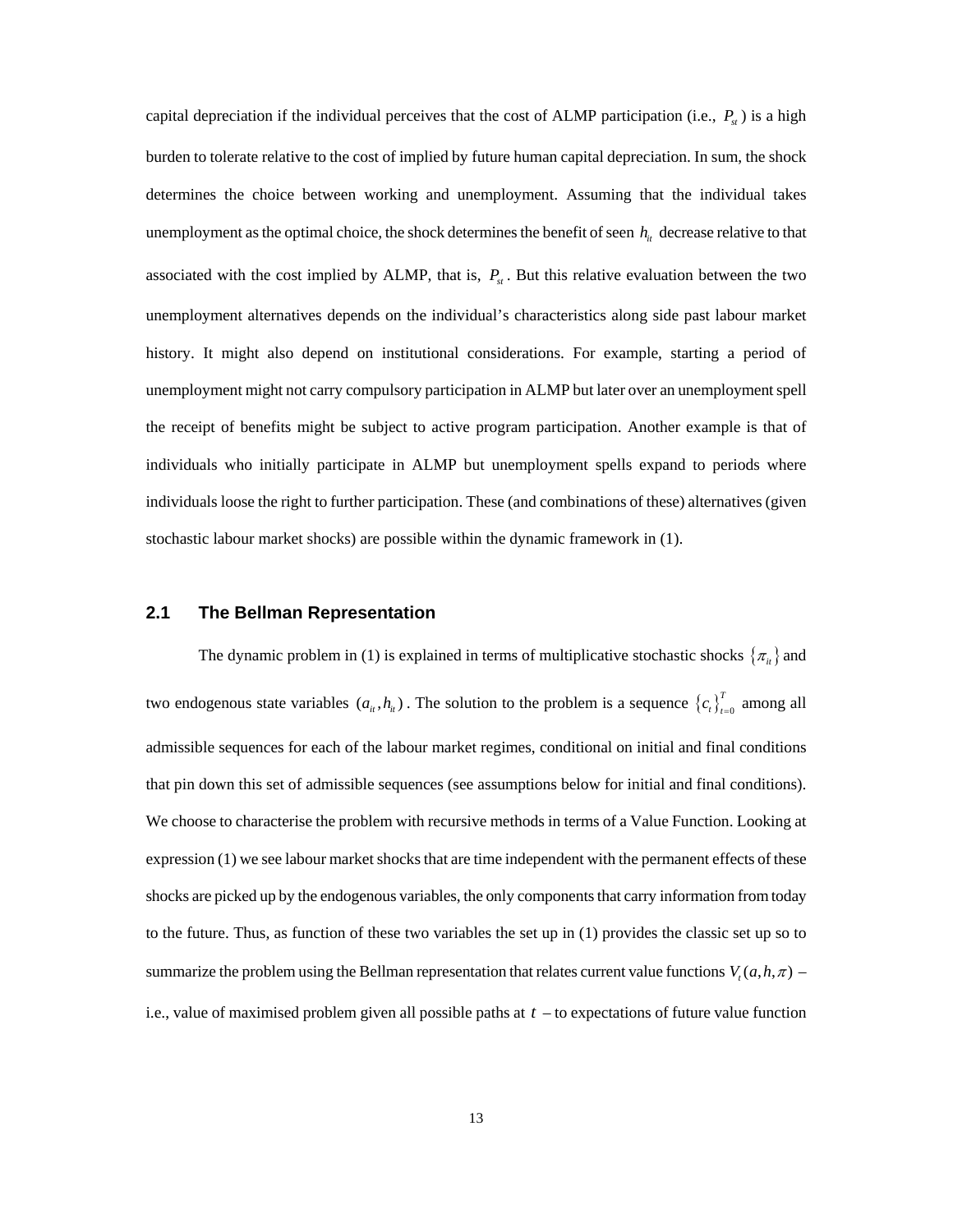$V_{t+1}(a, h, \pi)$ , assuming knowledge of the shocks up to period t and discounted back to contemporaneous values:

$$
V_{ii}^{s}(a_{it}, h_{it}, \pi_{it}; \psi_{t}) = \max_{\{c, l\}_{t=0}^{T}} \left\{ u(c_{it}) + \beta \cdot E_{\pi} \left[ V_{i,t+1}^{s}(a_{i,t+1}, h_{i,t+1}, \pi_{i,t+1}; \psi_{t+1}) \right] \right\}
$$
(2)

The value function in (2) summarizes the skill-specific individual's problem representing current and future values of the optimal consumption choice that changes as the state variables change over the planning horizon. However, a unique solution characterizing the individual's optimal choice is only possible if the value function in (2) is well behaved, that is, if expression (2) complies with a set of regularity conditions that imply a unique solution for the individual's optimal consumption path for each of the discrete labour market choices. We now put forwards a set of assumptions to provide the necessary conditions to derive a set of premises that proof that the problem defined by (2) is well behaved, as needed.

#### *2.2 Assumptions*

First we state a set of assumptions to provide necessary conditions so that a set of lemmas and respective corollaries characterize the unique solution to the problem in (2).

**Assumption 1** (uncertainty)**:** Stochastic labour market shocks π are assumed to be *iid* independent across time and individuals with known and continuously (at least once) differentiable distribution function on a bounded non-negative support  $[\pi,\bar{\pi}]$ .

**Assumption 2** (utility function): Let  $u_t = u_t(c_{it})$  depend on consumption only and be a strictly increasing, twice differentiable, concave function of its argument.

**Assumption 3** (state space): Both space vectors spanned by the state variables  ${\tilde X}_{\dot u}$  =  $(a_{\dot u}, h_{\dot u}, \pi_{\dot u})\,$  or  $\,X_{\dot u}$  =  $(a_{\dot u}, h_{\dot u})\,$  are assumed to be continuous, bounded and convex. Skill type ( *<sup>i</sup> s* ) is also part of the individual's state space but we assume it to be exogenous and constant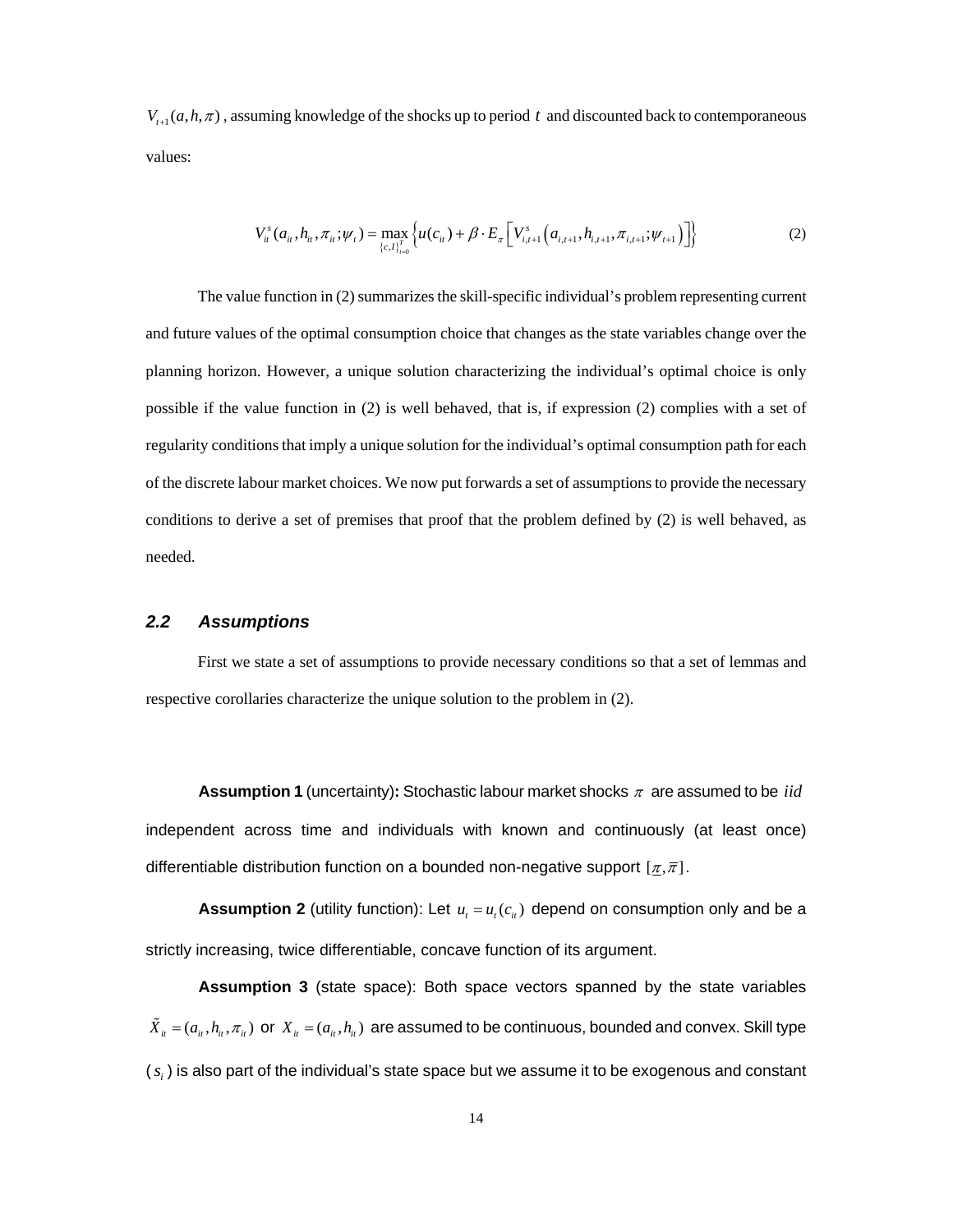throughout the planning horizon.

**Assumption 4** (initial and final conditions): Initially,  $a_{i0} = 0$  and  $h_{i0} = \underline{h}^{s(i)} > 0$ . Terminal conditions are assumed to be such that  $a_{i,T} \geq 0$  and  $h_{i,T} > 0$ .

**Assumption 5** (non-crossing): The Value Function is assumed to have a derivative in the neighbourhood of zero that tends towards −∞ from the right hand side.

**Assumption 6** (absolute risk aversion): Individuals display decreasing absolute risk aversion, with risk attitudes towards labour market choices that change in the opposite direction of assets, but with changes that are never far from zero in magnitude. Technically this translates into degrees of risk aversion such that  $\left(\partial\pi_a^R/\partial a\right)\leq 0$  and  $\left(\partial\pi_b^R/\partial a\right)\leq 0$  , where  $\pi_a^R,\pi_b^R$  stand for the reservation policy levels in entering different regimes in the labour market, and 'a' stands for 'capital assets'.

**Assumption 7** (human capital growth and depreciation):  $v(\cdot) \ge 0$  and  $\sigma(\cdot) > 0$ , where the parameter  $v(.)$  stands for the human capital growth rate and  $\sigma(.)$  stands for human capital depreciation rate.

**Assumption 8** (prices):  $B_{st} > 0$ ,  $W_{st} > 0$ ,  $P_{st} > 0$  at any point in time.

**Assumption 9** (uniqueness): The identification of consumption path that uniquely characterises the solution in (2) is only possible if both consumption and savings are normal goods.

#### *2.3 Comments*

At any time *t* , the only source of uncertainty allowed in our model is that of next period's stochastic labour market shocks (Assumption 1). Nature draws at each point in time and this draw determines the state of the world, including labour market conditions. Once the uncertainty is revealed, the agent compares the outcome to his own valuation of alternative choices taking into account his taste for risk (own reservation policy valuation of each relative labour market alternative), allowing for risk aversion to define the behaviour of agents faced with a risky choice (Assumption 6). A choice of labour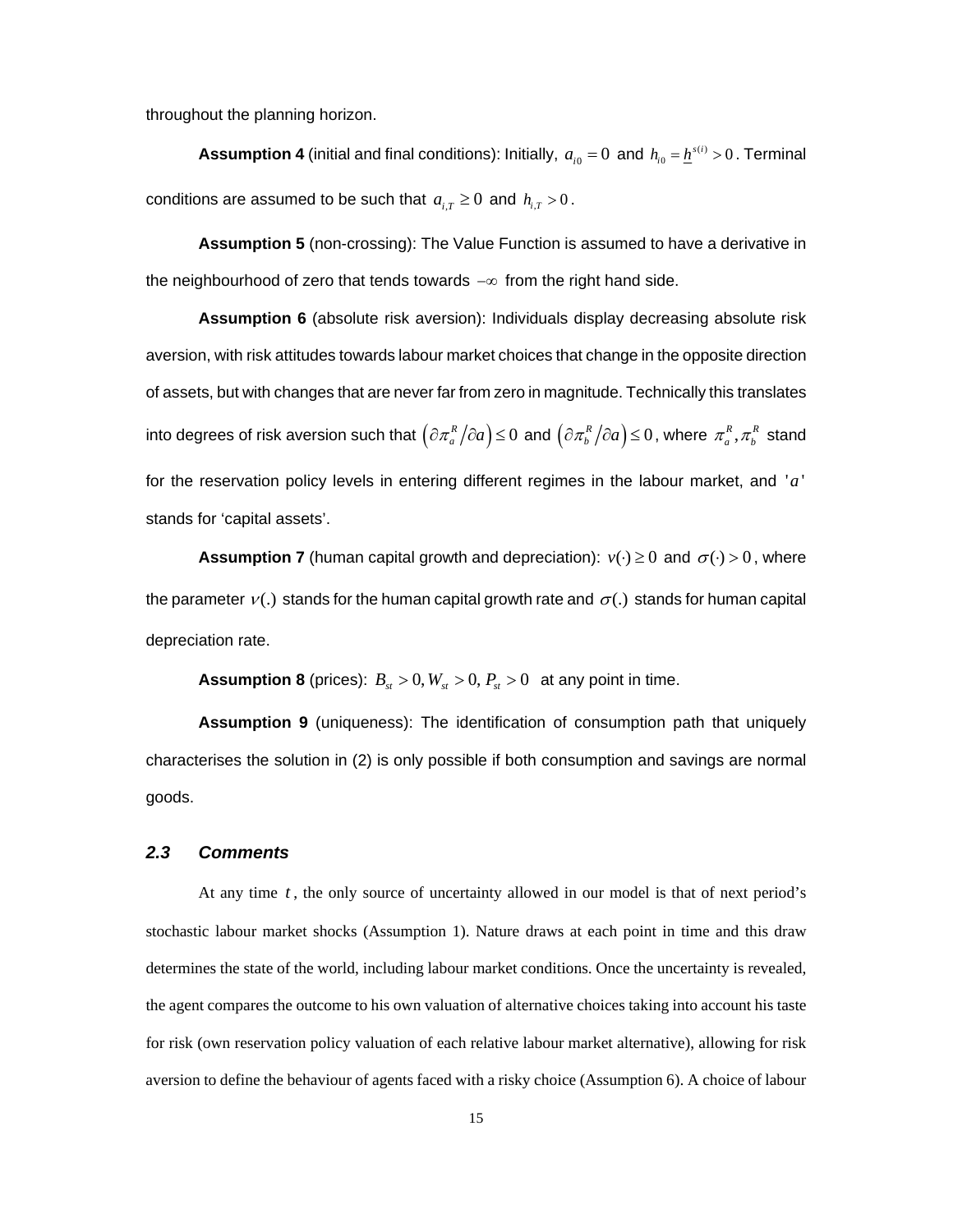market and consumption bundle are made assuming that rational agents maximize an objective function conditional on a dynamic state space: regular classic assumptions define both the objective function and the continuous direction of the state variables (Assumptions 2 and 3); in the case of the objective function the exclusion of leisure simplifies matters because this excludes possible wealth effects (backward bending labour supply functions). Lifetime constrains in assets (Assumption 4) allow pinning down a feasible set of consumption paths from which to choose the optimal one. Initially physical assets are zero for any skill type (this also implies zero pre-entry cost of achieving a particular skill class). Individuals are allowed to borrow over their finite lifetime (no liquidity constrains) but they are bounded to choose the optimal consumption path among those such that at the point of retirement no debt is allowed (that is,  $a_{i\tau} \ge 0$ ). Human capital is positive at the point of entry into the market (at  $t = 0$ ) but differs between skill types: the lower bar in  $h^{(i)}$  implies that at entry, human capital is at its lowest. When retiring, individual's productive capacity does not die away, while over the planning horizon this capacity can never drop to negative values (irrespective of how adverse the shocks might be, individuals always keep some minimum capacity to produce). Finally, a concave function that goes through the origin allows for monotonic changes to the unique solution if exogenous parameters shift the function in particular directions (Assumption 5), whereas positive prices and positive human capital parameters also define monotonic conditions for the dynamics in (1) and (2) (Assumptions 7 and 8).

#### *2.4 Lemmas*

**Lemma 1** (choice of labour market states): Allow for Assumptions in 3.1. Given π, an optimal choice of labour market regime is characterized by a monotonic labour market reservation policy that is determined conditional on each individual's characteristics at any *t* such that,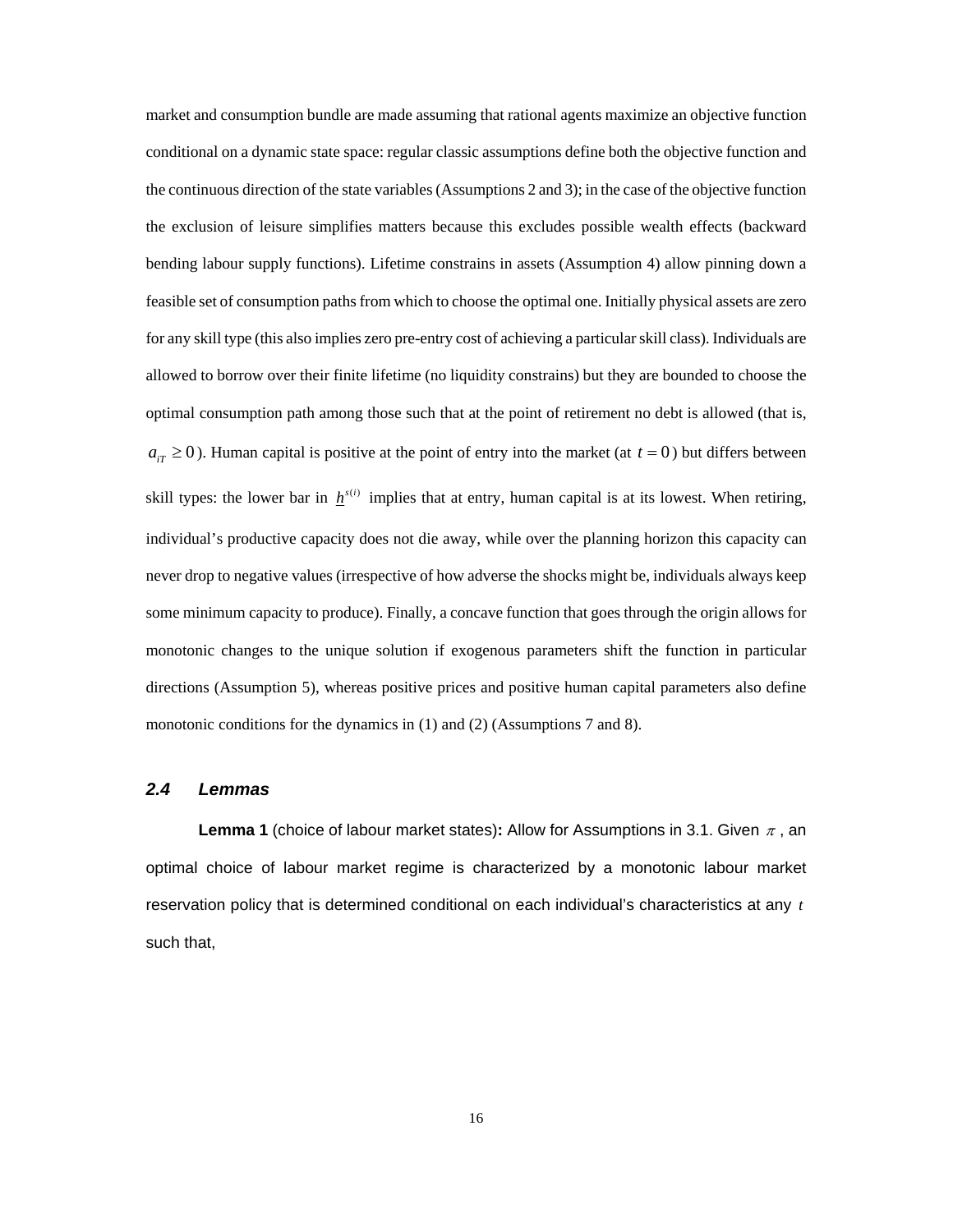$\frac{R}{\ln[b]} \left( X_{i t} | (\psi_{t})^T_t \right),$  $\left( \frac{R}{\mu\left[a\right]} \left( X_{i t} \right] \left(\psi_{t}\right)_{t}^{T} \right) < \pi_{i t} \leq \pi_{i\left[b\right]}^{R} \left( X_{i t} \right] \left(\psi_{t}\right)_{t}^{T} \right)$ (a) An agent prefers  $I_{it}^w = 1$  to either  $I_{it}^q = 1$  or  $I_{it}^n = 1$  at t if (b) and prefers  $I_{ii}^q = 1$  to either  $I_{ii}^w = 1$  or  $I_{ii}^n = 1$  at t if (b) and prefers  $I_{it}^{n} = 1$  to either  $I_{it}^{q} = 1$  or  $I_{it}^{n} = 1$  at t if *T*  $\pi_{it} > \pi_{it[b]}^{R} (X_{it} | (\psi_{t})_{t}^{t})$  $T \cup \{K \mid \mathbf{v} \in \mathbb{R}^T \mid \mathbf{v} \in \mathbb{R}^T\}$  $\pi^{\scriptscriptstyle R}_{u\left\{a\right\}}\left(X_{\scriptscriptstyle H} \mid \left(\overline{\psi}_{\scriptscriptstyle T}\right)^{\scriptscriptstyle I}_{\scriptscriptstyle T}\right) < \pi_{\scriptscriptstyle it} \leq \pi^{\scriptscriptstyle R}_{\scriptscriptstyle it\left\{b\right\}}\left(X_{\scriptscriptstyle H} \mid \left(\overline{\psi}_{\scriptscriptstyle T}\right)^{\scriptscriptstyle I}_{\scriptscriptstyle T}\right)$  $\pi_{it} \leq \pi_{it[a]}^R \left( X_{it} \right) \left( \psi_t \right)_{t}^T$ |  $\leq \pi_{u[a]}^R \left( X_{u} \mid (\psi_{t}) \right)_{t}^T$ 

(4)

where  $\pi_{\mu[a]}^R < \pi_{\mu[b]}^R$ .

**Proof:** See Appendix 1

**Lemma 2** (properties of the value function): Allow for Assumptions in 3.1. Then, the expected value function  $E_x V^s(a, h, \pi)$  is strictly increasing, twice differentiable and a concave function of *a* (assets).

**Proof:** See Appendix 1

**Lemma 3** (Identification of the optimal consumption path). Allow for Assumptions in 2.1. Then, the Euler Equation in (3) is not sufficient to identify an optimal consumption path, since identification further requires that both consumption and savings are normal goods for fixed labour market decisions.

**Proof:** See Appendix 1

#### *2.5 Characterizing the optimal consumption path*

The Bellman representation in (2) shows that a realization  $\pi_{ii}$  at time *t* is specific to the representative individual. The shock is a fundamental determinant of labour market choice conditional on the state of nature (which includes the individual's taste for risk). However, utility comes from consumption alone with labour market choice acting as a conditional for the choice of optimal path: to obtain this latter is the unique objective of the individual. This means that a solution to the problem in (2) must be the characterization of this optimal path conditional on a particular labour market regime. This characterization comes in the form of an Euler Equation that explains the intertemporal consumption decision and, therefore, characterizes the consumption decision rule. But the Euler Equation is a valid characterization of the solution to (2) if this latter fulfils a set of regularity conditions that we determine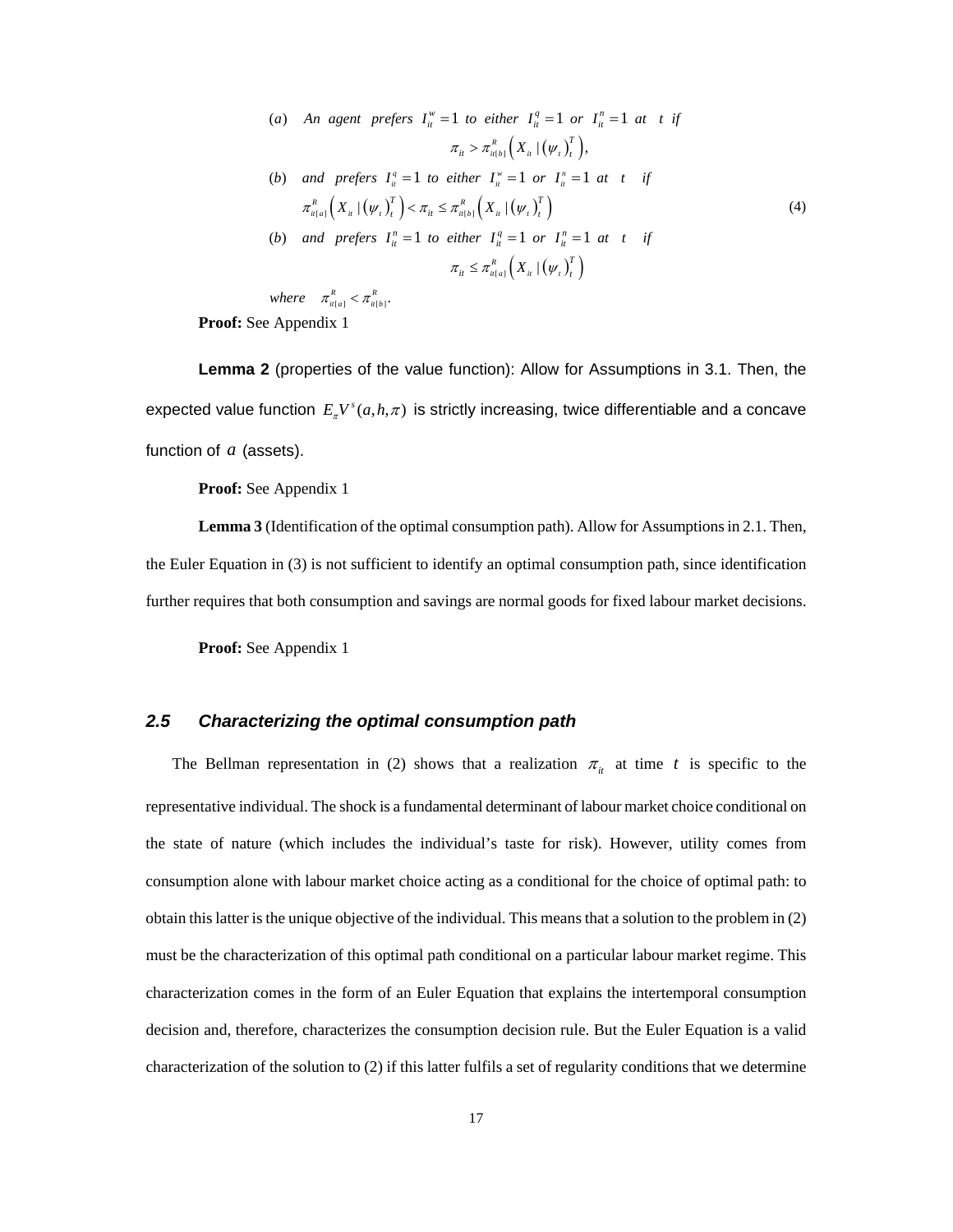with Lemmas 1 to 3. Lemma 1 characterizes the working decision and allows for an interpretation of the value function with respect to the mutually exclusive labour market regimes so that these can be clearly identified with separable additive value functions within the support of the labour market shocks. Lemma 2 establishes the continuity, differentiability and concavity of the value function *in assets* alone. The regularity conditions in Lemma 2 are sufficient and necessary so that an Euler Equation defines the optimal consumption decision (intertemporal consumption relation) for fixed labour market regimes given as follows:

$$
\frac{\partial u}{\partial c_t}\big|_{I(t)} = E\left[\beta(1+r)\frac{\partial u}{\partial c_{t+1}}\big|_{I(t)}\right]
$$
\n(3)

However, the problem (2) implies a more complex set of dynamics than just assets and the Euler Equation conditional on fixed labour market regimes is not sufficient to 'characterize' the consumption decision rule (even if it is sufficient to establish that the Euler Equation defines the optimal consumption decision). For a given history of shocks and for a given skill class, assets move along with human capital. Lemma 3 provides an interpretation of the necessary and sufficient conditions for the Euler Equation to represent the optimal conditions for consumption given a particular level of human capital.

## **3 Estimation Process and Identification**

This section presents the conditions for identification of the parameters of interest, relying on the structural model to provide adequate econometric specifications that are consistent with the main assumption implied in Section 2. The two parameters of interest are the growth rate  $v(s, h)$  and the depreciation rate  $\sigma(s, h)$ . It is also important to understand the use of the model to provide identification strategies for the distributional characteristics of the labour market shocks. First we provide identifying conditions for the reservation policies  $\pi_a^R$ ,  $\pi_b^R$  that determine the selection into one of three labour market regimes. Second, the structural form for both assets and human capital are exploited to provide the identifying conditions for the two rates of human capital formation. Finally, an account is provided to deal with the practical estimation procedure.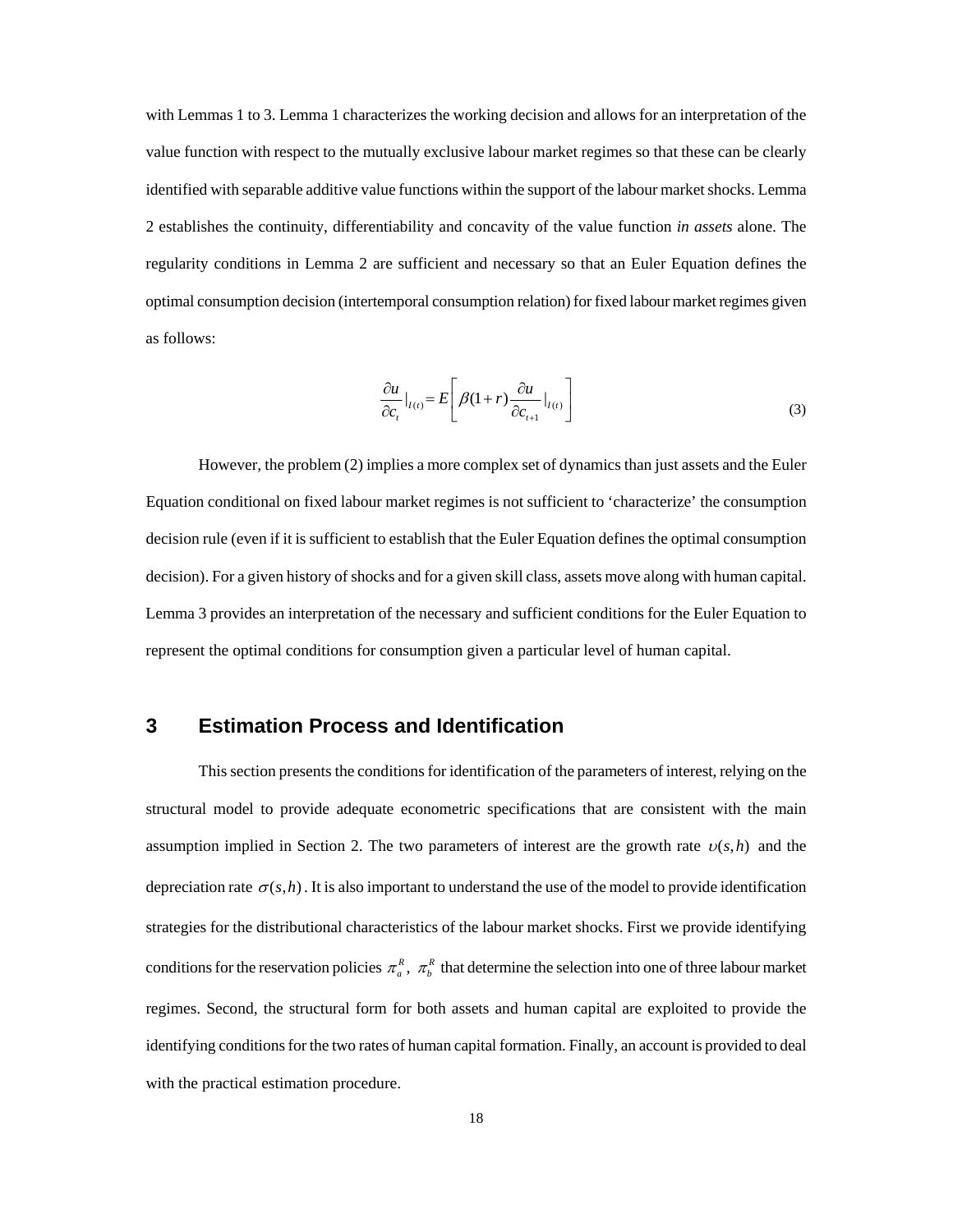#### *3.1. Earnings when employed and Gains while unemployed*

The individual's problem implies that at any  $t \in [0, T]$  over an *employment spell*, the individual's total assets  $E_{it}$  are expressed as  $W_{st} (1 - \tau_t) h_{it} \pi_{it}$  where  $W_s$  is the average wage rate for skill class *s* (or  $\tilde{W} = W(1 - \tau)$  in net terms) and  $h_t$  is the contribution to total assets in terms of human capital stocks for a given productivity shock  $\pi$ <sub>t</sub>. We want to study growth measures so the following applies:

$$
E_{it}^{s} = \tilde{W}_{s,t} h_{it} \pi_{it}
$$
  
\n
$$
\Rightarrow
$$
  
\n
$$
\ln E_{it+1} - \ln E_{it} = \left[ \ln(\tilde{W}_{s,t+1}) - \ln(\tilde{W}_{st}) \right]
$$
  
\n
$$
+ \left[ \ln h_{it+1}(\pi_i(t)) - \ln h_{it}(\pi_i(t-1)) \right]
$$
  
\n
$$
+ \left[ \ln \pi_{it+1} - \ln \pi_{it} \right]
$$
\n(4)

Expression (4) shows earnings growth over two consecutive periods as the sum of three components, that is, the structural model assumes that what we observe in the data ( $\Delta \ln E_{t,t+1}$ ) is the sum of growth due to wage growth within the individual's skill class (can be estimated), growth due to idiosyncratic change in human capital (unobserved) and growth due to idiosyncratic between periods differential in stochastic labour market shocks (unobserved) which, in the case of working individuals, is viewed as changes in productivity gains. Characterizing  $h_{i+j}$  as determined by  $\pi(t+j-1)$ ,  $j \ge 0$ , indicates that up to any contemporaneous (or future) time periods, human capital depends on the immediate past (up to the previous period) labour market history. The variable  $h_{i+j,j\geq 0}$  is the only components in (4) directly related to individual's characteristics via their idiosyncratic labour market histories; Lemma 1 clearly states that labour market choice at t depends on how individuals perceive the shock at *t relative to some individual specific reservation level set*  $\left[\pi_a^R, \pi_b^R\right]$  with such set explaining past labour market history and labour market *preferences*: but this preference may be the result of individuals characteristics (e.g., household and living conditions, health status, age, gender, etc). Thus,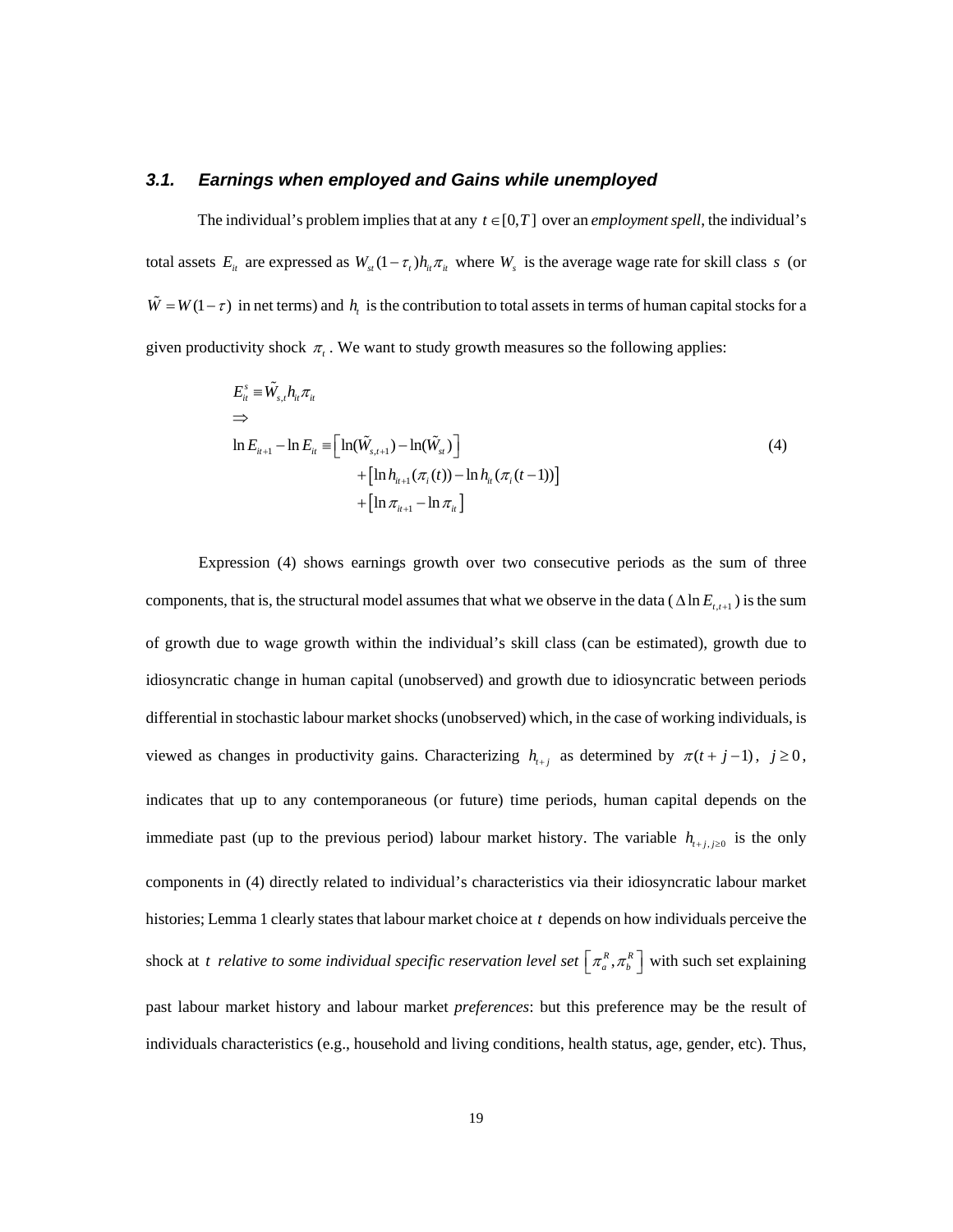characterizing  $h_{i+j}$  by  $\pi(t+j-1)$ ,  $j \ge 0$  links the observed information in the data (say, covariates *Z* specific to individual's conditions) to unobserved human capital growth  $h_{i+j, j\geq 0}$ . We will explore this later when we deal more directly with empirical issues.

 But expression (4) does not use all information conveyed by the structural model in (1) since this latter further suggest a link between human capital dynamics and assets so that (unobserved) human capital growth rate can be explained by  $[\ln h_{t+1} - \ln h_t] = v(s, h_t)\pi_t$  for all individuals in a working spell. Using this information the following substitutes (4):

$$
\Delta\left(\ln E_{i,t,t+1}\right) = \Delta\left(\ln(\tilde{W}_{s,t,t+1})\right) + \nu(s,h_t)\pi_{it} + \Delta\left(\ln \pi_{it,t+1}\right) \tag{5}
$$

Expression (5) explicitly shows the parameter of interest  $v(s, h<sub>i</sub>)$ . This parameter should be viewed as the 'skill specific' ability to learn since 'learning' is the only reason for human capital to grow between periods.

We now turn to individuals observed over *unemployment spells where ALMP are not present*. This means that we center on individuals such that  $I_{ii}^n = 1$  is observed over periods  $t \in [0, T]$ . According to our model structure, these individuals are informative with respect to human capital depreciation. From the structural model in (1), the contribution to assets or gains from a labour market regime  $I_n^n = 1$  (call these gains  $\Gamma_{it}$ ) are defined as  $B_{st}h_{it}$  where  $B_s$  is the average benefit for skill class *s* (assumed to vary over time but not by individual, although we can change this) and remaining human capital  $h_t$  that also contributes towards to total assets in a multiplicative manner. Comparing gains (i.e., contribution to assets) between  $I_{it}^w = 1$  and  $I_{it}^n = 1$  (i.e., comparing  $\tilde{W}_{st} h_{it} \pi_{it}$  to  $B_{st} h_{it}$ ) show that the main difference is the lack of a stochastic shock component  $\pi_{it}$  for those in unemployment. We need to assume that unemployed do receive a shock at each point in time (see the human capital growth part in (1) expression), but our structural model and assumptions imply that the unemployed do not experience stochastic shocks in terms of productive capacity (as explained by  $\left[\ln \pi_{it+1} - \ln \pi_{it}\right]$  in expression (5) in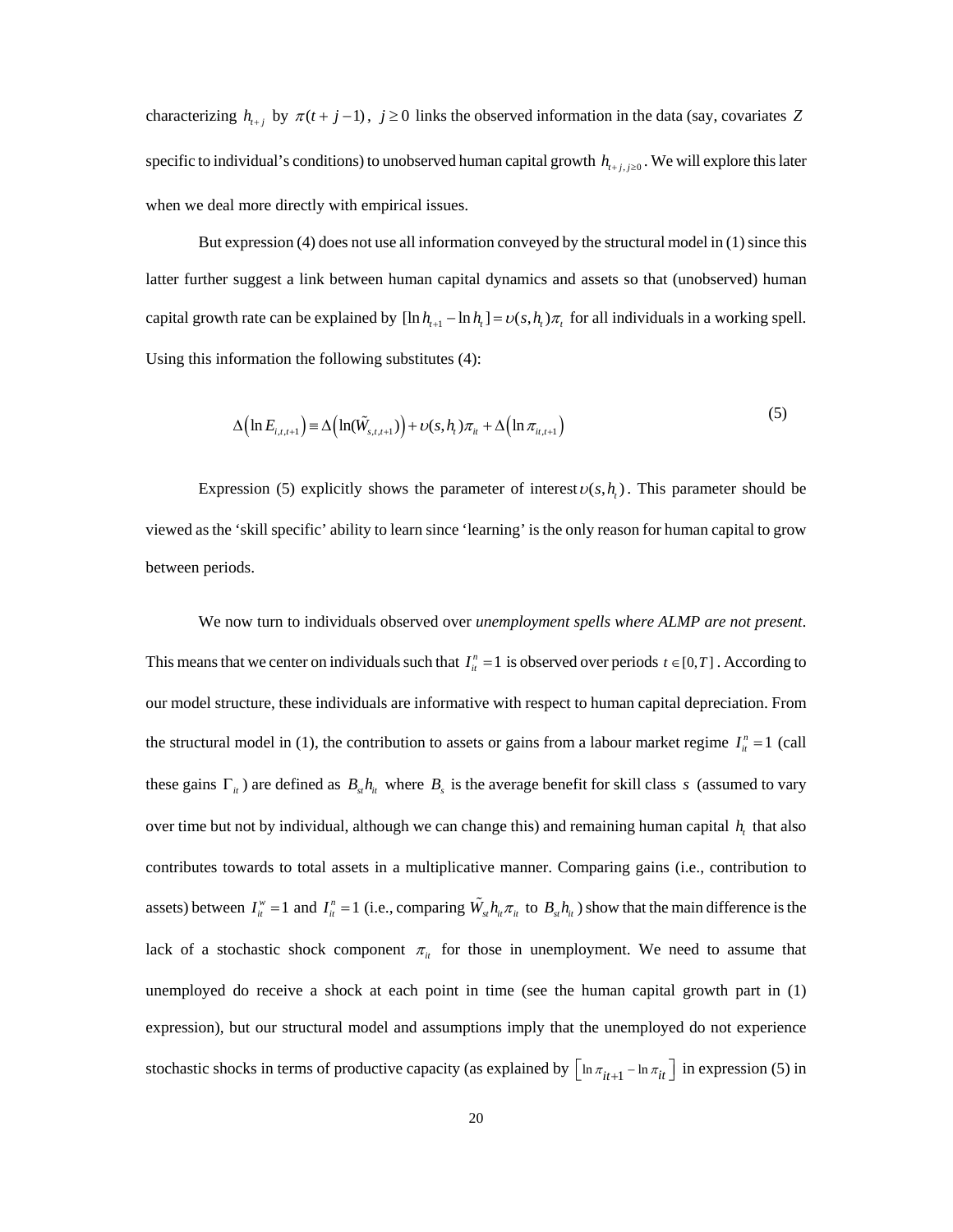the case of those in employment). Therefore,  $B_{st}h_i$  is well specified. As was the case with employment spells, our interest is in terms of growth measures:

$$
\Gamma_{ii}^{s} = B_{st} h_{ii}
$$
\n
$$
\Rightarrow
$$
\n
$$
\ln \Gamma_{i+1} - \ln \Gamma_{i} \equiv \left[ \ln(B_{s,t+1}) - \ln(B_{st}) \right]
$$
\n
$$
+ \left[ \ln h_{i+1}(\pi_i(t)) - \ln h_{i}(\pi_i(t-1)) \right]
$$
\n(6)

Expression (6) shows gain's growth over two consecutive periods as the sum of two components; the structural model assumes that what we observe in the data ( $\Delta \ln \Gamma_{t,t+1}$ ) is the sum of growth due to benefit's growth within the individual's skill class (can be estimated from the data or macroeconomic data) and growth due to idiosyncratic changes in human capital (unobserved). Both of these two growth components can in principle be negative so that the net contribution to assets between two time periods in unemployment (i.e.,  $\ln \Gamma_{i+1} - \ln \Gamma_{i}$ ) could be negative. As with the case of employment spells, we have also characterizing  $h_{i+j}$  as determined by  $\pi(t+j-1)$ ,  $j \ge 0$ : this has the same implications as before to indicate that up to any contemporaneous (or future) time periods, human capital depends on the immediate past (up to the previous period) labour market history. Again, the variable  $h_{i+j,j\geq 0}$  is the only components in (4.II) directly related to individual's characteristics via their idiosyncratic labour market histories; using similar arguments as in the case of employed individuals the characterization of  $h_{i+j}$  by  $\pi(t + j - 1)$ ,  $j \ge 0$  links the observed information in the data (say, covariates *Z* specific to individual's conditions) to unobserved human capital growth  $h_{i+j, j \geq 0}$ . Expression (6) can be further refined by using all the information from the structural model in (1) since this latter further suggest a link between human capital dynamics and assets so that (unobserved) human capital depreciation can be explained by  $[\ln h_{t+1} - \ln h_t] = -\sigma(s, h_t)\pi_t$  for all individuals in an unemployment spell of the type  $I^n_i = 1$ . Using this information the following substitutes (6):

$$
\Delta\left(\ln\Gamma_{i,t,t+1}\right) \equiv \Delta\left(\ln(B_{s,t,t+1})\right) + \sigma(s,h_t)\pi_{it}
$$
\n(7)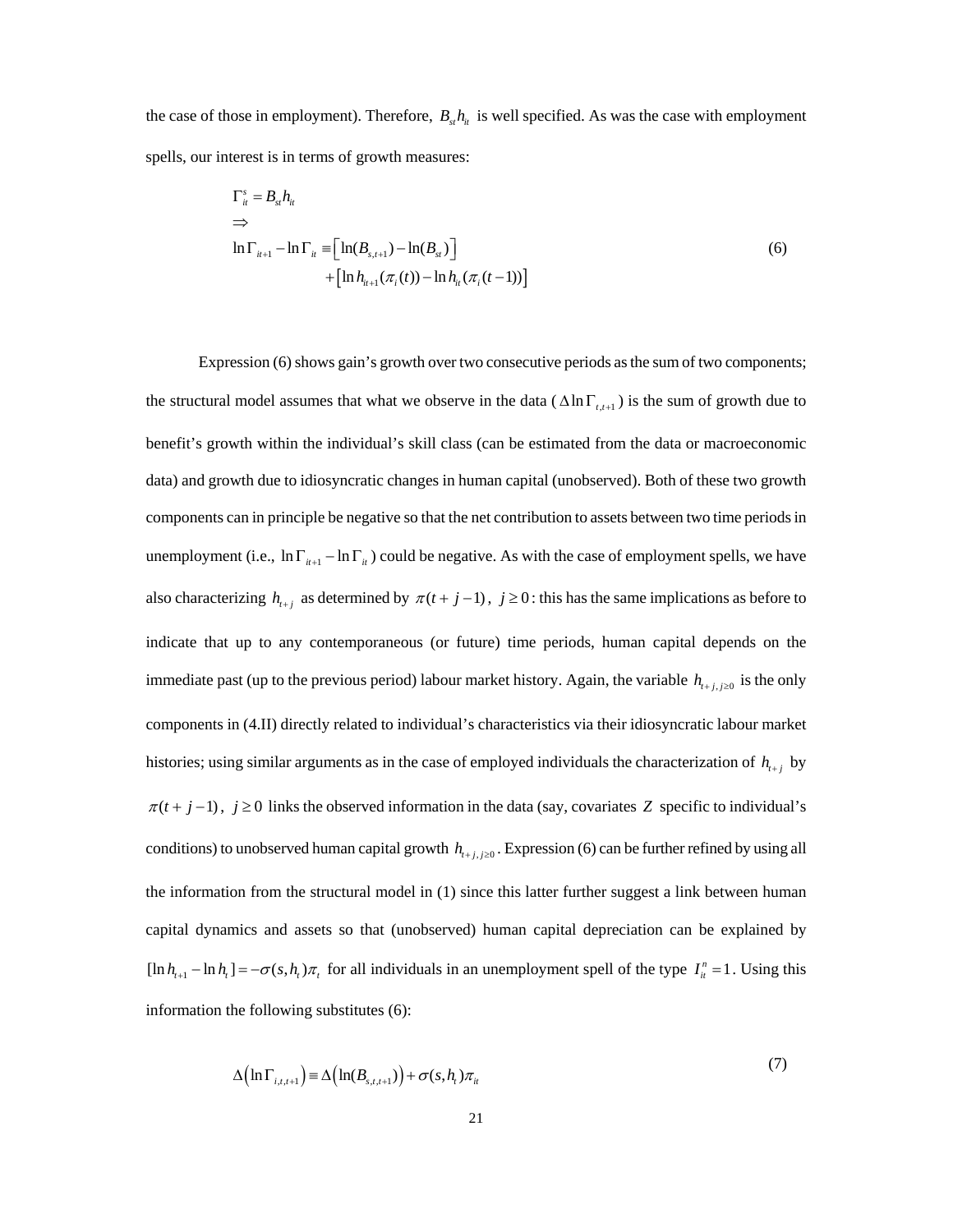Expression (7) explicitly shows the parameter of interest  $\sigma(s, h_i)$ . This parameter should be viewed as the 'skill specific' loss in learning since it is this 'loss in learning (or non-contact with working environments)' the reason for human capital depreciation between periods. Empirically we would expect the parameter  $\sigma$  to be negative for all *s* skill types.

Expressions (5) and (7) are the two main conditions derived from the structural model (and implied assumptions) that relate assets growth (or depreciation) to the two parameters of interest (i.e.,  $v(s, h)$  and  $\sigma(s, h)$  that determine individual's stock of human capital. The aim in this paper is to estimate these two parameters using the available data. The problem with expressions (5) and (7) is that neither  $h_{it}$  (the individual specific stock of human capital at *t*) or  $\pi_{it}$  (the individual specific stochastic labour market shock) are directly observed from the data. In terms of  $h<sub>i</sub>$ , the variable enters implicitly as part of the parameters that we need to estimate ( $v(s, h)$  and  $\sigma(s, h)$ ). We can deal with this (*a*) making assumptions as to how the variables trends with the parameters might be sufficient to allow for this unobserved variation or *(b)* a specification that allows for  $h<sub>i</sub>$  to be explained explicitly as part of  $v(s, h<sub>i</sub>)$ or  $\sigma(s, h_t)$  joint with assumptions as to how  $h_t$  evolves from its starting point is also a method to deal with the problem of unobserved human capital stocks  $h<sub>i</sub>$ . On the other hand, the variable  $\pi<sub>i</sub>$  (the individual specific stochastic labour market shock) does come up explicitly in both (5) and (7) and it is the variable that determines human capital growth and depreciation, therefore we need to use both the structural model and the assumptions implied by this model to come up with this variable from the data and at different points in time so that both (5) and (7) become operational. What follows explains how to elicit  $\pi_{it}$  from the data. Following this, we turn our attention to the issue concerning unobserved human capital

# *3.2 Dealing with unobserved stochastic labour market shocks (* $\pi_{ir}$ *)*

In Costa-Dias (2002) various assumptions underlying the structural model are used to come up with estimates of the variable  $\pi_{i}$  that is not directly observed in the data. The end result is a projection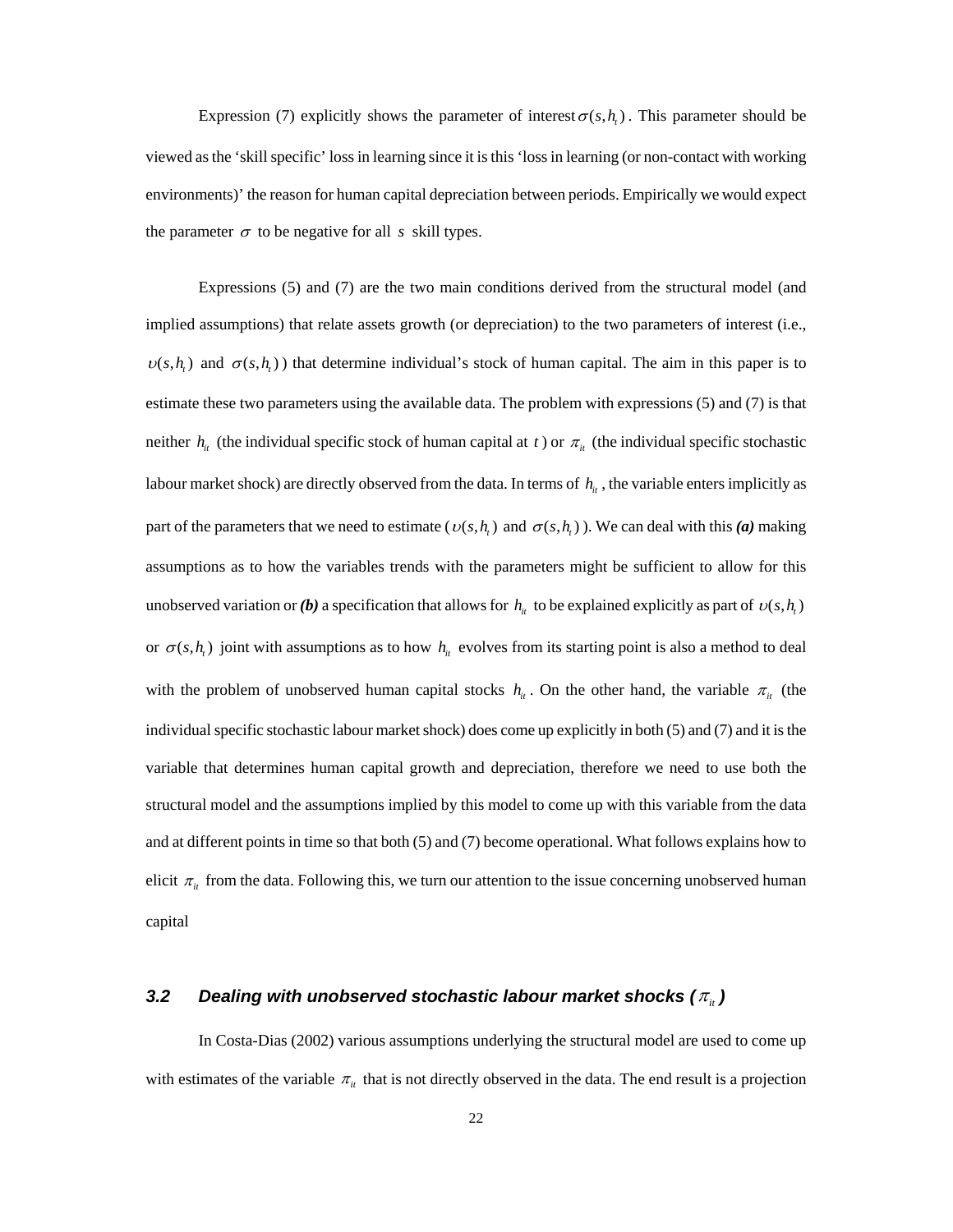$\hat{\pi}_{it}$  for each individual. This projection can be used in regression specifications related to (5) so that the parameter  $v(.)$  can be estimated using NLS. Likewise, the projection can be used in (7) and the parameter  $\sigma$ (.) can also be estimated by NLS.

First we look at Lemma 1: the lemma establishes the existence of a pair of 'reservation policy valuations' for each individual ( $\pi_{i\{a\}}^R$  and  $\pi_{i\{b\}}^R$  where  $\pi_{i\{a\}}^R < \pi_{i\{b\}}^R$ ) that characterize individual's entry into the three different labour market regimes. These reservation policies depend on individual's taste for risk possibly determined by individual's labour market histories and personal characteristics (e.g., household type, health, taste for work, etc.): we define all variables that explain these histories and characteristics in a vector *Z* that includes  $(X, \psi)$ . With this and Lemma 1 we can determine the following relation:

$$
I_{ii}^w = 1 \qquad \pi_{ii} \ge \pi_{ii,[b]}^R(Z)
$$
  
and  

$$
I_{ii}^n = 1 \qquad \pi_{ii} \le \pi_{ii,[a]}^R(Z)
$$
 (8)

Since we have specified  $\pi_{i,[b]}^R(Z)$ ,  $\pi_{i,[a]}^R(Z)$ , it is now possible to define a transformation of the reservation policies as linear functions of *Z* so that  $\ln \pi_{i,[b]}^R = Z_i \gamma_b$  and  $\ln \pi_{i,[a]}^R = Z_i \gamma_a$  apply (or more general,  $\ln \pi_i^R = Z_i \gamma$ ). Thus, although we do not observe  $\pi_{i,[b]}^R(Z), \pi_{i,[a]}^R(Z)$  directly, we observe individual's labour market choice (i.e.,  $I^w_{it}$ ,  $I^n_u$ ) and variables Z. The natural log transformation is purely for practical purpose: Assumption 1 suggests that  $\pi$ <sub>*it*</sub> are draws from a known distribution that is bounded with non-negative bounds  $[\pi, \bar{\pi}]$  in the support of  $\pi$ . To comply with this assumption, Costa-Dias further assume that the bounds are symmetric in logarithms (i.e.,  $\ln \pi = -\ln \overline{\pi}$ ) and that  $\ln \pi$  follows a truncated normal distribution  $N(0, \sigma_{\pi})$  in  $[\underline{\pi}, \overline{\pi}]$ . We can make the same assumption as this is still valid for our structural model. The natural log transformation applies to (8). In fact, from (8) the following implication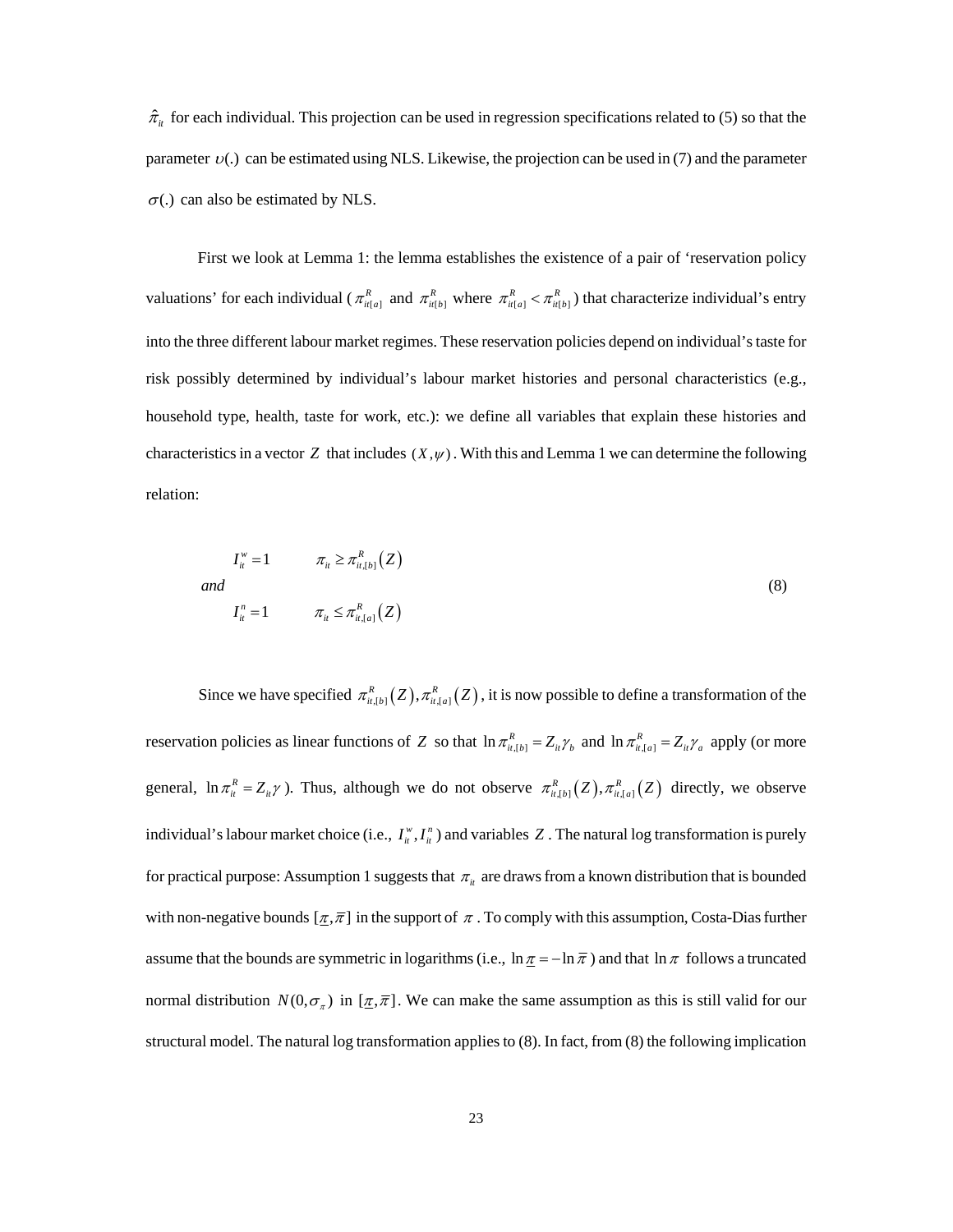is straight forwards:  $I_{ii}^w = 1 \rightarrow \ln \pi_{ii} \ge \ln \pi_{ii,[b]}^R(Z) \Rightarrow I_{ii}^w = I[-Z_{ii}\gamma_b + \ln \pi_{ii} \ge 0]$  where  $\pi_{ii}$  is the stochastic labour market shock. Likewise,  $I_{\mu}^n = I[-Z_{\mu} \gamma_a + \ln \pi_{\mu} \le 0]$  applies in the case of the reservation policy for the unemployed. Further assuming that bounds  $[\pi, \bar{\pi}]$  are located at the very thin tails of the distribution is similar to suggesting that  $\pi$  is unbounded: this, together with the assumption  $\pi_{ii} \sim N(0, \sigma_{\pi})$  motivates the use of a probit model to estimate  $\gamma_a$  and  $\gamma_b$ . In our case we have three labour market regimes so that we could also motivate an ordered probit (three labour market regimes) to estimate  $\gamma$  in general (with further having to interpret the threshold parameters). Estimates of these probit-based parameters provide estimates of the reservation policy values  $\hat{\pi}_{i}^{R} = \exp(Z_{i} \hat{\gamma})$ : these can be estimated at different stages of the life-cycle (e.g., by age grouping) and for each of the skill types (or conditioning on skills in the estimation process).

So let's assume we have estimated sequences  $\hat{\pi}_t^R$ ,  $\hat{\pi}_{t+1}^R$ ,  $\hat{\pi}_t^R$  over the lifecycle, where each sequence  $\hat{\pi}_{time}^R$  is based on a set of individuals that share a similar age bracket. These sequences help to estimate  $\hat{\pi}_{it}$  (i.e., a projection of  $\pi_{it}$ , the unknown labour market shock). To create a link between  $\pi_{it}$  and  $\hat{\tau}_{time}^R$ , the argument is that *in the case of working individuals* who is observed working at *t* (i.e.,  $I_u^w = 1$ ) indicates that the individual has evaluated the stochastic shock (i.e., the conditions in the market or state of nature) and has decided to work because  $\pi_{i} \geq \pi_{i,[b]}^R$ . Recall the following interpretation from Lemma 1:  $\pi_{u,[b]}^R = \pi_{u,[b]}^R (X_u | \psi_{t=0}^T)$  where  $X_u = (s_i, a_u, h_u)$  (i.e., the state of nature at *t* for individual *i* with skill class *s*). The structural model determines that once  $\pi$ , is revealed to each individual, next period's state of nature is determined so that  $X_{i,t+1} = l(X_i, \pi_i | \psi_i^T)$  where  $l(.)$  is some function that interprets the transformation between periods: therefore, the random variable  $X_{i,t+1}$  depends only on values of itself at *t* and not at earlier time. This Markov process interpretation of next period's state of nature exploits an assumption embedded in the structural model: past labour market experiences are fully explained by contemporaneous values of the state variables for any given contemporaneous labour market shock.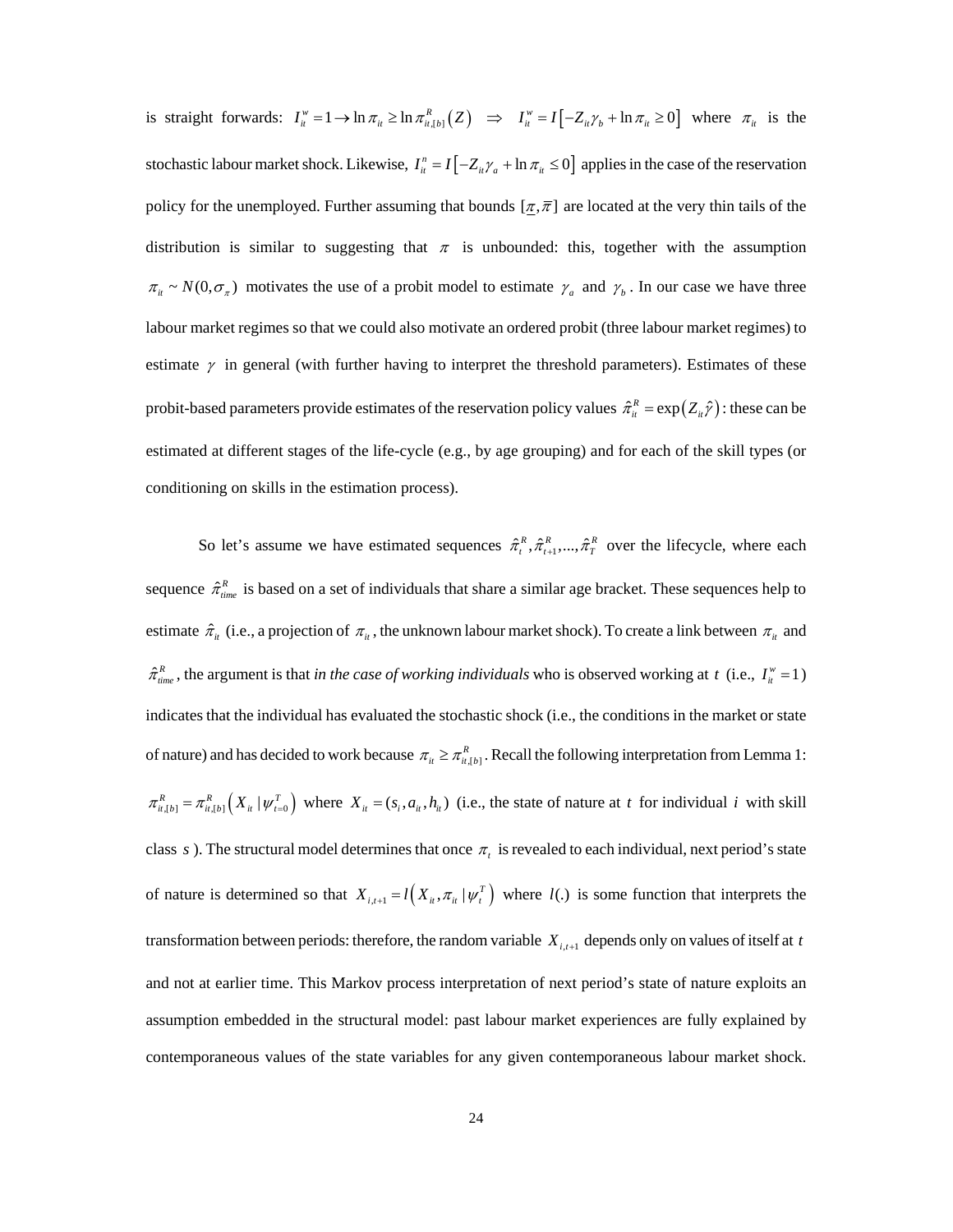Recall we had determined  $\pi_{i,[b]}^R = \pi_{i,[b]}^R(X_{i} | \psi_{i=0}^T)$  from Lemma 1, or what is the same,  $\pi_{i+1,[b]}^R = \pi_{i+1,[b]}^R(X_{i+1} | \psi_{i+1=0}^T)$ . But we have also reasoned that  $X_{i,i+1} = l(X_{i}, \pi_{i} | \psi_i^T)$ , therefore,  $\pi_{i,i}[b]$  =  $\pi_{i,i}[b]$   $\left(\mathcal{U}(X_{i},\pi_{i}\,|\,\psi_{i}^{T})\right)$ , or more generally  $\pi_{i,i}[b]$  =  $\pi_{i,i}[b]$   $\left(X_{i},\pi_{i}\,|\,\psi_{i}^{T}\right)$ . This reasoning can also be applied to  $\pi_{i+1,[a]}^R$ , i.e., the reservation policy that determines unemployment choices. The point is that  $X_{i,t+1} = l(X_{i}, \pi_{i}, |\psi_{i}^{T})$  applies to anyone whichever the choice in terms of labour market regimes, therefore we determine that the condition  $\pi_{i+1,[a]}^R = \pi_{i+1,[a]}^R (X_{i}, \pi_{i}, \mid \psi_i^T)$  also applies. So now we have established a relation between either one of the (one-period-ahead) reservation policy valuations ( $\pi^R_{it+1,[a]}$ or  $\pi_{i+1,[b]}^R$  and the contemporaneous but unobserved labour market shock  $\pi_{i}$ . Clearly, each of the two reservation policies is informative on the *size* of immediately past stochastic shock  $\pi_{it}$ . The following two Lemmas characterize the relation:

**Lemma 4:** Allow for all Assumptions 1 to 13. Then, conditional on  $(X_t | y_{t=0}^T)$ , the employment reservation policy  $\pi_{\scriptscriptstyle [b], t+1}^{\scriptscriptstyle R}$  is a monotonic (strictly decreasing) function of the shock  $\pi$ , among those in an employment spell.

**Proof:** Conditional on  $(X_t | \psi_{t=0}^T)$ , the effect to the shock  $\pi_t$  at time t is to increase assets and accumulate human capital at a rate  $v(s, h)$  if the shock implies an employment spell. But as human capital accumulates (together with increasing assets), individual's level of risk aversion decrease for future periods (this has already been proven in Lemma 2 where  $(\partial \pi_{[a],[b]}^R/\partial a)$  < 0 as a necessary condition for uniqueness). Since the risk attached to working is reduced working becomes more likely in periods ahead so that the new taste for risk implies a lower value of  $\pi_{[b], t+1}^R$ . Thus, higher  $\pi_t$  are associated with declining  $\pi_{\{b\}, t+1}^R$ . Monotonicity is proven.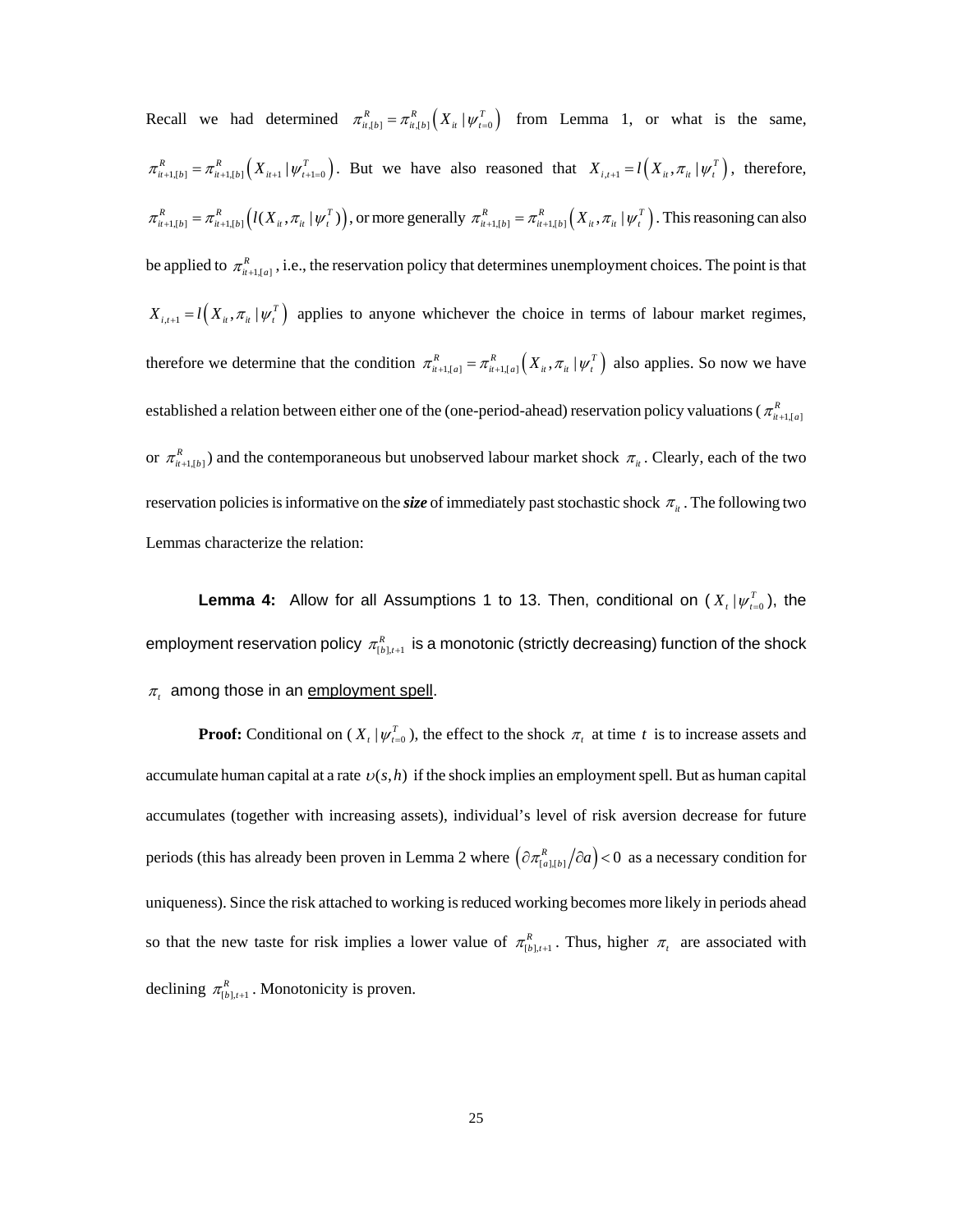**Lemma 5:** Allow for all Assumptions 1 to 13. Then, conditional on  $(X_t | \psi_{t=0}^T)$ , the nonlabour activity reservation policy  $\pi^R_{[a],t+1}$  is a monotonic (strictly increasing) function of the shock  $\pi$ , among those in a non-working/no-program participation spell.

**Proof:** The proof is straight forwards following from the proof of Lemma 4. We are now dealing with the non-program participation reservation policy  $\pi_{[a]}^R$  and its implications with respect to the identification of the productivity shock over a period of unemployment without program participation. Conditional on  $(X_t | \psi_{t=0}^T)$ , the effect to the shock  $\pi_t$  at time t is to reduce assets *because* human capital depreciates at a rate  $\sigma(s, h)$  as the shock implies an unemployment spell. But as human capital depreciates, and even if monetary gains from unemployment remained unaffected, individuals will find it more risky to participate in employment programs and/or employment in future periods ahead, meaning that  $\pi_{a,t+1}^R$  increases with the labour market shock at *t*. Monotonicity is proven.

Both Lemmas 4 and 5 are consistent with the set up of the structural model. Notice that by excluding leisure from the utility function we have excluded wealth effects that might have had consequences for those observed in working spells: Increases assets (including human capital) reduces the risk of working and increases the chances of participating in the future as opposed to buy out leisure time. Thus, Lemma 4 is correctly interpreting the assumptions in the model while Lemma 5 is not inconsistent with the exclusion of wealth effects (we do not interpret unemployment as leisure time, although we interpret unemployment as voluntarily based on a reservation valuation). The important issue is that both Lemma 4 and 5 provide a way of allowing for the distribution of  $\pi_{t+1,b}^R$  conditional on  $(X_t, I_t^w = 1)$  to be used to characterize the distribution of  $\pi_t$  conditional on  $(X_t, \pi_t \geq \pi_{t,b}^R)$ . Likewise, the distribution of  $\pi_{t+1,a}^R$  conditional on  $(X_t, I_t^n = 1)$  can be used to characterize the distribution of  $\pi_t$  conditional on  $(X_t, \pi_t \leq \pi_{t,a}^R)$ . First of all, we know how to estimate  $\pi_{u+j,b}^R$ ,  $\pi_{u+j,a}^R$ ;  $j \geq 0$  from the data, so we can estimate the conditional distributions  $P(\pi_{t+1,b}^R \leq \hat{\pi}_{t+1,b}^R \mid X_t, I_t^w = 1)$  and  $P(\pi_{t+1,a}^R \leq \hat{\pi}_{t+1,a}^R \mid X_t, I_t^w = 1)$ : in both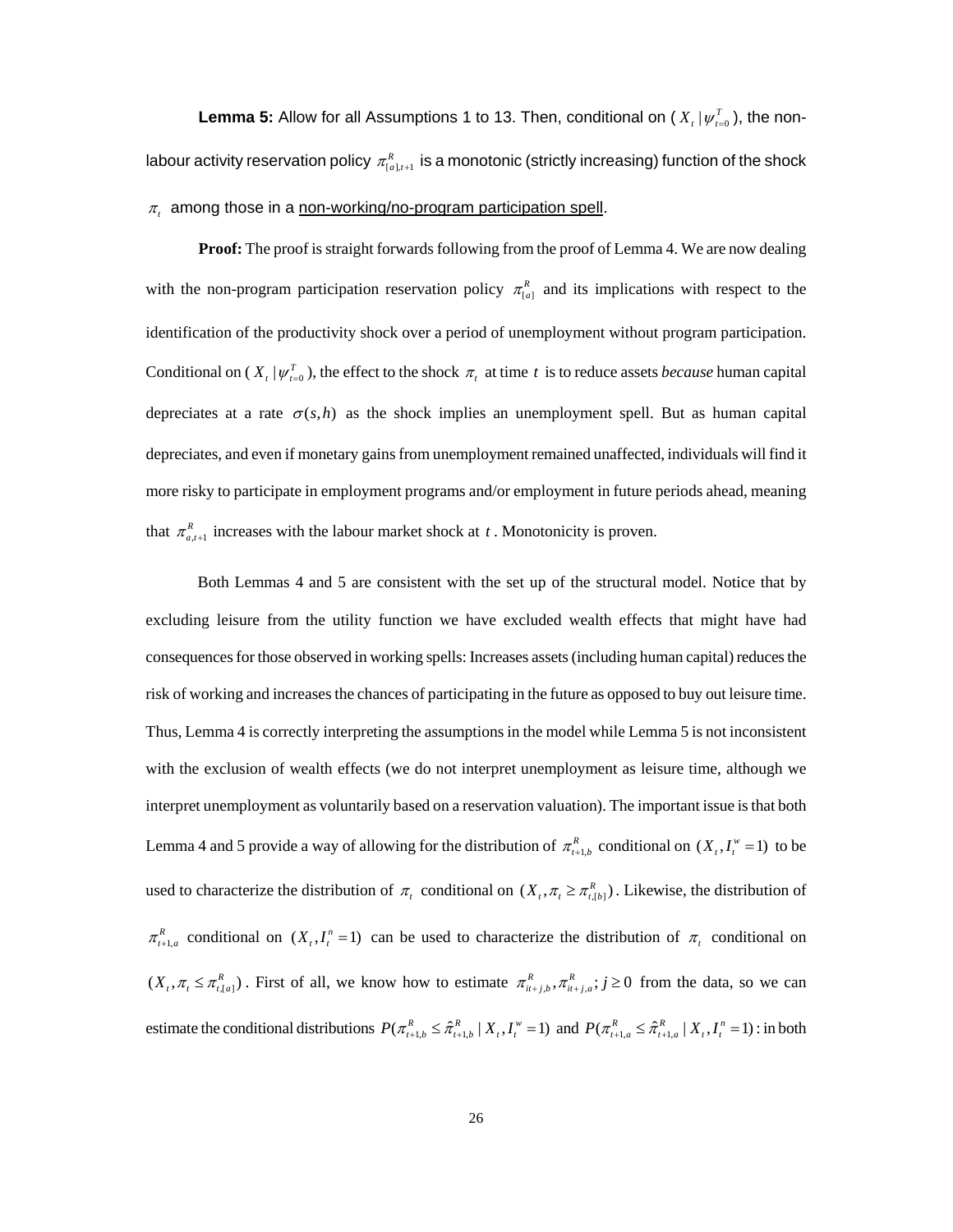cases we need to observe individuals over two consecutive time periods. Thus, the monotonic relations suggested by Lemmas 4 and 5 imply the following result:

The predicted shock  $\pi_{\scriptscriptstyle{it}}$  at t is given as follows:

$$
\hat{\pi}_{i} : P(\pi_{t+1,b}^{R} \leq \hat{\pi}_{t+1,b}^{R} \mid X_{t}, I_{t}^{w} = 1) = P(\pi_{t} \leq \hat{\pi}_{t} \mid X_{t}, I_{t}^{w} = 1)
$$
\n
$$
\text{and}
$$
\n
$$
\hat{\pi}_{i} : P(\pi_{t+1,a}^{R} \leq \hat{\pi}_{t+1,a}^{R} \mid X_{t}, I_{t}^{n} = 1) = P(\pi_{t} \leq \hat{\pi}_{t} \mid X_{t}, I_{t}^{n} = 1)
$$
\n
$$
(9)
$$

Expression (9) allows for the projection of the empirical distribution of the unobserved stochastic shocks  $\pi$ <sub>*t*</sub> with information obtained from estimates  $\hat{\pi}^R_{i}(\hat{\pi}^R_{i+1}, \hat{\pi}^R_{i+1}, \hat{\pi}^R_{i+1})$  and as it is stated in (9), each individual's draw  $\pi_{it}$  come from such distributions according to the individual's state of nature and labour market choice. Costa-Dias (2002) proceeds as follow in their case of human capital appreciation:

- 1. Using the full sample run a probit to come up with estimates  $\hat{\pi}_{i+1,b}^R$  for those observed in employment spells. Their data set (NDSC58) is of individuals observed all at ages 23, 33 and 42, so that wave at age 33 is the one that provides the initial estimates for  $\hat{\tau}_{i+1,b}^{R}$  (our data is different and we comment on this later). These estimates provide the empirical distribution as given in (9): they consider distributions by discrete cells defined by  $(X_t, I_t^w = 1)$ .
- 2. Using wave 23 (i.e., *t*), estimate  $\hat{\pi}_{i,b}^R$  for each individual. We know that observing individuals working implies that  $\hat{\pi}_{i}^{R} \leq \pi_{i}$  so although we do not observe  $\pi_{i}$ , we know that it comes from a particular distribution given in step 1 and, at the same time, for individual  $i \in n$  the lower bound on the unknown labour market shock is given by  $\hat{\pi}_{it,b}^R \leq \pi_{it}$ .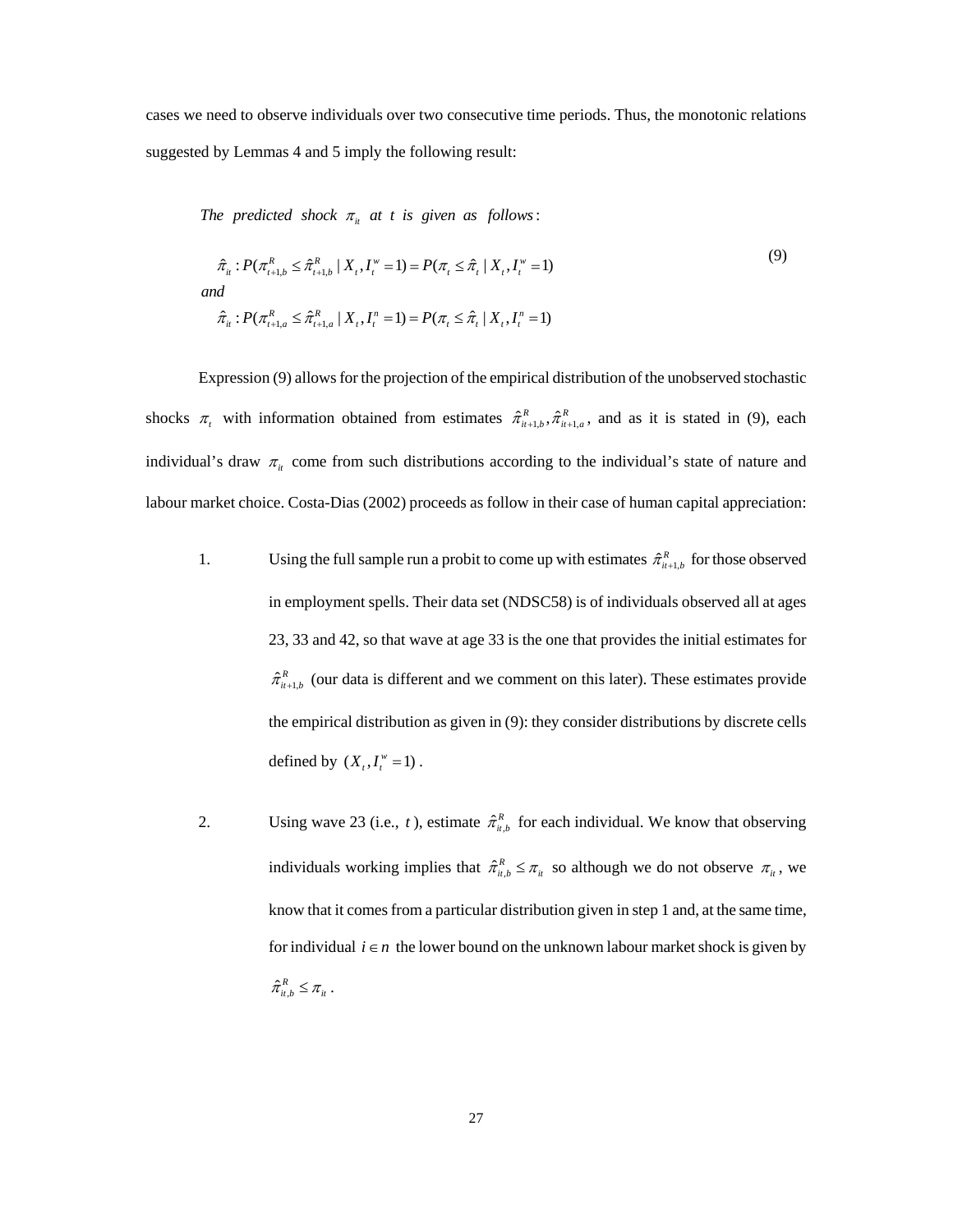- 3. The model structure requires that the distribution of  $\pi_t$  be bounded between  $[\pi, \bar{\pi}]$  so we make an initial 'guess' on  $\bar{\pi}$  such that  $\hat{\pi}_{i,b}^R \leq \pi_i \leq \bar{\pi}$  are not the 'individual's specific' upper and lower bound. For example, we could take  $\bar{\pi}$  as the highest estimated value from step 1.
- 4. Take estimates from step 1 and rank each individual according to place in such distribution to define a percentile location for each individual (e.g., the  $12<sup>th</sup>$  ranking placement). Costa-Dias (2002) take the predicted value for the productivity shock  $\hat{\pi}_{it}$ to be the corresponding percentile in the (truncated by  $\hat{\pi}_{i,b}^R$  and  $\bar{\pi}$ ) distribution of the contemporaneous distribution defined by estimates  $\hat{\pi}_{i,b}^R$ . The ranking is motivated by the monotonicity assumption.

In the present paper the availability of yearly allows for distinct predictions for (9) while we still have the need to estimate labour market shocks received by the unemployed (i.e., we extend the Costa-Dias structural set up to allow for human capital depreciation). Step 1 remains the same but using estimates  $\hat{\pi}_{i+1,a}^R$  instead of  $\hat{\pi}_{i+1,b}^R$ . Step 2 is modified: observing an individual in unemployment implies that  $\hat{\pi}_{i,a}^R \geq \pi_{i}$  so that the individual's  $\hat{\pi}_{i+1,a}^R$  estimate places an individual specific upper bound. We then 'guess' the lower bound and proceed with the same step 4 but with truncation defined by  $\pi$  and  $\hat{\pi}_{i,a}^R$ . Alternatives to step 4 (for either employed or unemployed) are random draws in the neighbourhood of the rank, for example. Once we arrive at estimates of  $\pi_{i}$ , expressions (5) and (7) are implementable if we make assumptions on the unobserved stocks of human capital.

#### *Dealing with unobserved human capital (* $h<sub>i</sub>$ *)*

We see from expression (5) and (7) that  $h<sub>i</sub>$  enters implicitly as part of the parameters that we need to estimate ( $v(s, h_t)$ ) and  $\sigma(s, h_t)$ ): Costa-Dias (2002) provides an specification to allow  $h_t$  to be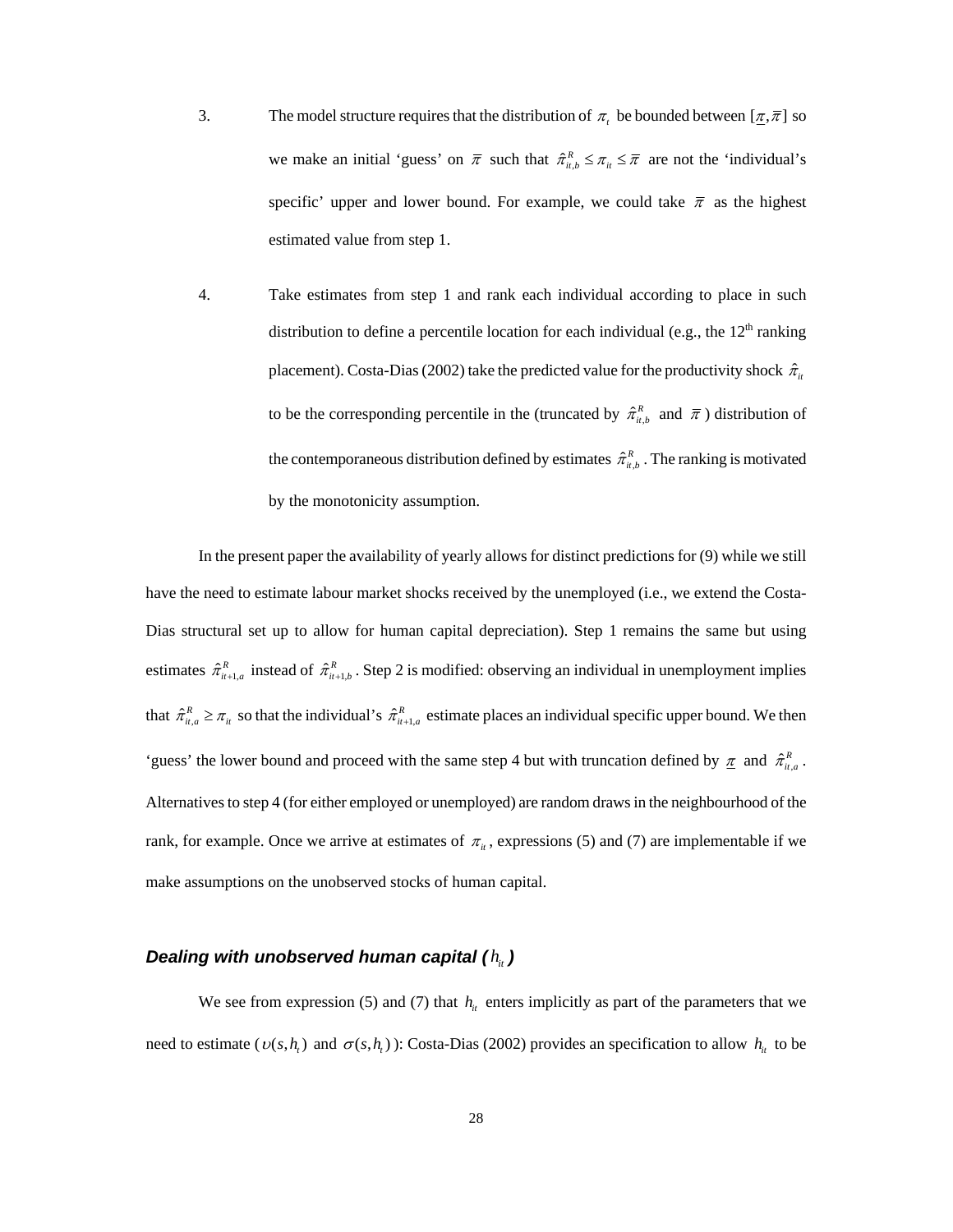explained explicitly as part of  $v(s, h_t)$  joint with assumptions as to how  $h_t$  evolves from its starting point as a method to deal with the problem of unobserved human capital stocks  $h_i$ . Expression (5) suggests that for a given skill class the parameter  $v(s, h_i)$  is time varying since human capital  $h_i$  varies over time: the problem, of course, is that we do not directly observe *h*<sub>*i*</sub> (past, present or future), so one way to deal with this is to assume some function where the variable  $h_t$ , has an 'explicit' interpretation rather that the generalized implicit form in  $v(s, h)$  and this is what. The trick in Costa-Dias (2002) is to characterize the parameter such that  $v(s, h) = v(s)g(s)^{h_s^s - h_s^s}$  where  $v(s)$  is the initial rate of human capital accumulation. This characterization is not related to the structural model in any form: it is just a characterization that embeds the assumption that human capital grows at a decreasing rate (which is part of the structural model). Then, as human capital grows away from its initial levels (i.e., as  $h_i^s - \underline{h}^s$  > 0  $\uparrow$  over time, where  $\underline{h}^s$  is human capital at labour market entry point), the initial  $\nu(s)$ adjusts at the rate  $g(s)$   $h_i^s - h_i^s$  where  $g(s)$  is also modelled as some constant (by skill class *s*). The second part of the trick is to use a balance panel over three consecutive periods  $(t_1, t_2, t_3; t_1 < t_2 < t_3)$  of young individuals assumed to have entered the labour market at about *t*1: this assumption further justifies that  $(h_{i1}^s - \underline{h}^s) = 0$ . Using information from the two initial waves *t*1, *t*2 with  $\Delta(\ln E_{i,t,t+1}) = (\ln E_{i,t} - \ln E_{i,t})$  implies the possibility to retrieve  $U(s)$  from the data since the assumptions imply that  $v(s, h) = v(s)g(s)^{h_s^s - h_s^s} = v(s)$  from expression (5). Then, using the two consecutive waves *t* 2, *t* 3 growth in earnings are given by  $\Delta(\ln E_{i,t+1}) = (\ln E_{i,t-1} - \ln E_{i,t-2})$  and this observed variable allows to estimate  $v(s, h) = v(s)g(s)^{h_1^s - h_s^s} = v(s)g(s)^{\alpha(h_1)}$ . Because it is assumed that  $v(s)$  is constant,  $g(s)^{\alpha(h_i)}$  can be retrieved mixing these two steps. A crucial problem in their approach is that  $g(s)$  by itself is never identified and assumptions have to be made about the meaning of  $\alpha(h_t) = (h_{t2}^s - \underline{h}^s) > 0$ . The only thing that can be said is that  $(h_{t2}^s - \underline{h}^s)$  represents human capital growth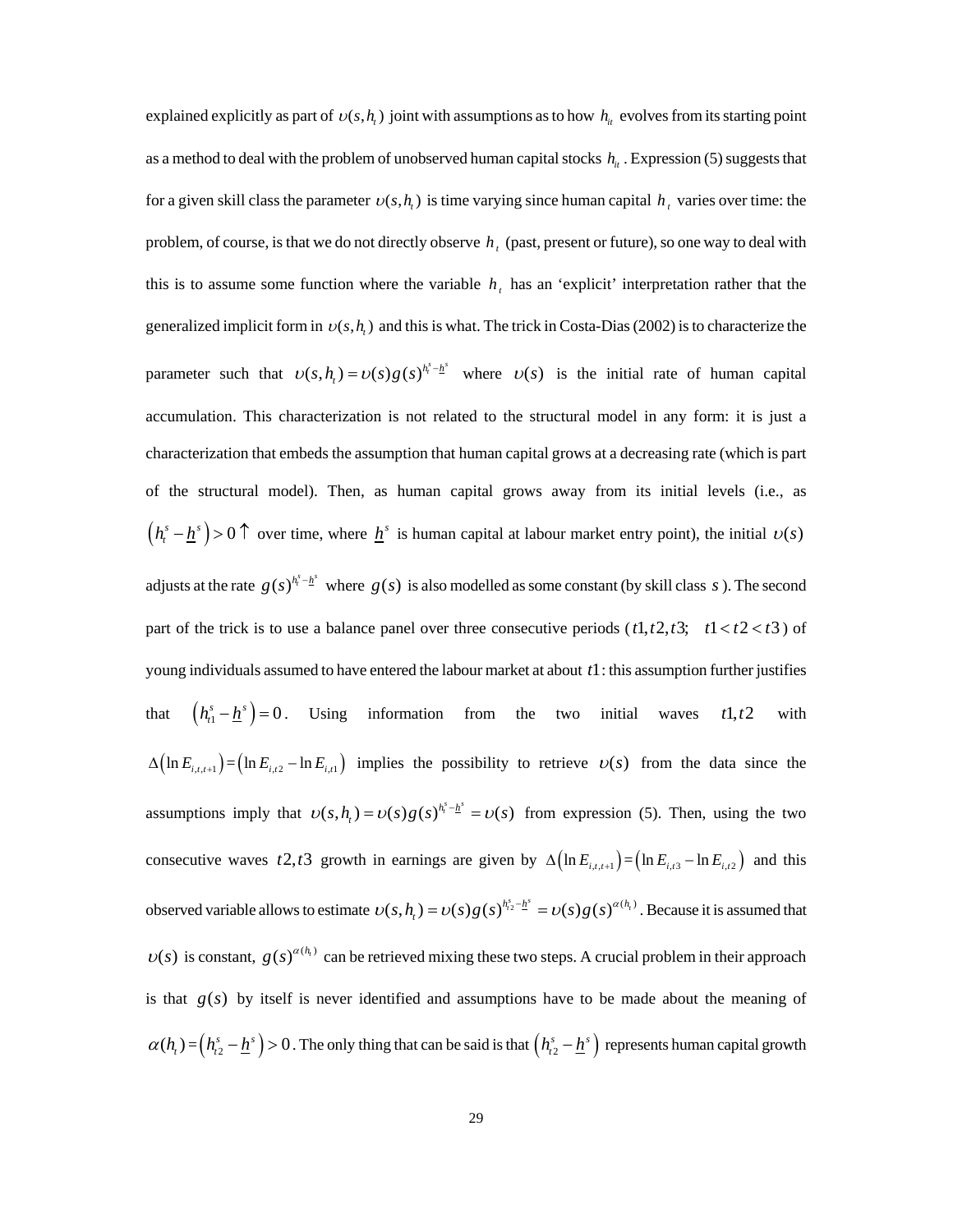over 'some time period' determined by the data. For example, in the distance  $\alpha = (h_{i2}^s - \underline{h}^s)$  refers to human capital growth over one year if we use annual panel data for both  $\nu(.)$  and  $\sigma(.)$ . That is, first we specify similar forms for the parameters so that  $v_t(s, h_t) = v(s)g(s)^{h_t^s - h_t^s}$  and  $\sigma_t(s, h_t) = \sigma(s)g(s)^{\bar{h}^s - h_t^s}$ apply. In terms of start up human capital the assumption ( $h_{i1}^{s} = \underline{h}^{s}$ ) would be needed to estimate  $v(s)$ separately from  $g(s)$  using 3 consecutive time periods. The assumption ( $h_{i1}^{s} = \underline{h}^{s}$ ) implies comparing homogenous individuals in terms of human capital. In the case of unemployed, the value  $\bar{h}^s$  represents the total accumulated amount of human capital before individuals enter an unemployment spell where human capital can start to depreciate. If one makes the assumption that  $\bar{h}^s$  is similar for those with similar working time experience (by skill class) then we are also grouping individuals with homogenous amounts of human capital, so that we do not group individuals by 'physical age', but by 'working experience age'. Assume we also observe a balanced panel of unemployed over three consecutive years. Apply the first two years of data to (7) assuming that the following applies:  $\breve{h}^s \cong h_{i1}$ , i.e., during the first period observed as unemployed the 'homogeneous' group in terms of work experience do not see their human capital decline. Therefore,  $\sigma(s)$  (the initial rate of human capital depreciation) is identified and taken as some constant. Over time, (say, *t* 2, *t*3),  $\bar{h}^s - h_{t_2} > 0$ , that is, human capital has declined between *t*1 and *t* 2, so that  $\bar{h}^s = h_{t_1} > h_{t_2}$  and therefore  $\bar{h}^s - h_{t_2} > 0$  applies and is consistent with our model. Therefore, using periods  $t^2$ ,  $t^3$  allows for the identification of  $g(s)^{\bar{h}^s - h_t}$  in  $\sigma_t(s, h_t) = \sigma(s)g(s)^{\bar{h}^s - h_t}$  using the first step estimation that has previously identified the parameter  $\sigma(s)$ .

# **4 Data issues (preliminary)**

The Swiss Labour Force Survey (SAKE) was used to estimate the parameters on human capital formation (appreciation and depreciation rates) following the iteration procedure as define in Section 3.5. The SAKE data is the most complete longitudinal data in terms of providing labour market information – alongside other social and economic variables – representative of the active population in Switzerland. It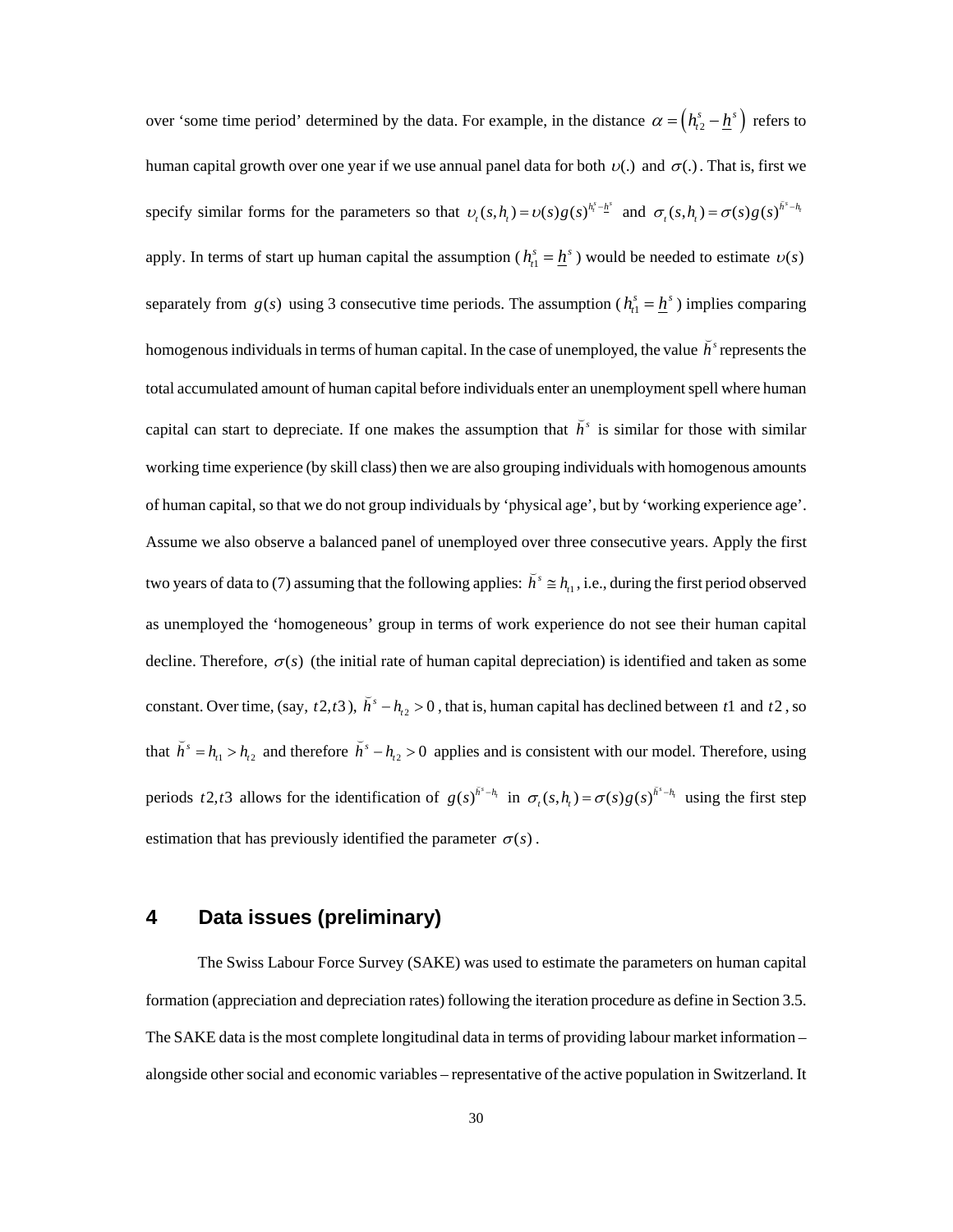started in 1991 and is a rotating panel where respondents are interview for up to five years and on a yearly basis. For example, in 1991 a total of 16,016 individuals enter the panel. These remain in the panel up to 1995 (inclusive) or for as long as they decide to remain participants. Anyone newly interviewed in 1992 can remain in the panel up to 1996, and so on up to the most recent wave (2003 at present). In total, 69,408 unique individuals have been interview in the period (1991, 2003). Interviewed units are initially contacted by letter and asked to voluntarily participate in the survey irrespective of their labour market status or Swiss visa status.<sup>2</sup> The only requirement is to be registered as living in Switzerland with some degree of permanency and be at least age 17 years or older.

In our estimation we required observing individuals for at least 3 (or 4) consecutive years. Taking only the last four available years (2000 to 2003) would seriously deteriorate the sample size in our data. Active labour market policies have been available in Switzerland since the beginning of the 1990s, thus, we use all available waves in the SAKE to create 4 artificial time periods by defining the first time period as the first year that individuals were observed, and period number 4 as the forth period. For example, an individual observed for the first time in 1991 becomes an observation at  $t_1$ ,  $t_2$ ,  $t_3$ ,  $t_4$  for the years 1991, 92, 93 and 94, respectively, whereas an individual observed for the first time in 1992 becomes an observation at t1, t2, t3, t4 for the years 1992, 93, 94 and 95, respectively. Since we have 13 waves there are 10 possible sequences of 4 years each. Our first sample selection criteria consists on withdrawing anyone that is not continuously observed for at least these 4 consecutive periods, that is, sample attrition would imply discontinuous information on both regime and outcomes in the labour market and, therefore, attrition units are disregarded. The criterion leads to a total of 21,017 observations over the full period. Our second selection criteria selects only males between the ages of 17 and 55, either Swiss nationals or with a C visa and declaring to be active members of the labour market who are not

-

 $2$  Switzerland has a visa system determining the right to work and permanency for individuals with a non-Swiss nationality. Those holding C-visas have equal labour market and permanency rights as Swiss nationals. Those who hold a B-visa have equal labour market rights than Swiss nationals but for periods of time limited to 8 years. Other types of visa that are neither C nor B allow limited labour market rights with very limited time periods (e.g., seasonal work) or simply rights to remain in the country without working rights (e.g., refugees).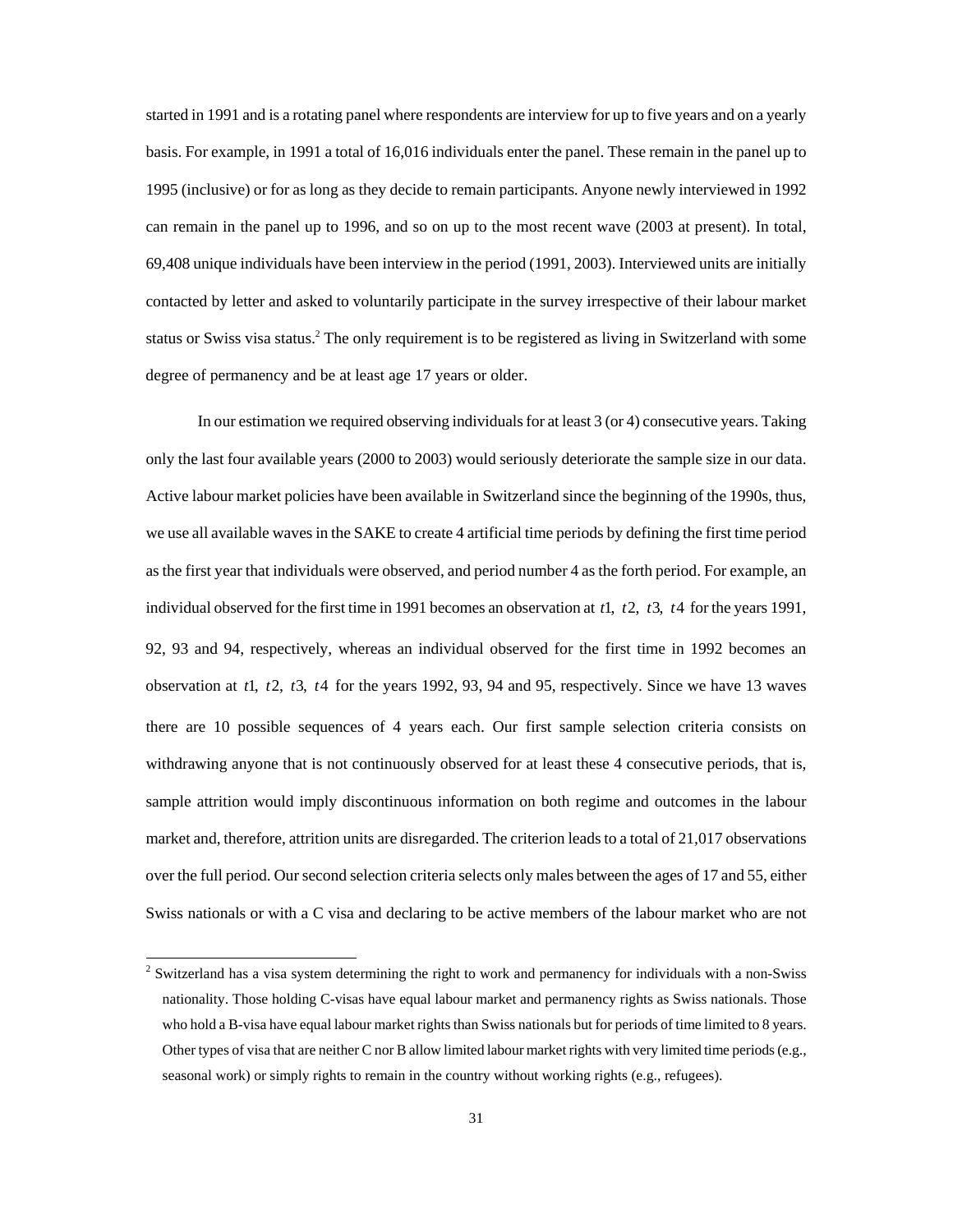registered as disabled in the population.<sup>3</sup> Thus, anyone who has not yet finishing start up education as well as early retirees are withdrawn from our data.<sup>4</sup> Conditional on skill class, the selection process implies a homogenous set of individual with respect to labour market participation and labour market rights in Switzerland. Furthermore, we select only those in the population that are more likely to fulfil the conditions defining utility functions in expression (1) and the implied conditions defined in Section 2.1. Thus, high skill individuals (e.g., university, advanced vocational careers, and beyond) are withdrawn from the sample because they are more likely to either be allowed to borrow or have less constrains to choose leisure over work. Together these selection criteria reduce our sample to 4,647 individuals, and these define a balanced panel over four consecutive periods. Earnings and benefits are normalized to the base 2000. The 4,647 individuals are each assigned one of three possible skill classes. *Skill class 1* is the lowest class and corresponds to those with elementary primary school either completed or not. *Skill class 2* corresponds to having secondary education and possibly some vocational training but have not completed vocational schooling. *Skill class 3* are those who have completed vocational school after secondary school and/or those who completed up to '*Matura*' but did not go to university. The skill class of an individual determines start up education. All individuals in the sample are outside the education system and full active member of the labour market in Switzerland.<sup>5</sup> Appendix 3 provides a brief description of the sample by skill class and with regards to a selection of socio-economic variables.

## **4.1 Reservation policies and Upper bound on labour market shocks**

-

The first set of estimates reflect the selection defined in Section 3.1 and make use of specifications (8) in the first step of the algorithm described in Section 3. A probit specification of each

 $3$  The reason for withdrawing officially disabled is their distinct treatment with regards to various active and passive labour market policies.

<sup>&</sup>lt;sup>4</sup> The largest drop occurs due to the fact that females account for some 50% of the complete sample. This is not necessarily the corresponding labour market force percentage, but the collection system for the SAKE implies that the data is only representative after cross-sectional weights are applied in estimation.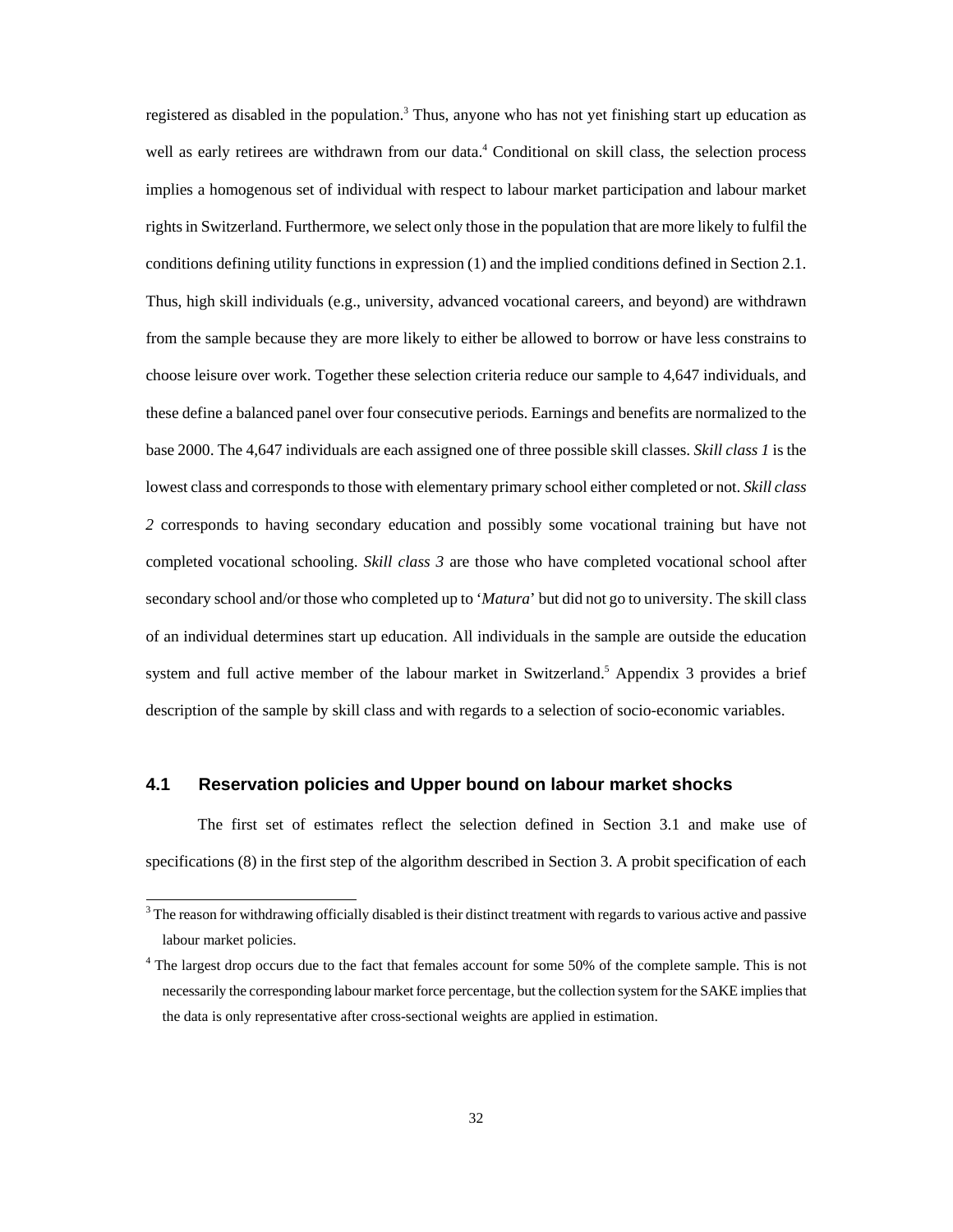part in (8) is applied to young individuals in the population (i.e., between 18 and 26) if observed consecutively working over three years. Similarly, a probit specification is applied to individuals of any age as long as these are observed working in the first periods and not employed in periods thereafter. Expression (8) suggest a set of variables *Z* that determines the selection process into alternative labour market regimes. If employed, *Z* includes skill class, years of experience in active employment, age, fulltime/part-time dummy, household ownership, marital status, household size, dummy for cantonal language, industrial sector and dummy for 'currently in short training courses at work'. For those in a spell of long-term unemployment the variables in *Z* also includes dummy variables that control for length of time in unemployment, does not include the full-Time/part-time dummy or that for 'short training courses at work'. The probit estimates are applied to each time period (i.e.,  $t_1, t_2$  and  $t_3$ ) for each set of individuals (those continuously employed, and those continuously unemployed over the three periods), separately. Due to the construction of the data and as result of the sequential needs in terms of labour market regimes, sample sizes become a problem, especially in terms of observing individuals that are such that  $I_{1}^{q} = 1$ ,  $I_{12}^{n} = 1$ ,  $I_{13}^{n} = 1$  as would be required to estimate the parameters associated with depreciation rates. This is because the number of unemployed (registered or not) in each of the four time periods considered is relatively low (e.g., at *t*1 only 254 of the 4,647 – or 5.5% – are in a nonemployment regime). To maximize the sample size we allow for various alternatives taking 5 (and not four) time periods of information. These various alternatives are summarized in Table 1:

 <sup>5</sup> <sup>5</sup> Those in apprenticeship mode are withdrawn from our sample because their human capital formation implies onthe-job-training as opposed to formation in a learning-by-doing environment as is assumed in the theoretical section.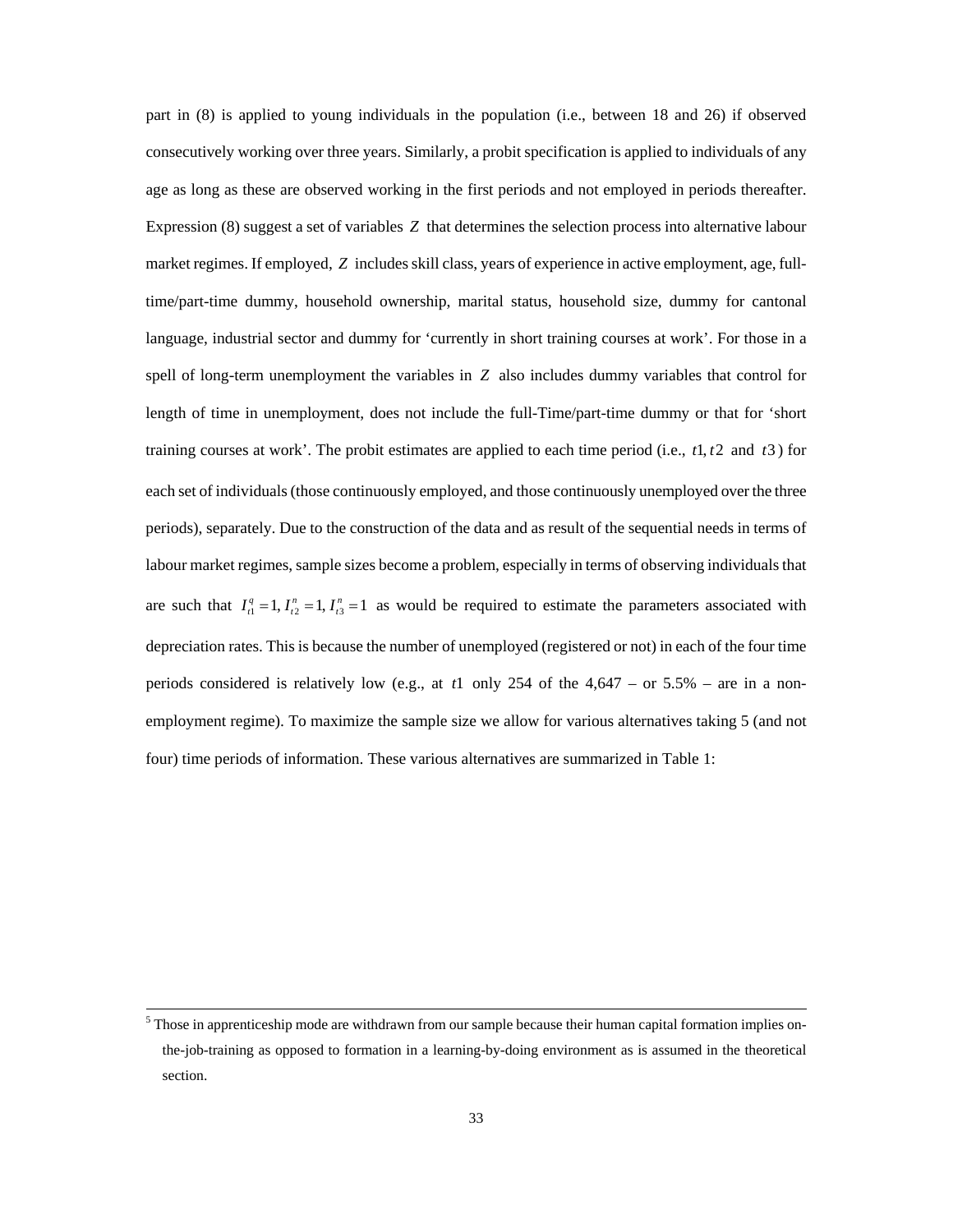**Table 1: Defining the sample in Labour Market Regime LTU** 

|                 | Period        | Period           | Period           | Period        | Period        | Sample      |
|-----------------|---------------|------------------|------------------|---------------|---------------|-------------|
|                 | t1            | t2               | t <sub>3</sub>   | t4            | t5            | <b>Size</b> |
| Alternative (a) | Employed      | <b>Declares</b>  | Unemployed,      | Unemployed,   |               |             |
|                 |               | unemployment     | searching for    | searching for |               |             |
|                 |               | after a period o | work and         | work and      |               | 20          |
|                 |               | employment       | declaring to     | declaring to  |               |             |
|                 |               |                  | receive no       | receive no    |               |             |
|                 |               |                  | benefits         | benefits      |               |             |
| Alternative (b) | Unemployed    | Unemployed,      | Unemployed,      |               |               |             |
|                 | but for no    | searching for    | searching for    |               |               |             |
|                 | longer than 1 | work and         | work and         |               |               | 98          |
|                 | to 2 years    | declaring to     | declaring to     |               |               |             |
|                 |               | receive no       | receive no       |               |               |             |
|                 |               | benefits         | benefits         |               |               |             |
| Alternative (c) |               | Employed         | <b>Declares</b>  | Unemployed,   | Unemployed,   |             |
|                 |               |                  | unemployment     | searching for | searching for |             |
|                 |               |                  | after a period o | work and      | work and      | 29          |
|                 |               |                  | employment       | declaring to  | declaring to  |             |
|                 |               |                  |                  | receive no    | receive no    |             |
|                 |               |                  |                  | benefits      | benefits      |             |

Note 1: The employment periods in Alternatives (a) and (c) are only useful for the selecting the individuals into the sample. Sample size and estimation are always based on  $t2$  to  $t4$  for Alternative (a),  $t1$  to  $t3$  for Alternative (b) and  $t3$  to  $t5$  for alternative (c). Numbers in brackets show successive reductions in sample size.

Thus, in our attempt to estimate depreciation rates, and given our condition of homogeneity in sample selection, those approximating the definition of 'being observed in a spell of labour market regime similar to long-term unemployment (LTU)' provide a sample size of 147. The ideal procedure would distribute the 147 into cells by skill class  $(s)$  and labour market experience previous to unemployment  $(e)$ , and thus be able to estimate  $(\sigma(s); g(s))$  for each of these cells. However, the distribution between skill classes already thins out the mass in each cell sufficiently so that we cannot consider the second level of heterogeneity. We therefore have to restrain our estimates to reflect  $(\sigma(s); g(s))$ . Notice that each of the three alternatives sample selections in Table 1 imply that individuals selected had been employed at least the year (and at most two year) previous to the start of the LTU spell, so that *at least* we control for 'some' degree of experience by skill class. It nevertheless remains an approximation and so will our estimates of the depreciation rate.

The sample size for those continuously observed as employed and, at the same time, being sufficiently young so to allow for Assumption 10 (Section 3.1) leads to a restricted size in Skill class 1, but this is a characteristic from the population that has a low percentage in the very low skill group and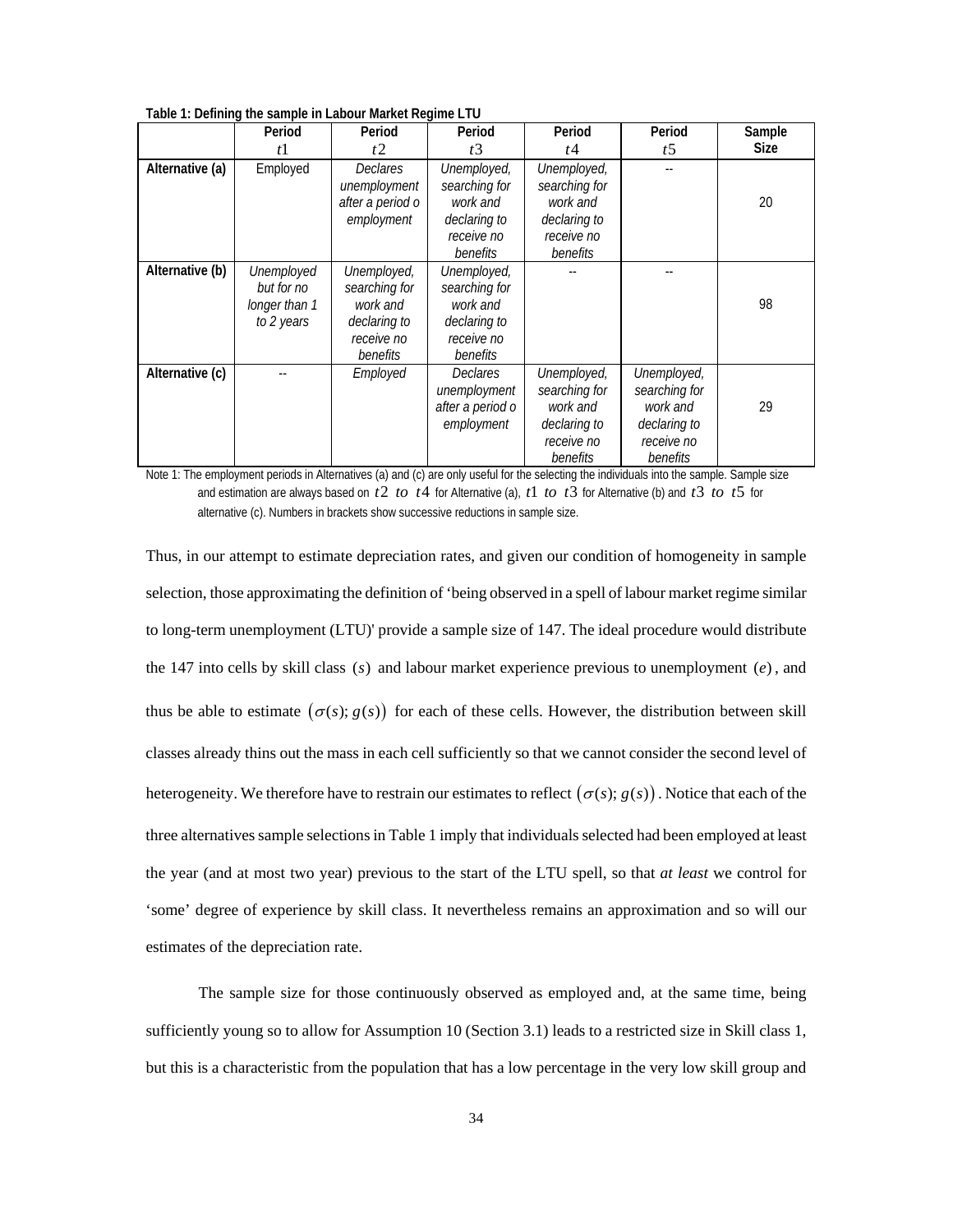relative to those in higher skill classes (see Appendix 3, Table A3.1). Table 2 shows the distribution by skill class for both the set of 'employed consecutively over three periods', and 'unemployed consecutively over three periods'.

|                       | Skill 1 (lowest)     | Skill 2 (medium low  | Skill 3 (semi-skill) | <b>Totals</b> |
|-----------------------|----------------------|----------------------|----------------------|---------------|
|                       |                      | skill)               |                      |               |
| Continuously          |                      |                      |                      |               |
| Employed (to          |                      |                      |                      |               |
| estimate growth in    | 34                   | 212                  | 78                   | 324           |
| human capital by      | (Between the ages 18 | (Between the ages of | (Between the ages of |               |
| skill class)          | and $22$ )           | 20 and 24)           | 21 and 26)           |               |
| Continuously not      |                      |                      |                      |               |
| employed (to          |                      |                      |                      |               |
| estimate              | 51                   | 57                   | 39                   | 147           |
| depreciation rates in | (Any age)            | (Any age)            | (Any age)            |               |
| human capital by      |                      |                      |                      |               |
| skill class)          |                      |                      |                      |               |
| <b>Totals</b>         | 85                   | 269                  | 117                  | 471           |

**Table 2: Distribution of sample sizes over skill class** 

Table 2 shows that the sample sizes are low, even for Skill class 2 where the frequency is higher on a yearly basis. We claim that any estimate that follows provides an approximation that best represents the state of the data and our sample selection criteria. As data becomes more available and/or other sample selection criteria are used, the sample size might become more informative (currently under further research work)

Probit models are applied to each of the two samples described in Table 2, independently at each time period. Table 3 presents the results based on period *t*1 for both sets. The differences in specification reflect differences in labour market regimes (see footnotes in Table 2). In each case a set of common variables aim at capturing the fixed cost of participation.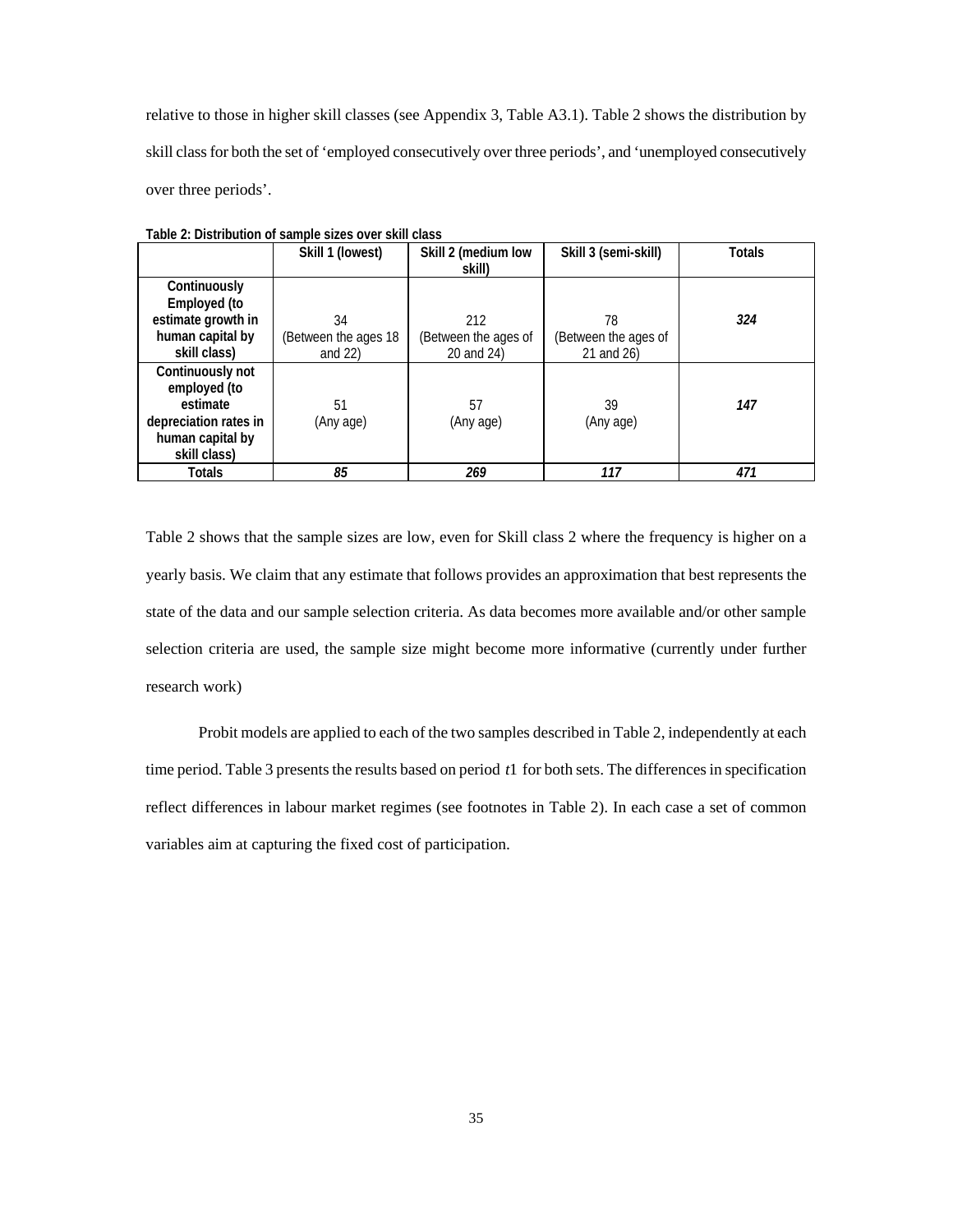| Iteration Criteria = $10^{-6}$ . Italic t-values $\rightarrow$ significant at least at a 5% level** and at least at 10%* |                              |                        |                              |                         |                        |                 |
|--------------------------------------------------------------------------------------------------------------------------|------------------------------|------------------------|------------------------------|-------------------------|------------------------|-----------------|
|                                                                                                                          | <b>Continuously Employed</b> |                        | Continuously Observed as LTU |                         |                        |                 |
| Variables (at $t_1$ )                                                                                                    | Coefficients                 | <b>Standard Errors</b> | <b>T-values</b>              | Coefficients            | <b>Standard Errors</b> | <b>T-values</b> |
| Constant                                                                                                                 | 3.133                        | 1.024                  | 3.061                        | $-0.050$                | 0.391                  | $-0.129$        |
| Skill Class 2                                                                                                            | $-0.389$                     | 0.220                  | $-1.764*$                    | $-0.450$                | 0.126                  | $-3.572**$      |
| Skill Class 3                                                                                                            | 0.454                        | 0.250                  | $1.815*$                     | $-0.408$                | 0.146                  | $-2.805**$      |
| Unemployed for less than 6<br>months<br>Unemployed between 6                                                             |                              |                        |                              | 1.477                   | 0.229                  | $6.450**$       |
| moths and one year<br>Unemployed between 1 year                                                                          |                              |                        |                              | 1.924                   | 0.300                  | $6.413**$       |
| and 2 years<br>Unemployed for more than 2                                                                                |                              |                        |                              | 2.020                   | 0.330                  | $6.132**$       |
| years                                                                                                                    |                              |                        |                              | 2.991                   | 0.421                  | $7.111**$       |
| 1 to less than 2yrs w/expnce                                                                                             | $-0.759$                     | 0.278                  | $-2.735**$                   |                         |                        |                 |
| 1 to less than 3yrs w/expnce<br>3 to less than 5 yrs                                                                     | $-0.655$                     | 0.230                  | $-2.845**$                   | $-0.652$                | 0.193                  | $-3.383**$      |
| w/expnce.                                                                                                                | $-1.188$                     | 0.300                  | $-3.962**$                   | $-1.027$                | 0.210                  | -4.892**        |
| 6 or more years of w/expnce                                                                                              | $-1.038$                     | 0.301                  | $-3.445**$                   | $-1.153$                | 0.148                  | $-7.777**$      |
| Age                                                                                                                      | $-0.134$                     | 0.045                  | $-2.999**$                   | $-0.029$                | 0.008                  | $-3.815**$      |
| Dummy=1 if fulltime                                                                                                      | $-1.289$                     | 0.225                  | $-5.731**$                   | N/A if LTU              |                        |                 |
| Dummy=1 if owner of house                                                                                                | 0.004                        | 0.240                  | 0.017                        | 0.277                   | 0.156                  | $1.770*$        |
| Dummy=1 if married                                                                                                       | $-0.658$                     | 0.334                  | $-1.971**$                   | $-0.191$                | 0.116                  | $-1.649*$       |
| <b>Household Size</b>                                                                                                    | 0.059                        | 0.064                  | 0.918                        | 0.004                   | 0.049                  | 0.082           |
| German speaking canton                                                                                                   | 0.049                        | 0.186                  | 0.262                        | $-0.055$                | 0.146                  | $-0.377$        |
| French speaking canon                                                                                                    | 0.148                        | 0.193                  | 0.767                        | 0.128                   | 0.151                  | 0.848           |
| Manufacturing sector                                                                                                     | 0.336                        | 0.231                  | 1.452                        | 0.253                   | 0.186                  | 1.364           |
| Service sector                                                                                                           | 0.748                        | 0.222                  | $3.375**$                    | 0.026                   | 0.184                  | 0.140           |
| Dummy=1 if short courses                                                                                                 | 0.212                        | 0.151                  | 1.403                        | N/A if LTU              |                        |                 |
| Time dummies included                                                                                                    | Yes                          |                        |                              | Yes                     | Yes                    | Yes             |
| <b>DIAGNOSTICS</b>                                                                                                       | $\chi_{(0.05, dem(x))}$      |                        |                              | $\chi_{(0.05, dem(x))}$ |                        |                 |
| Value of Likelihood Function                                                                                             | $-186.907$                   |                        |                              | $-366.875$              |                        |                 |
| Pseudo R2<br>LR Test against Mean: Reject<br>model if $LR >$                                                             | 0.442                        |                        |                              | 0.438                   |                        |                 |
| $\chi_{(0.05, dem(x))}$                                                                                                  | 296.655                      | 0.0000                 |                              | 570.892                 | 0.000                  |                 |

**Table 3:** Results of the Probit: Dependent Variable  $I_{t1}^w = I_{t2}^w = I_{t3}^w = 1$ . Covariates information based on  $t1$ 

Note 1: The exclusions for the continuously employed sample are Skill class 1, experience below 1 year (at t1), Italian speaking cantons and primary industrial sector. Time dummies are included to control for different cohorts information since the data defines 5 artificial years from 10 cohorts. Cohorts 9 and 10 are the exclusions. Unemployment duration data is only available for the non-employed. The number continuously employed individuals in the required age interval are 324: the comparative population (alternative labour regimes over the period but of similar age) is size 719. Note 2: The exclusion restrictions for the continuously LTU are the same as for those in continuously observed employment but adding another exclusion to identify the weight for the dummies 'unemployment duration'. This exclusion is 'if unemployed for less than 12 months at t1'. Furthermore the sample size of those in the continuously LTU over the three periods is 157 only and the alternative population is the remaining observations in the 4647 since we take any age into account to maximize the counts: since identification of the parameters will be limited due the small sample size the variable '1 to 2 years of experience' is further excluded from the set and iteration singularity problems in the iteration algorithm vanish. Any labour market information for the LTU refers to previous labour market experienced and from the view point of information at t1.

 The results for the continuously employed (Columns 2 to 4 in Table 2) show that relative to Skill class 1, selection into employment is positively affected by higher levels of education (Skill class 3), but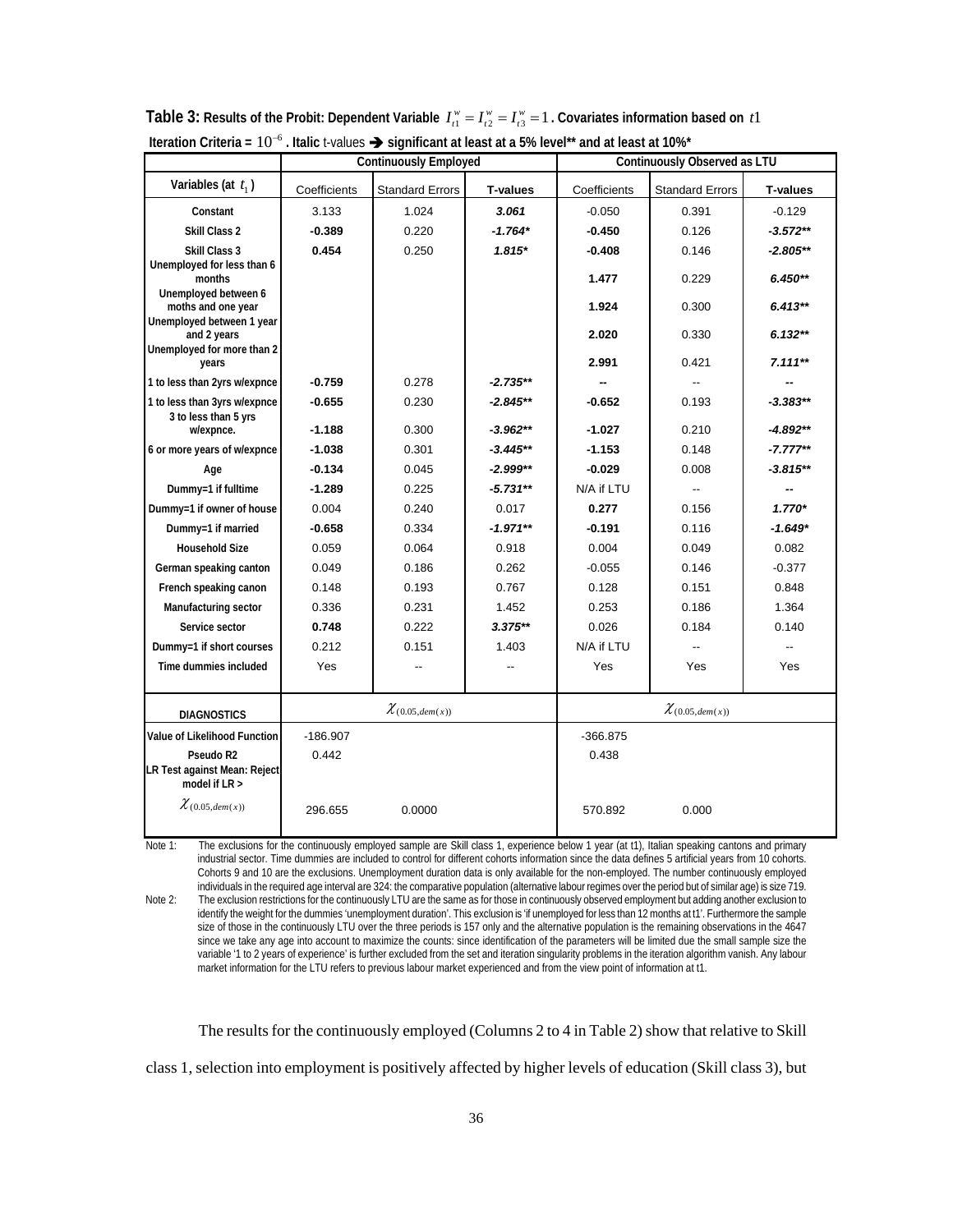negatively affected by experience in the labour market (relative to the lowest experience level): this result might be explain by the fact that the sample of continuously employed are those in the lower end of the age distribution for whom the dummies 'long term experience' will provide small (even if significant) amounts of information. As expected wealth effects (i.e., ownership o household) is not significant at explaining participation for the very young, while marital status is significant suggesting that the presence of a partner increases the chances of not being employed over long periods. Cantonal information (i.e., leaving in a German or French speaking canton, relative to an Italian one) is not significant even although unemployment rates are often higher in Non-Germanic cantons that otherwise. Thus, this would be some indication that selection into employment is not driven by regional differences (and assuming that living in a Canton is not a labour market decision). Finally working in the service sector has a positive effect into selection of continuous employment.

Column 5 to 7 in Table 7 is the selection results for individuals observed to be continuously unemployed over three consecutive periods. In this case and relative to Skill class 1, the higher the level of education the less likely it is to be observed in a long spell of unemployment. Unemployment duration is a significant factor with the weight placed in the probability of employment increasing as the unemployment spell lengthens. Likewise, shorter labour market experience increases the chances of unemployment. For all, looking at the variables that are assumed to determine the fixed cost of working, only wealth and marital status are (weakly) significant at partly explaining the selection process.

From Table 2 we conclude that education, human capital (at this point approximated by years of experience) and past labour market history (i.e., unemployment spells) are the significant variables that explain the selection process into specific labour market regimes. This suggest that the above specifications are correct at projecting the reservations policies since these are assumed to be a function of the state variables 'skill-type' and 'human capital' (approximated by experience and/or unemployment spells), among others. Thus the estimated parameters in Table 2 are applied to expression (18) to retrieve the sample distribution for the reservation policies  $\hat{\pi}_{b}^R$  using the sample of continuously employed over the three time periods under consideration. The three vectors of estimated reservation policies (i.e.,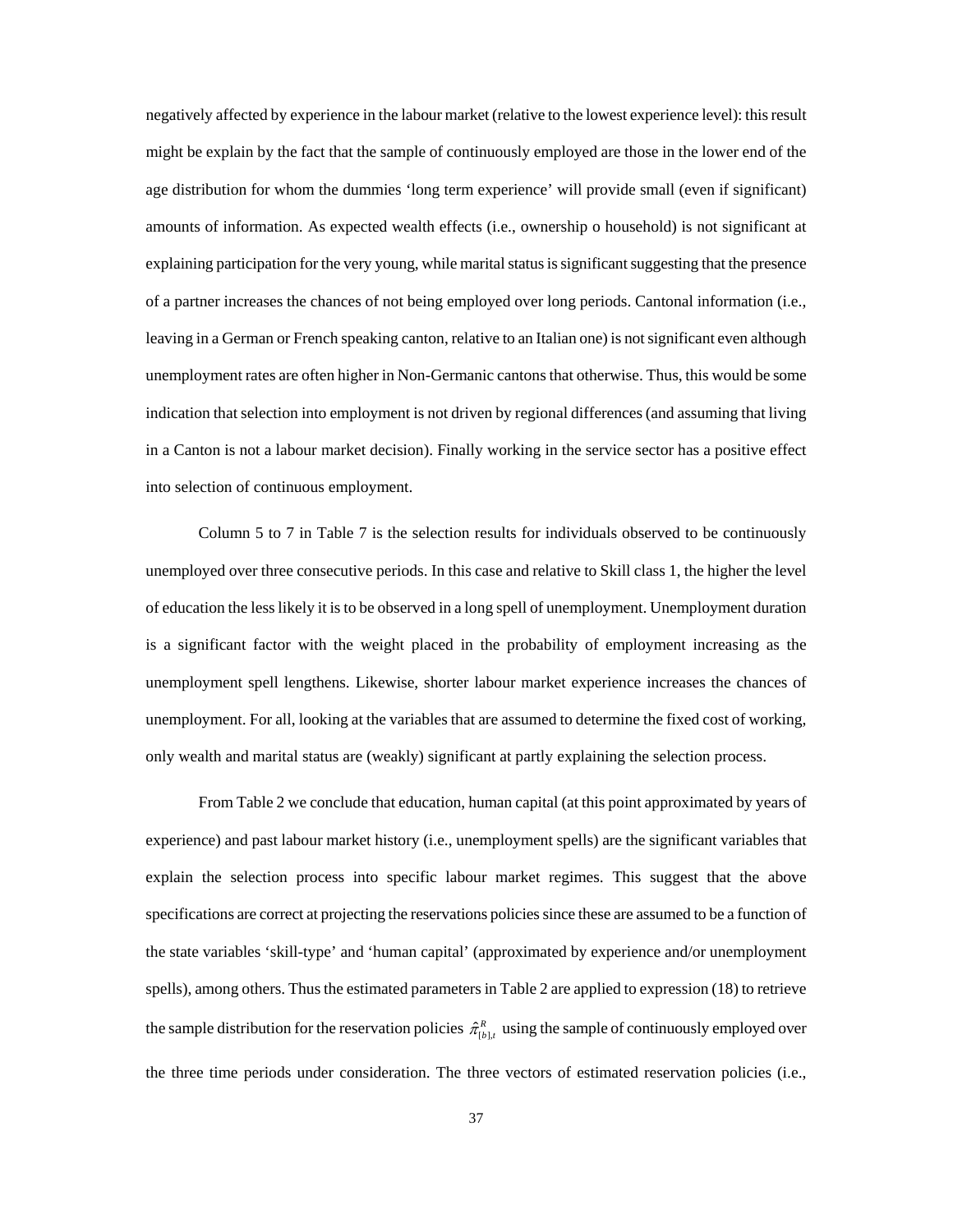$\hat{\pi}_{[b],t}^R$ ,  $\hat{\pi}_{[b],t^2}^R$  and  $\hat{\pi}_{[b],t^3}^R$ ) are used to estimate some minimum value knowing that by assumption  $\pi_t > \pi_t^R$ for the unknown stochastic shock. Thus, the minimum value will imply a possible upper bound as determined by Assumption 1 and 14 in Sections 2.1 and 3.4, respectively. Likewise, applying expression (18) to the continuously unemployed implies that estimation of  $\hat{\pi}_{[a],i}^R$ ,  $\hat{\pi}_{[a],i}^R$  *and*  $\hat{\pi}_{[a],i}^R$ ; following similar considerations as with the continuously unemployed, the estimates provide a second upper bound. Table 4 shows the empirical characteristics of the vectors  $\hat{\pi}_{[a]}^R$  and  $\hat{\pi}_{[b]}^R$ :

|            | Sample in Employment Spell<br>$(\hat{\pi}_{\scriptscriptstyle\!(B)}^{\scriptscriptstyle R})$ | Sample in Unemployment Spell<br>$(\hat{\pi}_{\text{\tiny{[a]}}}^{\scriptscriptstyle R})$ |
|------------|----------------------------------------------------------------------------------------------|------------------------------------------------------------------------------------------|
| Mean (S.D) | 0.223(0.171)                                                                                 | 2.317(3.452)                                                                             |
| Median     | 0.179                                                                                        | 1.033                                                                                    |
| Range      | [0.017, 1.772]                                                                               | [0.026, 19.9]                                                                            |

**Table 4: Characteristics of the estimated reservation policy rules (Section 3.5, expression (18))** 

For each of the two samples in Table 4 the estimates are the result of joining the three time periods, and the final estimate is consistent with the assumption that at any time period the stochastic shocks (determinant of future period's reservation policies) are draws from one unique distribution. The distribution of reservation policies for those in the employment spell imply that the employed, relative to the unemployed, have significantly low reservation values and are, on average, more likely to enter employment: this is a result that comes straight from the model assumptions imposed in the probit estimation. Recall from Step 4 in Section 3.5 that the algorithm to estimate the human capital parameters requires an initial guess on  $\bar{\pi}$  that is best obtained from  $\bar{\pi} = \{ \exp(-\ln(\min(\hat{\pi}_{[a]}^R | \hat{\pi}_{[b]}^R)) \}$ . Table 4 shows that this minimum is 0.017 from the sample in an employment spell. Thus the first guess on  $\bar{\pi}$  in the iterating process (Section 3.5) is  $\bar{\pi} = 58.8$ .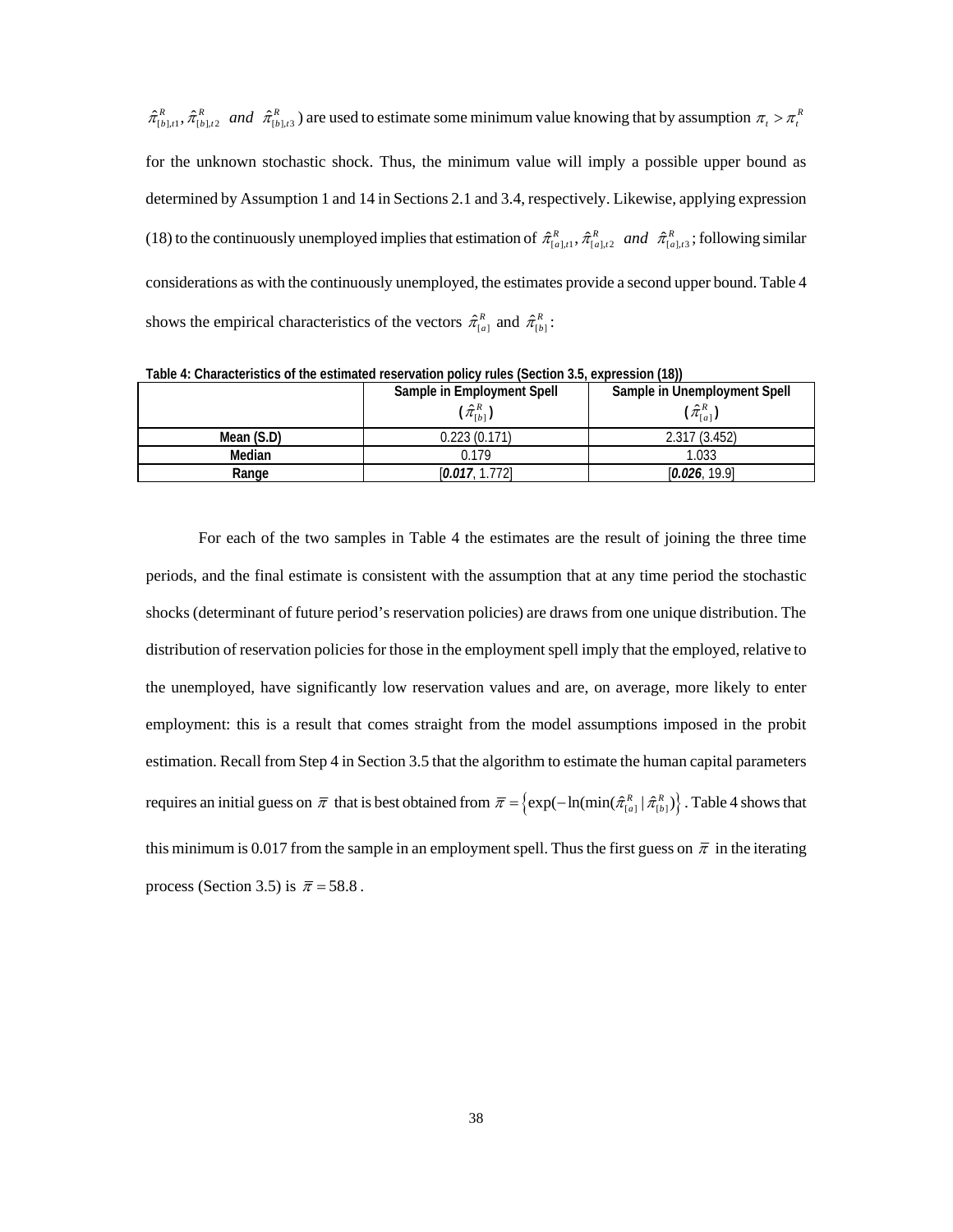## **4.2 Growth and Depreciation Rates**

The final estimates  $\{(v^*, r^*), (\sigma^*, \kappa^*)$ ,  $\pi^*\}$  are such that  $\pi^* = \pi_{j}$ ,  $|\pi_{j} - \pi_{j-1}| < 0.0005$ , and this is a purely arbitrary choice, but sufficiently small to justify its selection. Table 5 shows these estimates by skill class.

| <b>Parameters</b>      | Initial Rate of Human Capital Accumulation                                                     |                                                                                                                                                                                   |                                                                                         |  |  |  |
|------------------------|------------------------------------------------------------------------------------------------|-----------------------------------------------------------------------------------------------------------------------------------------------------------------------------------|-----------------------------------------------------------------------------------------|--|--|--|
| determining Human      | $(\hat{v}(s))$                                                                                 |                                                                                                                                                                                   |                                                                                         |  |  |  |
| Capital by skill class |                                                                                                |                                                                                                                                                                                   |                                                                                         |  |  |  |
|                        | Skill Class 1                                                                                  | Skill Class 2                                                                                                                                                                     | Skill Class 3                                                                           |  |  |  |
|                        | 0.2978<br>(0.2450)<br>[0.0003; 0.9055]                                                         | $0.4252**$<br>(0.2125)<br>[0.0039; 0.9327]                                                                                                                                        | $0.4237**$<br>(0.1777)<br>[0.0881; 0.7426]                                              |  |  |  |
| <b>GROWTH</b>          | Adjustment rate of Human Capital Accumulation as function of increments of Human               |                                                                                                                                                                                   |                                                                                         |  |  |  |
| <b>RATES</b>           |                                                                                                | capital from some initial rate                                                                                                                                                    |                                                                                         |  |  |  |
|                        | $(\hat{r}(s))$                                                                                 |                                                                                                                                                                                   |                                                                                         |  |  |  |
|                        | Skill Class 1                                                                                  | Skill Class 2                                                                                                                                                                     | Skill Class 3                                                                           |  |  |  |
|                        | $0.7504**$<br>(0.2318)<br>[0.0778; 0.9434]                                                     | $0.7159**$<br>(0.2234)<br>[0.0206; 0.9952]                                                                                                                                        | $0.7622**$<br>(0.1307)<br>[0.2873; 0.9421]                                              |  |  |  |
|                        | Initial Rate of Human Capital Depreciation                                                     |                                                                                                                                                                                   |                                                                                         |  |  |  |
|                        | $(\hat{\sigma}(s))$                                                                            |                                                                                                                                                                                   |                                                                                         |  |  |  |
|                        | Skill Class 1                                                                                  | Skill Class 2                                                                                                                                                                     | Skill Class 3                                                                           |  |  |  |
|                        | 0.08760                                                                                        |                                                                                                                                                                                   | 0.12208                                                                                 |  |  |  |
|                        |                                                                                                |                                                                                                                                                                                   |                                                                                         |  |  |  |
|                        |                                                                                                |                                                                                                                                                                                   |                                                                                         |  |  |  |
| <b>RATES</b>           | Adjustment rate of Human Capital Depreciation as function of remaining human                   |                                                                                                                                                                                   |                                                                                         |  |  |  |
|                        |                                                                                                |                                                                                                                                                                                   |                                                                                         |  |  |  |
|                        |                                                                                                |                                                                                                                                                                                   |                                                                                         |  |  |  |
|                        |                                                                                                |                                                                                                                                                                                   |                                                                                         |  |  |  |
|                        |                                                                                                |                                                                                                                                                                                   |                                                                                         |  |  |  |
|                        |                                                                                                |                                                                                                                                                                                   |                                                                                         |  |  |  |
| <b>DEPRECIATION</b>    | (0.0951)<br>[0.0002; 0.4030]<br><b>Skill Class 1</b><br>0.8267<br>(0.3901)<br>[0.0901; 1.0231] | $-0.07074**$<br>(0.03097)<br>$[-0.1205; -0.0300]$<br>stocks from a pre-employment spell<br>$(\hat{\kappa}(s))$<br><b>Skill Class 2</b><br>0.70598<br>(0.4574)<br>[0.1992; 0.7995] | (0.18471)<br>[0.001; 0.6862]<br>Skill Class 3<br>0.1839<br>(0.2120)<br>[0.0012; 0.7541] |  |  |  |

**Table 6: Estimates for Human Capital formation (Accumulation and depreciation)** 

The final estimate in the estimation procedure implies an optimal estimate for the upper bound on the distribution of labour market shocks. Table 6 shows this. It happens to be the upper bound obtained from skill class 2 (see expression (17)). Applying Assumption 1 and 14 and using the relation between the

Note: The first bracketed numbers show standard errors and the ranges in squared brackets are 95% confidence intervals. Both sets of figures are estimated using a naïve bootstrap technique that re-samples with replacement 100 times form the original data. \*\*Significant at a 5 % level.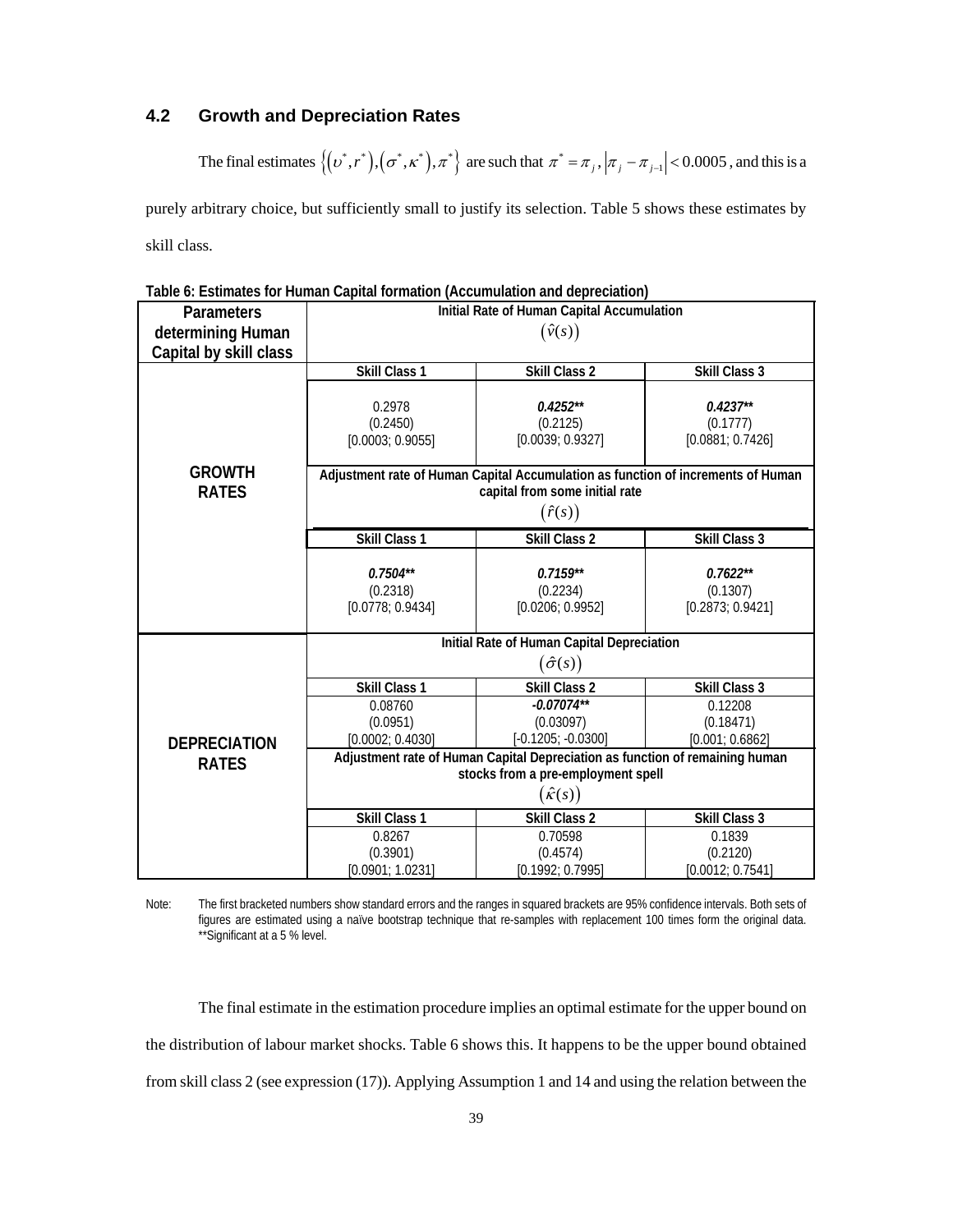log normal and normal distribution the upper bound allows for an estimate of the mean and variance in the distribution of labour market shocks:<sup>6</sup>

|                                   | <b>Estimated value</b> |
|-----------------------------------|------------------------|
| Estimated Upper Bound $\bar{\pi}$ | $1.9792**$             |
|                                   | (0.31578)              |
|                                   | [1.0321; 1.9848]       |
| Mean value for $\pi$              | 1.2635                 |
|                                   | (1.2851)               |
|                                   | [1.0905; 1.4365]       |

**Table 6: Distributional feature of the underlying labour market shocks** 

Note: See footnote in Table 5

The estimates in Table 5 are based on a non-linear least square procedure applied to expression (9) for  $v(s)$ ,  $g(s)$  and the same non-linear technique applied to (14) for  $\sigma(s)$ ,  $\kappa(s)$ . The figures show the relative difference between skill classes in terms of accumulating/depreciating human capital in reference to yearly intervals.<sup>7</sup> Individuals at the very low end of the skill distribution show an initial rate of human capital growth equal to 29.8%: after an initial period, growth rates adjust over time at a basic rate of  $(0.75)^{\Delta h}$  where  $\Delta h > 1$  and implies cumulative stocks in human capital. That is, as human capital stocks increase there are diminishing returns in terms of growth rates. This property is found for all skill types. Compared to skill classes 2 and 3, those in skill class 1 are the least efficient in terms of human capital accumulation due to a much slower initial rate. However, beyond this initial period the resulting estimates determinant at how human capital growth adjusts as stocks increase show that the effect of the adjustment

<sup>&</sup>lt;sup>6</sup> With an upper bound  $\bar{\pi}$  = 1.26 and the symmetry assumption implies that the lower bound is  $\bar{\pi}$  = 0.794. The assumption of symmetry allows to retrieve the midpoint and approximating the variance with the range between lower and upper bound implies an approximation for the mean  $(\mu)$  and variance  $(\sigma^2)$  of the  $\ln \pi$  distribution. We then use the transformation  $E(\pi) = \exp(\mu + \frac{1}{2}\sigma^2)$  and  $Var(\pi) = \exp(2\mu + 2\sigma^2)$ .

<sup>&</sup>lt;sup>7</sup> The data in hand implies intervals in time in terms of years. With this we assume that  $(h_{t2} - \underline{h}^s)$  equals 1, and successive increments are cumulative unit increments. Likewise,  $(\underline{h}^{s,e} - h^{s,e}_{t2})$  is also set to 1 with additional increments also implying cumulative unit increments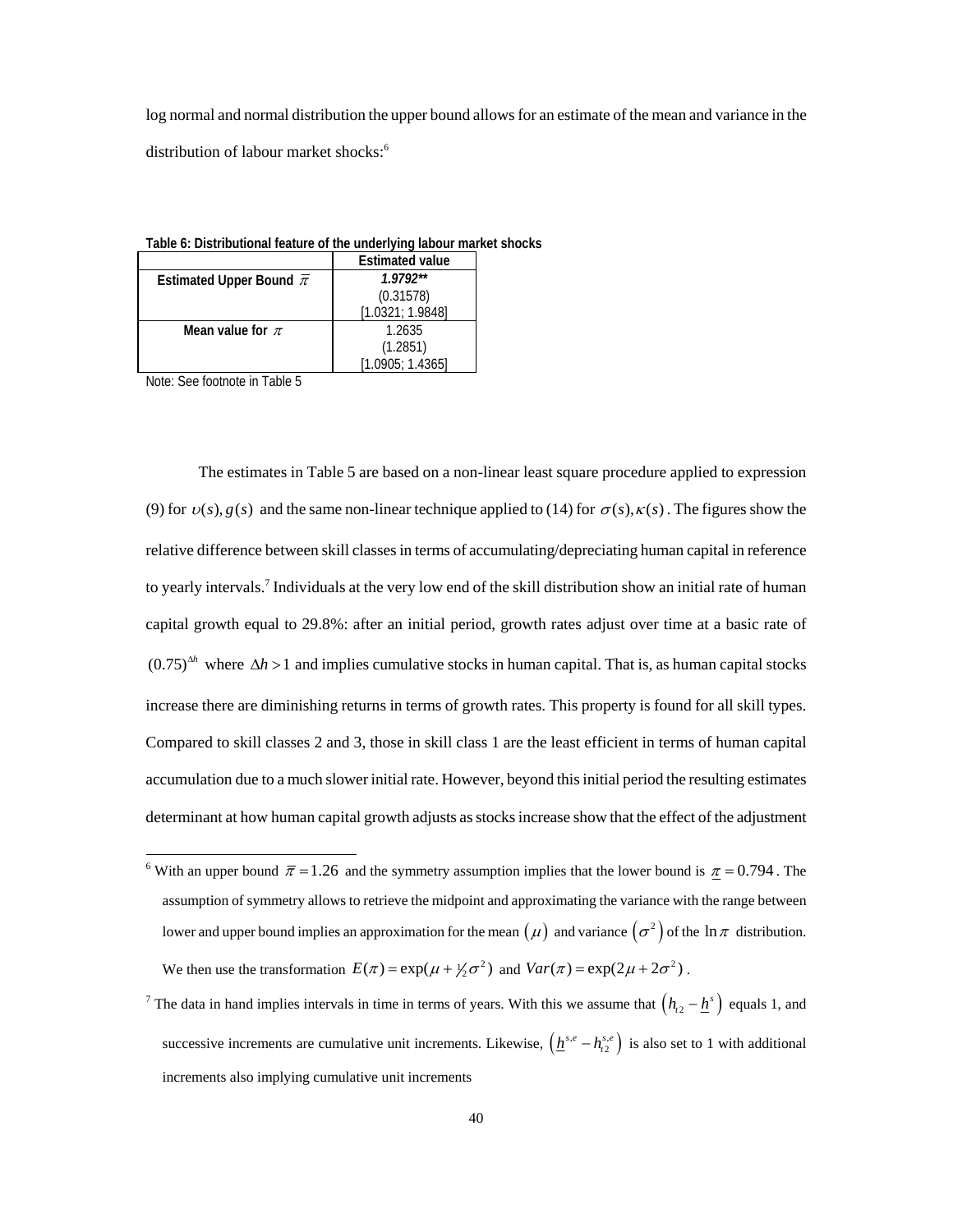process is similar for all skill classes. Recall from our discussion in Section 3.1 that the adjustment rate  $g(s)$  can be thought as a measure of how efficient agents are at converting human capital into productive capital. The estimates in Table 6 show that after the initial adjustment period the efficient rate component of human capital accumulation is almost the same for all skills. Skill class 3 shows slightly higher adjustment rates; together with the initial higher rate in growth the implication is that those in skill class 3 are the most efficient in terms of human capital accumulation reaching higher rates at each level of human capital potential, thus, becoming more productive at a faster rate than other skill types in the population. Figures 1 to 4 makes use of the estimates for  $v(s)$ ,  $g(s)$  in Table 5 to plot growth in human capital as defined in expression (8). This latter expression implies that growth rates are individual and time specific because the expression depends on the stochastic draw <sup>π</sup> *<sup>t</sup>* . To interpret expression (8) the plots in Figures 1 to 4 approximate the growth rates assuming that agents receive an average labour market shock equal to  $E(\pi) = 1.26351$  (see Table 6). Since the data is annual, the index power in the adjustment rate accumulates in units as determined by the horizontal axis in each of the figures. The vertical axis shows growth rates. Figures 1 to 2 show lower confidence intervals for growth rates of skills 1 and 2 that are never significantly different from zero. However, the lower confidence interval in Figure 3 shows some variance over the first periods of stock accumulation. Overall, the wide confidence intervals reflect sample size problems. Figure 4 compares human capital accumulation by skill type assuming average labour market shocks. Clearly the low skills are outperformed in terms of human capital growth by the other two skill types and at any point over the horizontal range. The highest skill type (skill 3 defining semi-skilled workers) suggests that these individuals are relatively better at turning human capital into productive capital than those with slightly lower level of education (skill 2). Take, for example, a stock of human capital equal to 3 units: with such capital as stock, agents in skill class 3 experiences growth rates of 25%, compared to agents in skill 2 whose capital is growing at (approximately) 20%, and also compared to the lowest skill with human capital growth of (approximately) 12%. A positive distance is maintained over the full range of capital stocks. Our conclusions, however, cannot suggest that either of the skill types are 'significantly' better than their counterparts because the wide confidence intervals for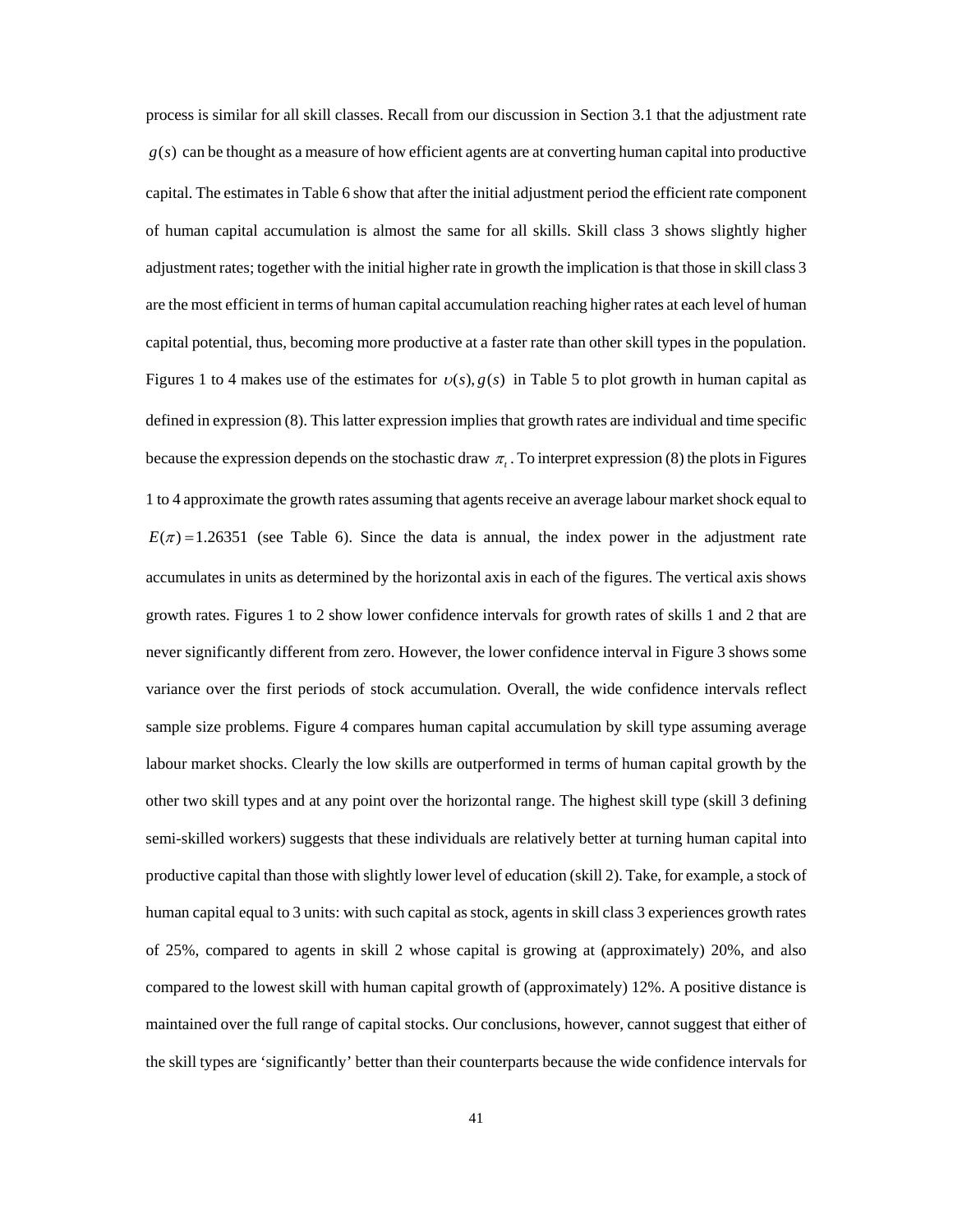each of the first three figures implies no evidence to suggest a significant difference between the three groups.



Estimates for human capital depreciation rates are only consistent with the theoretical model for skill class 2. Skill class 1 and 3 shows that over a LTU spell, rates of 'changes' in human capital are positive (even if close to zero), but not negative as desired. We believe this to be the consequence of a very low sample size that implies not sufficient information to capture the true rate at which human capital depreciates: notice that for both skill classes 1 and 3 the estimates for either  $\sigma(s)$  or  $\kappa(s)$  are not significant. For skill class 2 the estimates for both  $\sigma(s)$  and  $\kappa(s)$  are consistent with the model, although the estimate for  $\kappa(s)$  is not significant. Using expression (13) we plot these rates following similar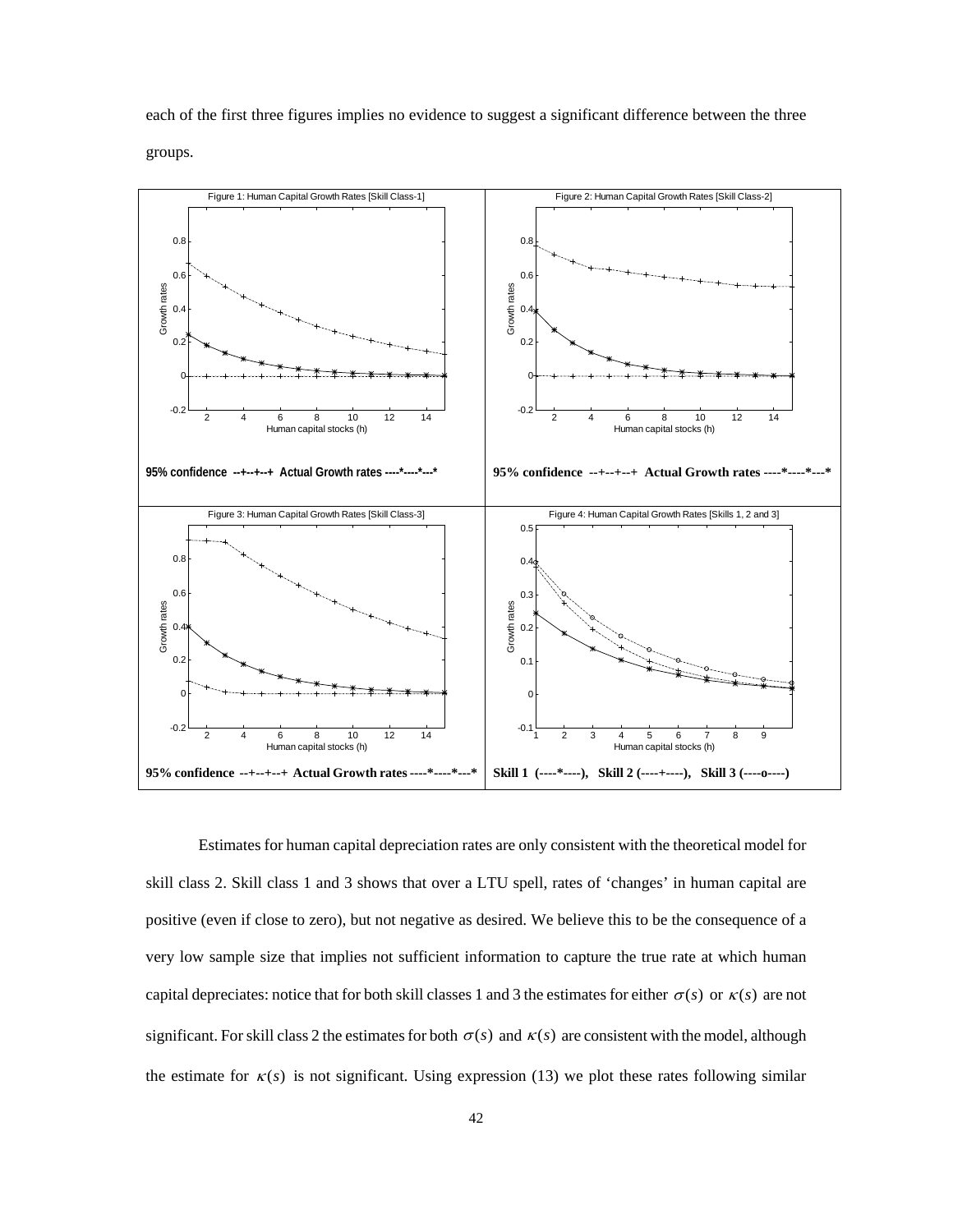assumptions as before, that is, assuming that individuals receive an average labour market shock. We might think that those in a LTU spell might be better represented if we allow for some lower quartile of  $\pi$ . However, allowing for the mean value  $\pi$  provides a comparative ground between Figures 1-4 and Figures 5-8.



Notice that in the case of human capital depreciating the horizontal axis displays the loss in human capital assumed to start at the point 1 at some level  $h^{s,e}$  and depreciate from there after until depreciation rates reach the neighbourhood of zero: at this point our model structure would suggest that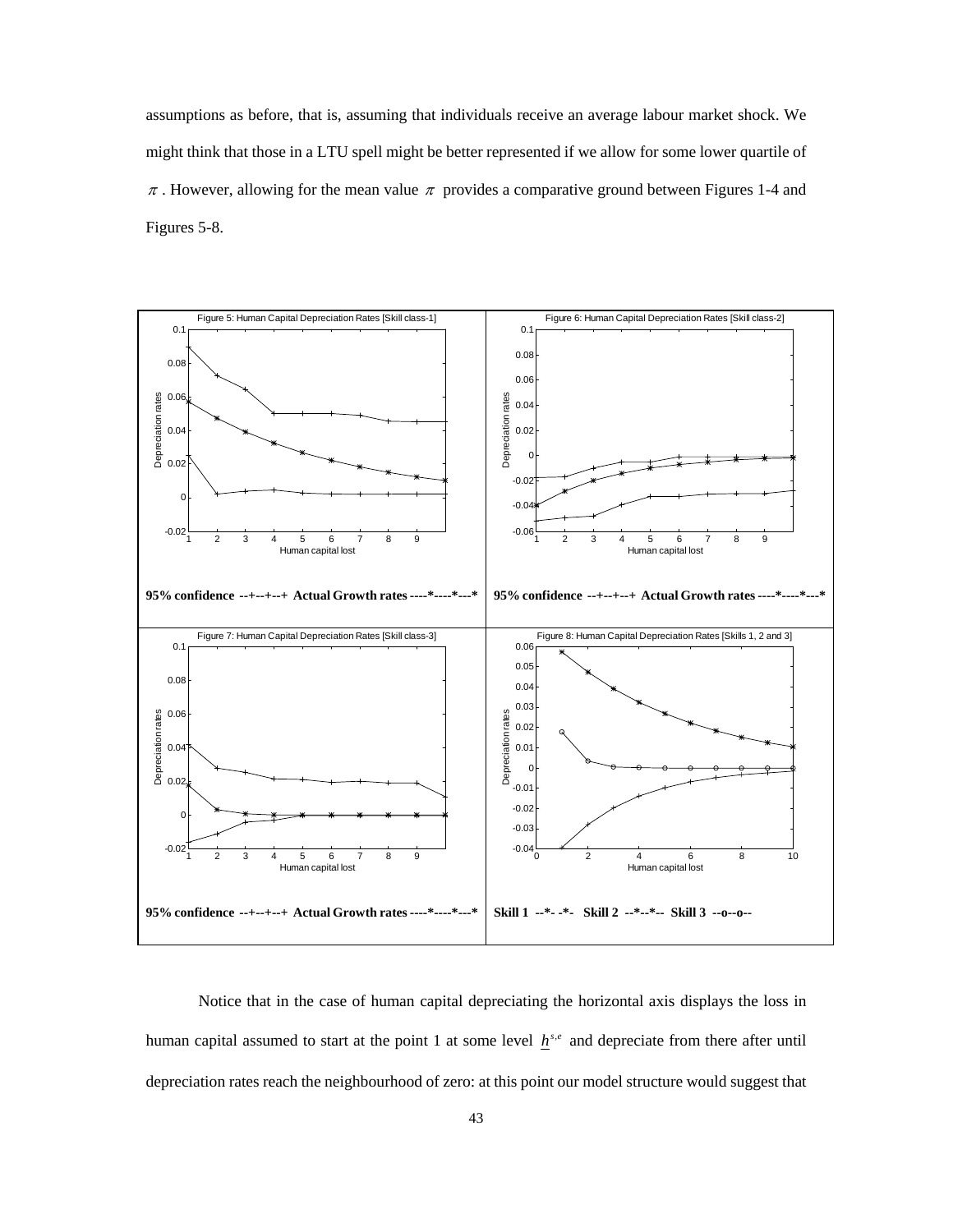relatively low amount of human capital remains there to depreciate. Skill type 2 suggest that initially human capital will experience a depreciation of 4%; thereafter depreciation occurs at a speed that is slower than the growth rate for the same group in the event of employment. Skill type 3 suggests that while in LTU, an initial growth rate is followed by no loss in human capital thereafter. In all cases the changes in percentage occur over a range that is always to close to zero (see the scale in the vertical axis) so that the estimates are never significantly different than zero (i.e., Figures 5 to 7 illustrate relatively large confidence intervals).

# **5 Conclusions**

The paper provides a structural framework to theoretically and empirically analyse endogenous human capital formation in the presence of three distinct labour market regimes: employment, unemployment sheltered by passive and active labour market policies and a second type of unemployment regimes where the unemployed does not participate in active labour market programs (even if they might still be entitle to some form of passive help). These three regimes characterize the actual dynamics in labour markets in Switzerland and the theoretical set up in the structural model reflects such dynamics in the evolution of assets and human capital formation. Heterogeneous agent with respect to education and taste for risk are assumed to react to a sequence of labour market shocks (e.g., wage subsidies, the chance to participate in active programs, adverse life events, etc) that determines the choice of labour market regime at each point in time. Choosing employment implies a period of human capital formation that reinforces the choice of future employment spells. This is because being employed can be thought as permanently affecting contemporaneous and future human capital formation and, consequently, productive capacity. The opposite is true in the event of unemployment, and more especially, if the right to benefit from the overall unemployment system becomes exhausted. This might trigger a period of human capital depreciation with permanent (but negative) effects in productive capacity thus further lowering the chances of labour participation if the future. An interim regime of active program participation might actually help the unemployed to maintain their stocks of human capital, thus their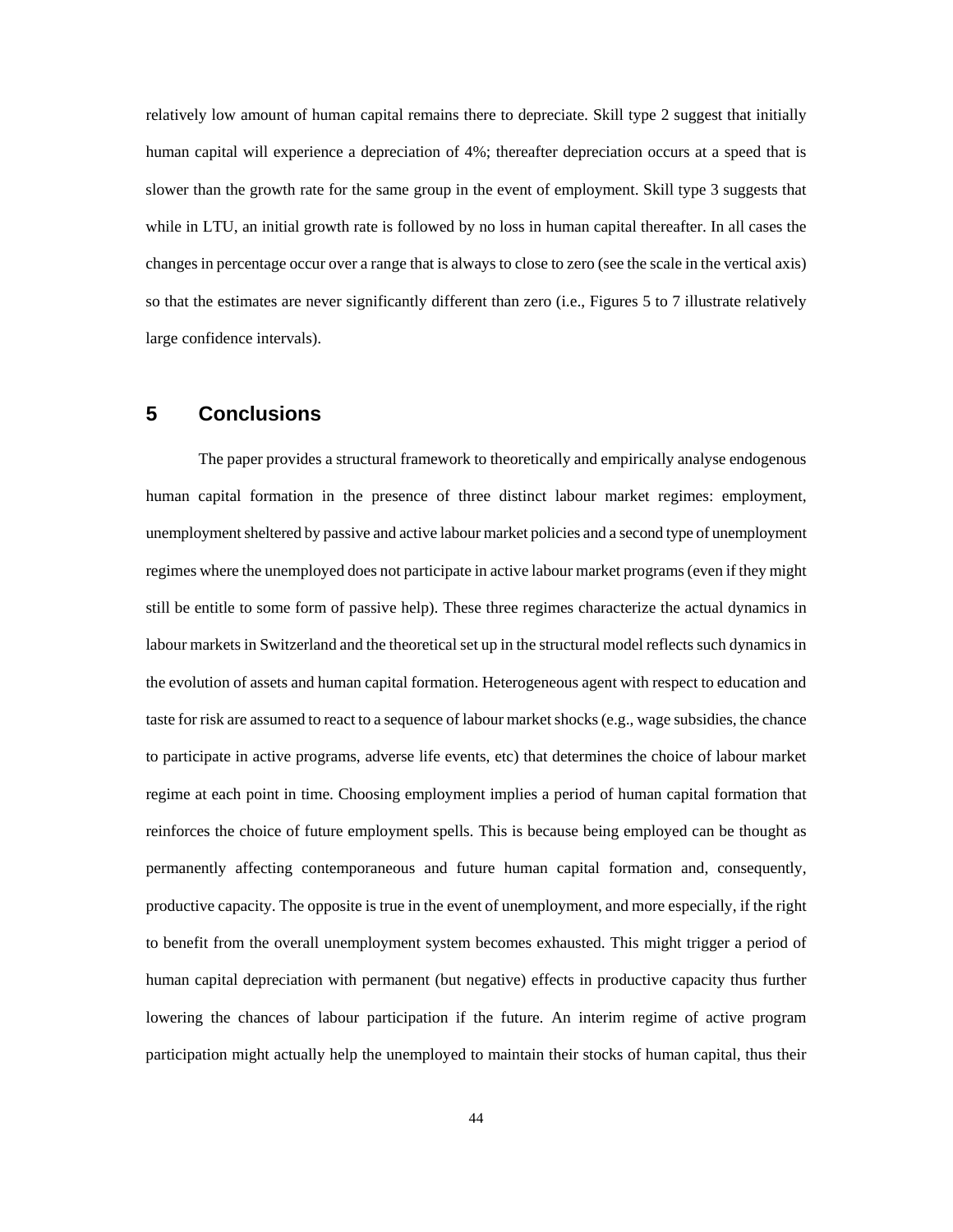productive capacity, while searching for a new employment chance. This is because actively participating in programs that target the unemployed provides a link between the unemployed and the skill specific knowledge requirements in a competitive labour market. In the absence of this interim regime of active labour market programs the link is lost and the unemployed have less contemporaneous chances to fulfil the need of new vacancy arrivals. In the long run, the unemployed might fall into a period where, relative to new arrivals in the unemployment pool, skill-specific knowledge starts to deteriorate. Thus, estimating depreciation rates implies estimating a proxy for the underlying benefits of the existence of active labour programs. The theoretical setting in this paper implies such assumptions and provides identifying conditions to retrieve growth rates and depreciation rates from the structural model. The empirical section provides estimates of these parameters for human capital formation using longitudinal data representative of the male active labour force in Switzerland. The parameters are estimated distinguishing between three skill types. Skill 1 is the lowest skill class in the population with little or no investment in education. Skill class 2 implies a minimum level of investment up to secondary schooling whereas the highest skill class, Skill class 3, represent those in the population that we often refer as with 'semi-skill formation' (e.g., vocational formation up to basic level). Anyone with a higher skill mode are not included because the aim is to find out the effect of active labour market programs on human capital formation, policies that are often not consequential to those at the upper end of the skill distribution. Our estimates of human capital growth show that for anyone skill class, human capital accumulates at a diminishing rate. However, for those at skill class 3, and within employment spells, the rate of human capital accumulation implies a higher productive capacity than any other skill class and at all levels of human capital stock. In fact, for as long as human capital keeps on accumulating those in skill class 3 accumulate capital with a growth rate that is between 2-4% higher than those in skill class 2, and between 5-15% higher than those in skill class 1. To some extent, this measures the benefit of 1 or 2 years extra of investment in education, since this is the time period that separates skill class 2 from skill class 3. In estimating human capital depreciation rates we find problems with respect to data availability both because the relative low percent of unemployed in the data and the fact that we require observing these unemployed for a sufficient number of consecutive years. Estimates of depreciation rate for the skill class 2 show some reasonable results.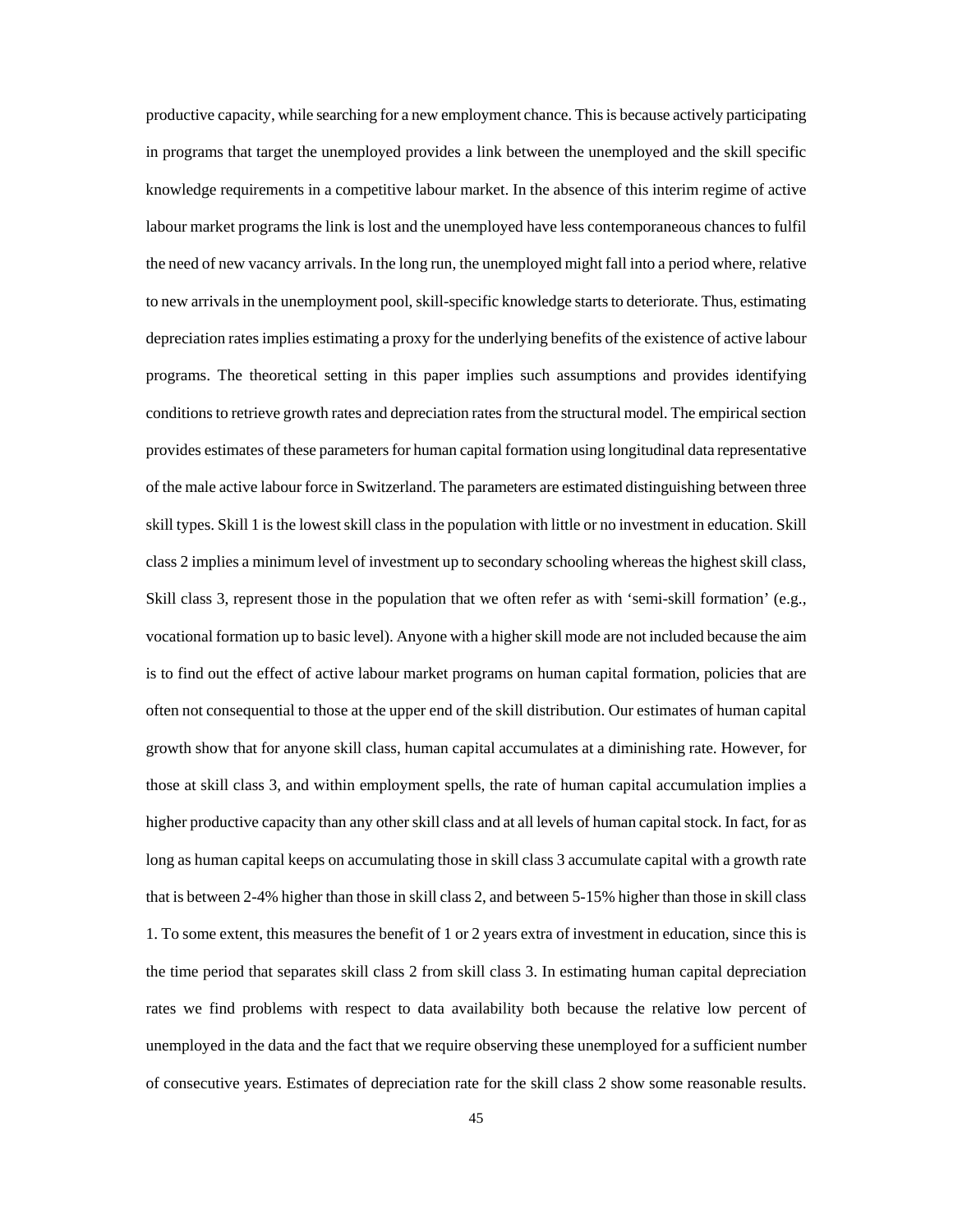They suggest that once individuals enter a period of unemployment without program participation, they will experience an initial drop in human capita of 4% assuming average type of labour market shocks. Depreciating human capital slows down as human capital erodes, and this erosion happens at a speed of 71% that changes exponentially relative to the remaining human capital stock. The rate at which human capital depreciates is much slower and starting from a much lower percentage point than human capital growth. The depreciation rates for the skill types 1 and 3 are inconclusive due to the low sample size. In the case of skill type 3 at best they indicate that depreciation does not occur for this skill type. More informative data at this point would be required to provide any real contrast between the three different skills. The fact that depreciation is captured for the medium/low skill type, and the fact that in this case the estimates are significantly different than zero implies a relative measure for the benefit of the alternative regime in the form of active labour market policies that prevent human capital deterioration.

## **Reference**

- Angrist, J and Kruger (1999), "Empirical strategies in Labour Economics", in Ashenfelter and Card (eds.), Handbook of Labour Economics, Volume III, Amsterdam
- Ashenfelter, O. and D. Card (1985), "Using the longitudinal structure of earnings to estimate the effect of training programs", Review of Economics and Statistics, 67(3), 648-660
- Auerbach, A. and L. Kotlikoff (1987), Dynamic Fiscal Policy, Cambridge University Press
- Costa-Dias, M., (2002), 'The evaluation of social programmes', PhD dissertation series, University College London Deaton, A. (1992), "Understanding consumption", Oxford University Press
- Evans, D and B. Jovanovic (1989), "An estimated model of entrepreneurial choice under liquidity constrains", Journal of Political Economy, 97, 27
- Gerfin, M. and M. Lechner (2002), "A microeconomic evaluation of the active labour market policy in Switzerland", The Economic Journal, 854-893
- Gerfin, M., M. Lechner and H. Steiger (2002), "Does subsidized temporary employment get the unemployed back to work? An econometric analysis of two different schemes", WP 2002-22, University of St.Gallen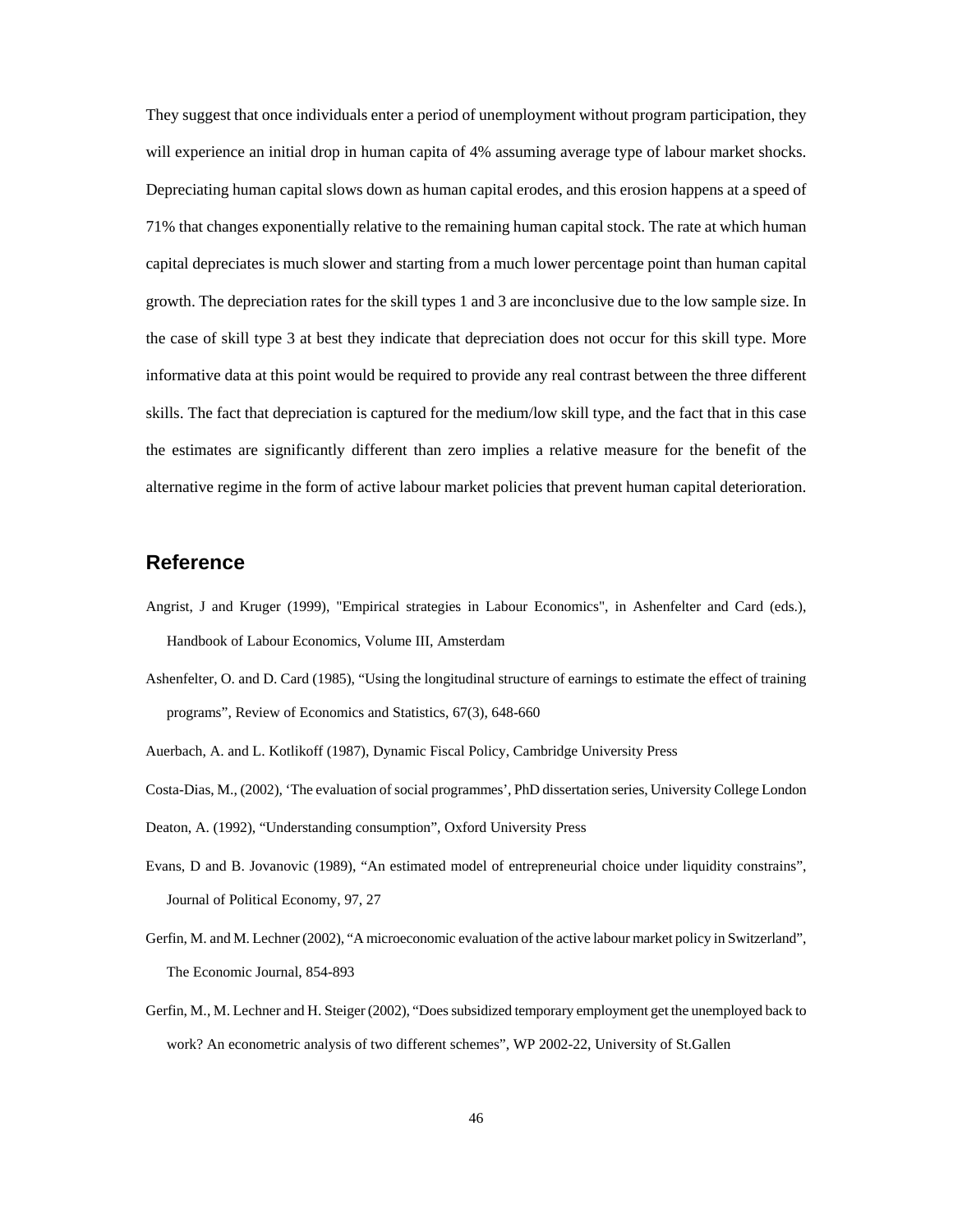- Heckman, J.J, R. LaLonde and J. Smith (1998), "The economics and econometrics of Active Labour Market Programs", in Ashenfelter and Card (eds.), Handbook of Labour Economics, Volume III, Amsterdam
- Heckman, J.J., L. Lochner and C. Taber (1998), "Explaining rise inequality: explorations with a dynamic general equilibrium model of labour earnings with heterogeneous agents", Review of economic dynamics, 1, 1-58
- Heckman, J.J., and J. Smith (1999), "The pre-program earnings Dip and the determinants of participation in a social program: implications for simple program evaluation strategies", Economic Journal, 109(457), 313-48
- Huggett, M. (1997), 'The one-sector growth model with idiosyncratic shocks: steady-state and dynamics', Journal of Monetary Economics, 39(3), 385-403
- Huggett, M. and G. Ventura (1999), 'On the distributional effects of social security reform', Review of Economic Dynamics, 2, 498-531
- Kihlstrom, R. and J.J. Laffont (1979), "A general equilibrium entrepreneurial theory of firm formation based on risk aversion", Journal of Political Economy, 87, 719-990
- Magnac, T. and JM Robin (1991), "A dynamic model of choice between wage work and self-employment with liquidity constrains", CREST Working Paper, No. 9116, Paris, France
- Magnac, T. and JM Robin (1996), "Occupational choice and liquidity constrains", Ricerche Economiche, 50, 105- 133
- Stokey, N. and L. Robert (1989), Recursive methods in Economic dynamics, Cambridge University Press

# **Appendix 1**

-

#### **A1.1 Proof of Lemma 1**

Suppose that for a given compact space  $X_t$ , for some agent  $i$  (this index will be suppressed in this section) at time *t* employment is the preferred labour market regime for some value  $\pi = \pi'$ .<sup>8</sup> This particular choice of the agent implies the following:

<sup>8</sup> The first part of this proof is similar to Costa-Dias (2002), but allows for a third labour market regime. The second part of the proof refers to the third regime explicitly.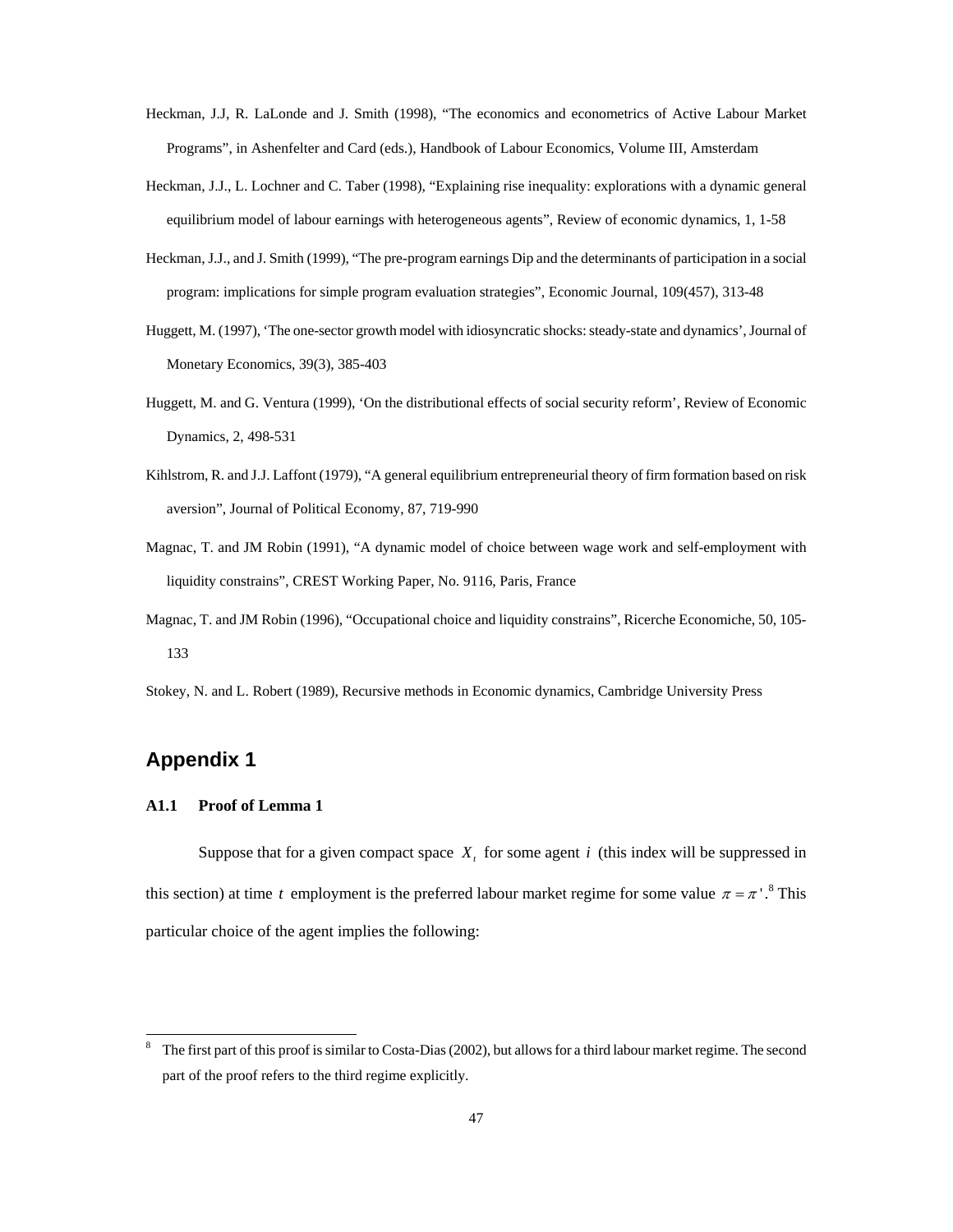$$
V_{vt}^s(a_{vt}, h_{vt}, \pi'_{vt} | I^w = 1) > V_{vt}^s(a_{vt}, h_{vt}, \pi'_{vt} | I^w \neq 1)
$$
 (L.1)

Since a larger value of the shock strictly increases future human capital while working (something that does not happen in the other states) and in turn this (strictly) increases future earnings and thus future consumption possibilities, and because the period's returns from wages increase as well, for any larger value of the shock ( $\pi$ "  $\geq \pi$ "), the person works as well:

$$
V_{vt}^{s}(a_{vt}, h_{vt}, \pi^{v}_{vt} | I^{w} = 1) > V_{vt}^{s}(a_{vt}, h_{vt}, \pi^{v}_{vt} | I^{w} = 1) > V_{vt}^{s}(a_{vt}, h_{vt}, \pi^{v}_{vt} | I^{w} \neq 1)
$$
  
\n
$$
\Rightarrow
$$
\n
$$
V_{vt}^{s}(a_{vt}, h_{vt}, \pi^{v}_{vt} | I^{w} = 1) > V_{vt}^{s}(a_{vt}, h_{vt}, \pi^{v}_{vt} | I^{w} \neq 1)
$$
\n
$$
(L.2)
$$

This establishes that there is a value of  $\pi$ , say  $\pi'$ , beyond which the agent will always choose employment *(w)* among all other labour market options. But then there is a range of values in the distribution of  $\pi$  below which contemporaneous and future earnings from employment are so low that the agent's optimal choice would be non-employment. Say this happens at  $\pi = \pi^*$ . Then for any lower value ( $\pi^*$ ,  $\pi^*$  <  $\pi^*$ ), the individual won't work either, because when the value of the shock declines employment becomes less attractive compared to the two non-employment options. Thus, a threshold  $\pi_h^R$ defined in terms of  $X_{\nu t}$  exists that completely characterizes the decision between choosing employment or not. The threshold  $\pi_h^R$  depends on assets and human capital accumulated so far as well as on state of nature (i.e. the realisations of the shock), and determines the circumstances upon which the agent is willing to work.

For the case  $\pi \leq \pi_b^R$ , it remains to analyse the choice between the two non-employment alternatives. From the financial capital accumulation equation we see that the shock does not influence current period physical returns from non-employment states. If there would be no effect of the shock on human capital accumulation, then individuals would all choose state  $I_{ii}^n = 1$ . However, the larger shock, the less attractive alternative '*n'* becomes in terms of human capital, because the depreciation is increasing in the shock. Suppose there is a value  $\pi_a^R$  ( $\pi_a^R \leq \pi_b^R$ ) for which individuals are just indifferent between *q*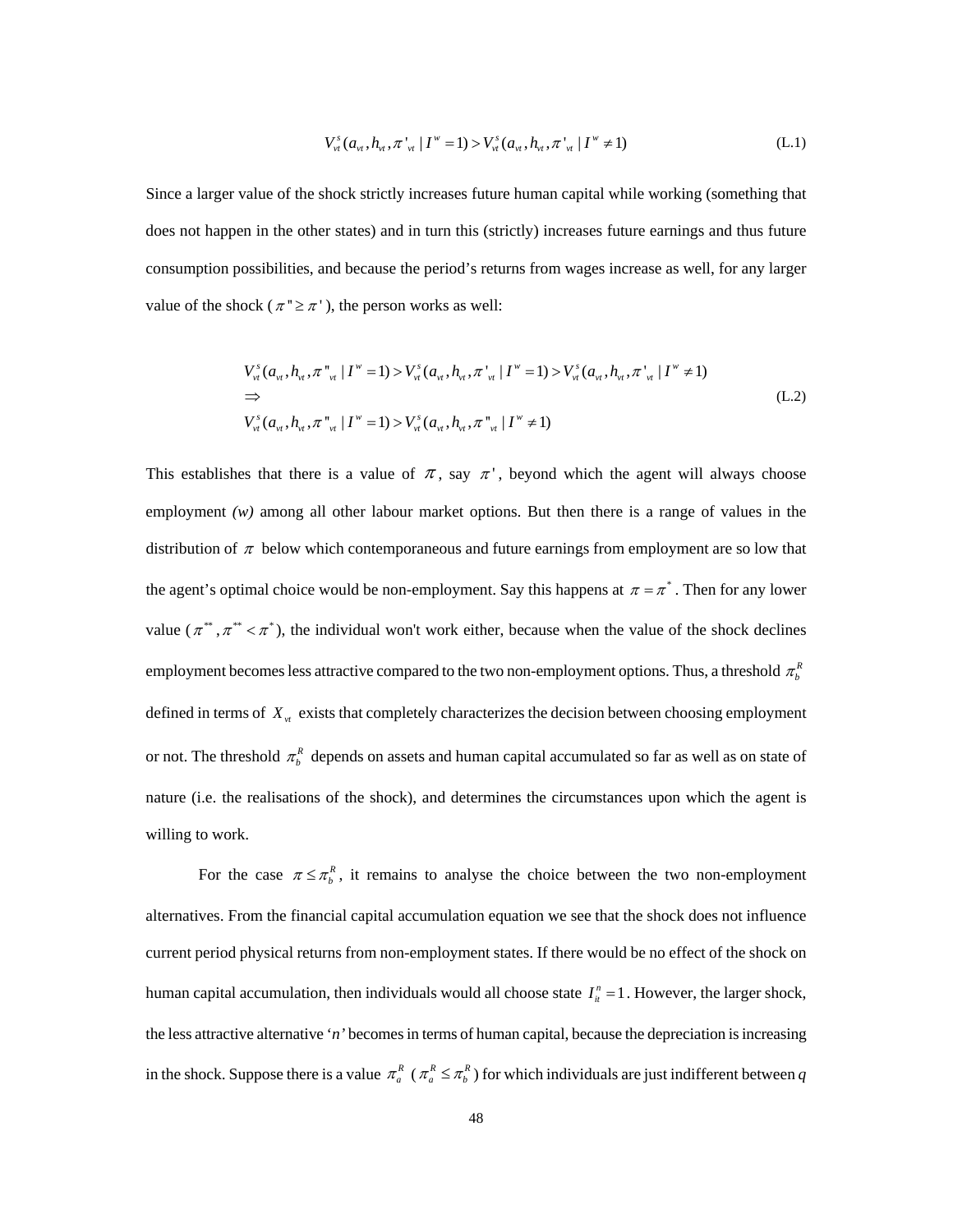and *n*. Because of Assumption 8, if  $\pi$  decreases below  $\pi_a^R$  the alternative *n* become more valuable since any further loss of human capital declines (i.e., below  $\pi_a^R$ :  $h_i \mid I_i^n \to h_i \mid I_i^q \& P_{st} \mid I_i^n = 0$ ). If the shock increases above  $\pi_a^R$ , the alternative '*q*' gains in value. Thus the monotone reservation policy is proved. **Proof of Lemma 2** 

This proof extends that in Lemma 2 Costa-Dias (2002) to cover a third labour market regime. In both cases the proof uses backward induction starting with the valued function at age *T* and showing similar properties for ages 0 to *T* −1 (the index *i* is suppressed for simplicity, so that for any *i* ,  $W_{s(i)t} = W_{st}$ , etc.)

**At age** *T* the agent maximizes the contemporaneous utility only as function of consumption that equals contemporaneous assets, that is,  $c_T^* = (1 + r_T) a_T + I_T^* \pi_T h_T W_{ST} + I_T^q (B_{ST} - P_{ST}) + I_T^* B_{ST}$  and the agent decides to work or not according to the realization of  $\pi$ <sup>*T*</sup> conditional on past labour market history and characteristics. Whatever labour market regime the agent decides to select,  $E_x V_{T+1}^s(.) = 0$  and each of the (partitioned) value functions are characterized by the utility of final time period resources:

$$
V_r^s(a_r, h_r, \pi_r) = u((1 + r_t)a_r + \pi_r h_r W_{sT}(1 - \tau_r)) \qquad \text{if} \qquad I_r^w = 1;
$$
  
\n
$$
V_r^s(a_r, h_r, \pi_r) = u((1 + r_t)a_r + B_{sT} - P_{sT}) \qquad \text{if} \qquad I_r^q = 1;
$$
  
\n
$$
V_r^s(a_r, h_r, \pi_r) = u((1 + r_r)a_r + B_{sT}) \qquad \text{if} \qquad I_r^w = 1.
$$
  
\n(1.4)

Allow for Assumption 2 at age *T* : the same properties for the utility function carry through for the value function for all the three labour market regimes. Allow for Assumptions in 3.1 and use the conditions in Lemma 1. Let  $V_T^s(\cdot | I_T^j = 1)$  be the short hand notation of the conditional (on  $j = w, n, q$ ) value function:

$$
E_{\pi}V_{T}^{s}(a_{T}, h_{T}) = V_{T}^{s}(\cdot | I_{T}^{w} = 1)P(I_{T}^{w} = 1) + V_{T}^{s}(\cdot | I_{T}^{q} = 1)P(I_{T}^{q} = 1) + V_{T}^{s}(\cdot | I_{T}^{n} = 1)P(I_{T}^{n} = 1) =
$$
  
\n
$$
= \int_{\frac{\pi}{a}}^{\frac{\pi}{a}} V_{T}^{s}(a_{T}, h_{T} | I_{T}^{w} = 1) f(\pi) d\pi + \int_{\frac{\pi}{a}}^{\frac{\pi}{b}} V_{T}^{s}(a_{T}, h_{T} | I_{T}^{q} = 1) f(\pi) d\pi + \int_{\frac{\pi}{b}}^{\frac{\pi}{a}} V_{T}^{s}(a_{T}, h_{T} | I_{T}^{n} = 1) f(\pi) d\pi
$$
 (L.5)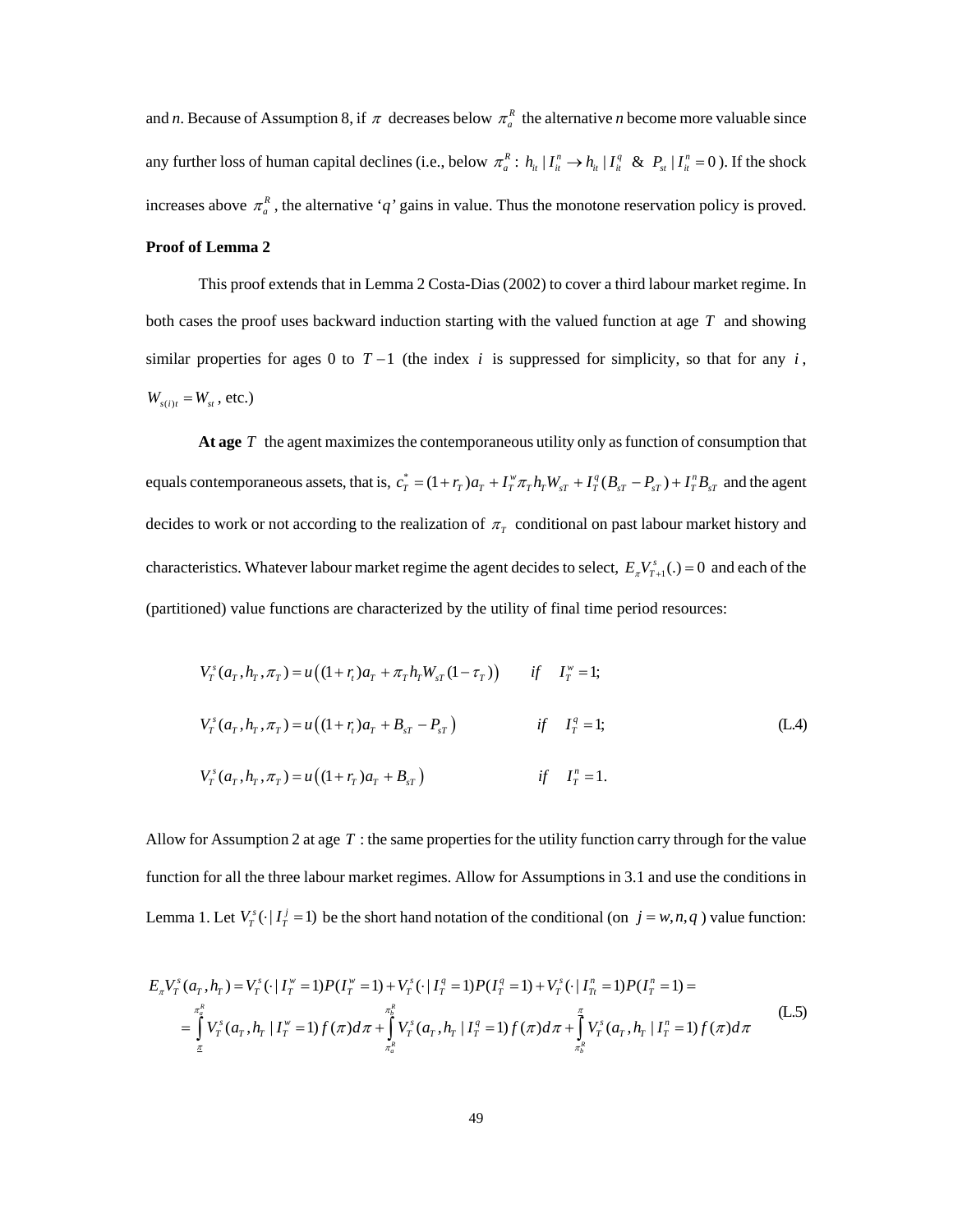But (L.4) implies that  $V_T^s(\cdot | I_T^j = 1)$  is strictly increasing, twice differentiable and concave in assets for any *j* − labour market alternative, therefore, so is the expectation  $E_x V_r^s(a_r, h_r)$ ; notice that this is also taking into account that at any point in the lifetime of individuals, including at *T* , the reservation thresholds depend on past information and not in the present levels of assets (as determined in Lemma 1).

**At ages 0 to** *T* −1**:** The proof has four steps (following Costa-Dias (2002) and adapting Stokey and Lucas (1989) to be applicable to any number of labour market regimes)

Let  $E_{\pi} V_{\tilde{i}+1}^s(a,h) = E_{\pi} V_{\tilde{i}}^s(a,h)$ : The previous step shows that under the conditions implied by Lemma 2, the RHS is strictly increasing, twice differentiable and a concave function in assets  $(a)$ .

*Step 1: We show that the conditional value functions*  $V_t^s(\cdot | I_t^j = 1)$  *are increasing, twice differentiable and concave in (physical) assets.* Given that  $u(c_{i+1})$  is concave (Assumption 2) and  $E_{\pi}V_{\tilde{i}+j}^s(\cdot)$  are strictly increasing, concave and twice differentiable in  $c_{\tilde{i}+j}$  and  $a_{\tilde{i}+j}$ , standard recursive methods show that for bounded objective functions,  $V_{\tilde{i}+j-1}^s(\cdot)$  has identical properties that  $E_{\pi}V_{\tilde{i}+j}^s(\cdot)$ . The proof can be found in Stokey and Lucas (1989), Chapter 9, page 261. Furthermore, take expectations on  $V_{\tilde{t}+j-1}^s(\cdot)$  over the support so that we define  $E_{\pi}V_{\tilde{t}+j-1}^s(\cdot)$ . The latter could be represented as  $E_{\pi}V_{t+1}^s(\cdot)$  for any *t* in the working life of an individual. Then, the same standard recursive methods in Stokey and Lucas (1989) imply that with  $u(c_{t+1})$  and  $E_{\pi} V_{t+1}^s(\cdot)$  strictly increasing, twice differentiable and concave in  $c_{t+1}$  and  $a_{t+1}$ , respectively, the value function  $V_t^s(k, h, \pi | \cdot)$  is strictly increasing, twice differentiable and a concave function in assets  $(a)$ .

*Step 2: We show that the reservation value*  $\pi_h^R$  *for the labour market shock*  $\pi_t$  *is continuous in assets* (*a*) *a* . The monotonic relation between  $\pi_a^R$  and  $\pi_b^R$  implies that both reservation values are *continuous and differentiable (at least once) in assets (a). The reservation values*  $\pi_a^R$  *and*  $\pi_b^R$  *both solve* the equalities between the three value-functions determined by the three labour market choices. Furthermore, *Step 1* implies the continuous differentiability (with respect to assets) of the value functions for any given labour market regime. Since assets are an increasing, continuous and differentiable function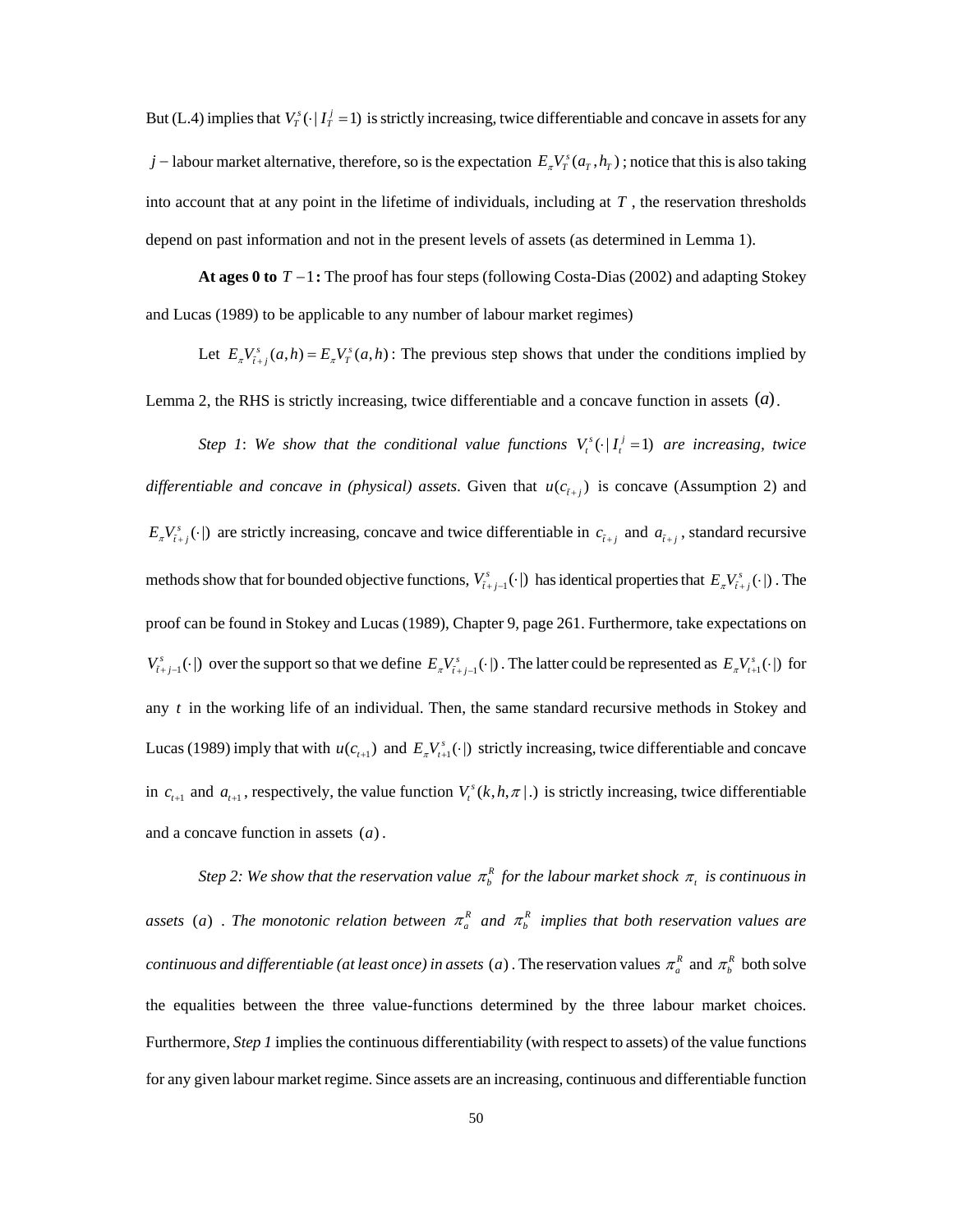of human capital  $h_{\nu}$ , the value functions are also strictly increasing, twice differentiable, concave functions with respect to human capital. Take, for example, the threshold  $\pi_h^R$ . We know from Lemma 1 that this threshold solves the equality given by  $V_t^s(a, h, \pi_b^R | I_t^w = 1) = V_t^s(a, h, \pi_b^R | I_t^q = 1)$ , where the latter is a function of the same arguments in the neighbourhood of  $\pi_h^R$ . All the above implies the following:

- (a) The partial derivatives  $V_h(| I)$ ,  $V_a(| I)$ , and  $V_{\pi}(I)$  exist. That is, Assumption 1 and Step 1 guarantee the existence of these partial derivatives for any labour market option (notice that for  $V_h(|I) = V_a \cdot (\partial z_h)$  so that the existence of the partial derivative with respect to human capital is also guaranteed.)
- (b) Suppose we can define a point  $(a^R, h^R, \pi_b^R)$ . From Lemma 1 we know that  $\pi_b^R$ solves the equality  $V_i^s(a, h, \pi_b^R | I_i^w = 1) = V_i^s(a, h, \pi_b^R | I_i^q = 1)$ , therefore, this must also happen so that  $V_t^s(a^R, h^R, \pi_h^R | I_t^w = 1) = V_t^s(a^R, h^R, \pi_h^R | I_t^q = 1)$ . That is, at this point the equality is also true. Since the value function is continuous and differentiable over the support of  $\pi$ , and  $\pi_h^R$  is in the support  $[\underline{\pi}, \overline{\pi}]$ , then the

derivative 
$$
\frac{\partial V(a^R, h^R, \pi_b^R | I)}{\partial \pi} \neq 0
$$
 in the neighbourhood of that point.

The Implicit Function Theorem says that if a function  $V(a, h, \pi) : D^n \to \mathbb{R}^m, m < n$ , complies with conditions (a) and (b), then, there exists a function  $g(h,a)$  such that  $V_t^s(a^R, h^R, g(a, h) | I_t^w = 1) = V_t^s(a^R, h^R, g(a, h) | I_t^q = 1)$  in the neighbourhood of  $(a^R, h^R, \pi_b^R)$ . This function has an implicit representation, say  $\pi^R = g(a,h)$ , satisfies  $\pi^R = g(a^R, h^R)$ , and is continuous and at least once differentiable in its arguments. Notice also that in our model  $a = a(h)$ , and not the other way around. Assume both  $(a,h)$  follow monotonically the same direction as is the case for fixed labour market regimes. Stokey and Lucas (1989, page 290) show that the model can be reformulated in terms of only one endogenous variable with the recursive solution applying identically to the reformulated problem. Thus, we can let  $\pi_h^R = \pi_h^R(a)$ . The one-to-one mapping is guaranteed.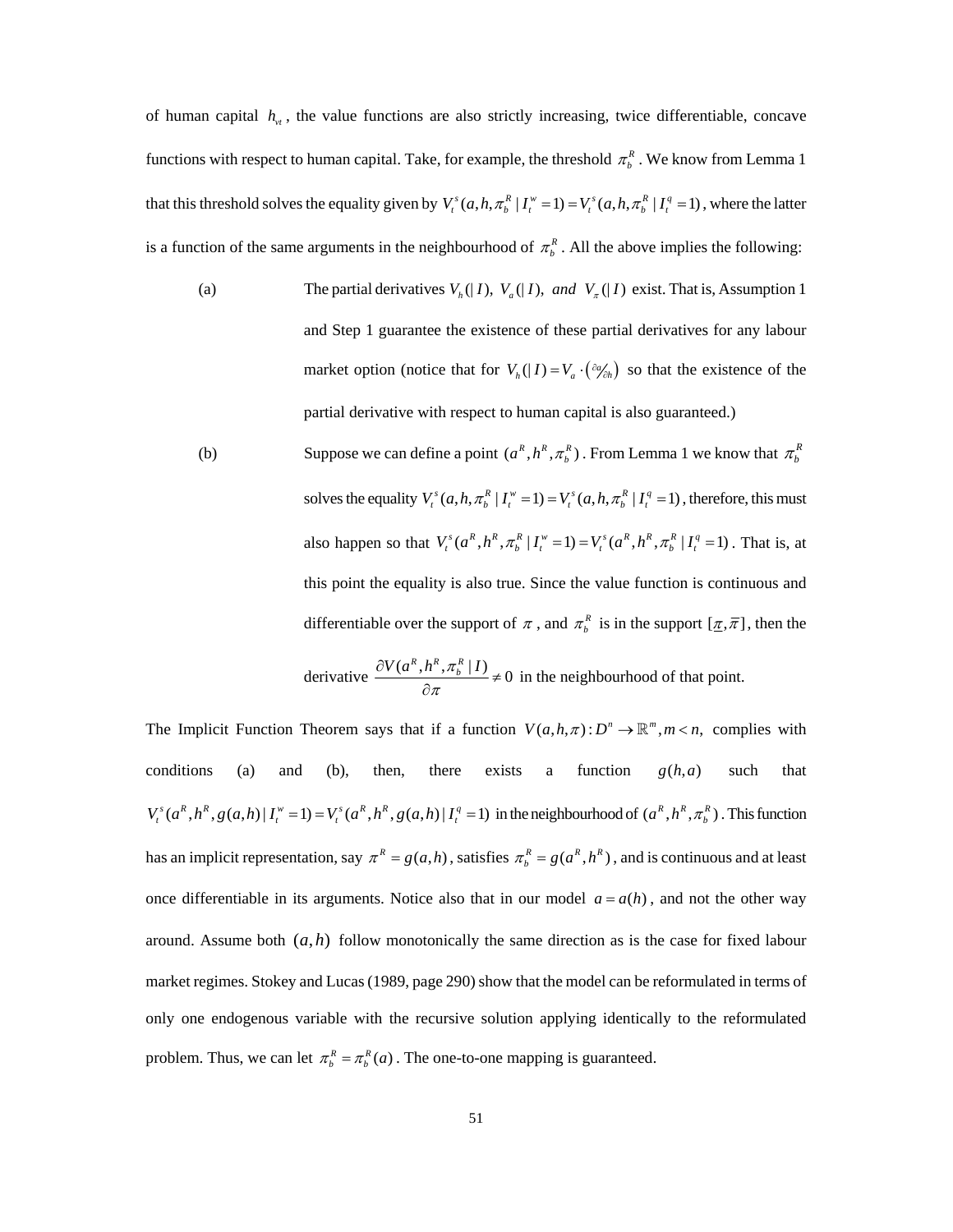The same argument can be applied to the reservation value  $\pi_a^R$  that solves for the equality between the value functions  $V_t^s(a, h, \pi_a^R | I_t^q = 1) = V_t^s(a, h, \pi_a^R | I_t^q = 1)$ . In both cases we have shown that Assumptions 1 and Step 1 allow for the application of the Implicit Function Theorem, and this ensures that both reservation policies are continuous differentiable functions (at least once) of assets  $(a)$ . This is to be used in further steps.

*Step 3:* Allowing for Assumption 1 and the interpretation of the reservation policies in Lemma 1, the expected value function at time *t* can be written as follows:

$$
E_{\pi}V_{t}^{s}(a_{t},h_{t}) = \int_{\pi}^{\pi_{a}^{R}} V_{t}^{s}(a_{t},h_{t} | I_{t}^{w} = 1) f(\pi) d\pi + + \int_{\pi_{a}^{R}}^{R} V_{t}^{s}(a_{t},h_{t} | I_{t}^{q} = 1) f(\pi) d\pi + \int_{\pi_{b}^{R}}^{\pi} V_{t}^{s}(a_{t},h_{t} | I_{t}^{n} = 1) f(\pi) d\pi
$$
 (L.6)

Step 1 determines that  $V_i^s(\cdot | I_i^j = 1)$  is strictly increasing, twice differentiable and concave in physical assets for all three labour market regimes. Step 2 determines that the reservation policies are continuous differential functions of assets, and the differentiability of the joint density function of the productivity shocks is also guaranteed in Assumption 1. Therefore,  $E_{\pi} V_i^s(a_t, h_t)$  is also twice differentiable with respect to assets  $a_t$ . This is a necessary condition for Step 4 below.

#### *Step 4: We show that the value function*  $E_x V_t^s (a_t, h_t)$  *is an increasing and concave function of*

*assets a<sub>t</sub>*. Step 3 allows for the following representation for the first derivative of  $E_{\pi} V_i^s(a_t, h_t)$ :

$$
\frac{\partial EV_i^s(a,h)}{\partial a_t} = \int_{\frac{\pi}{a}}^{\frac{\pi}{a}} \frac{\partial (V_i^s(.|I^n=1))}{\partial a_t} dF(\pi) + \int_{\frac{\pi}{a}}^{\frac{\pi}{a}} \frac{\partial (V_i^s(.|I^n=1))}{\partial a_t} dF(\pi) + \int_{\frac{\pi}{a}}^{\frac{\pi}{a}} \frac{\partial (V_i^s(.|I^n=1))}{\partial a_t} dF(\pi) + \frac{\partial \pi_k^R}{\partial a} \left\{ \left(V_i^s(.|I^n=1) - V_i^s(.|I^n=1)\right) \right\} dF(\pi_{b,t}^R) + \frac{\partial \pi_a^R}{\partial a} \left\{ \left(V_i^s(.|I^n=1) - V_i^s(.|I^n=1)\right) \right\} dF(\pi_{a,t}^R).
$$
\n(L.7)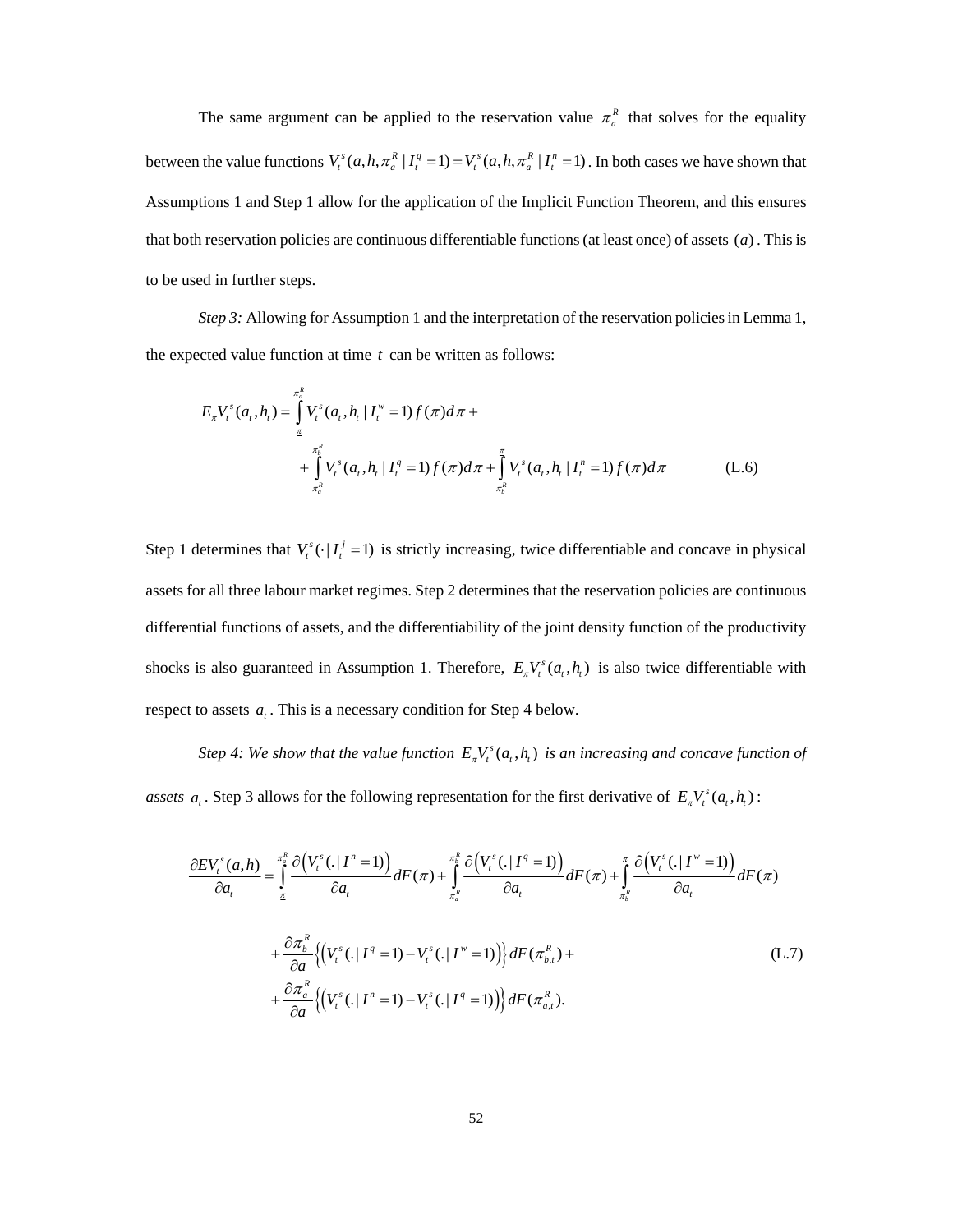The last two terms in the RHS vanish at the reservation value in the density function of  $\pi$  (the value functions are identical), while the first derivatives with respect to assets are all positive since Step 1 ensures that the conditional value function is strictly increasing. Therefore  $(\partial EV^s_i(a,h)/\partial a_i) > 0$ . All what is needed for concavity is to show that  $\left(\frac{\partial E^2 V_t^s(a,h)}{\partial a_t}\right) < 0$ . From (L.7), the second order derivative is given by:

$$
\frac{\partial E^2 V_i^s(a,h)}{\partial^2 a_i} = \int_{\frac{\pi}{a}}^{\frac{\pi}{a}} \frac{\partial^2 (V_i^s(.|I^n = 1))}{\partial^2 a_i} dF(\pi) + \int_{\frac{\pi}{a}}^{\frac{\pi}{a}} \frac{\partial^2 (V_i^s(.|I^n = 1))}{\partial^2 a_i} dF(\pi) + \int_{\frac{\pi}{a}}^{\frac{\pi}{a}} \frac{\partial^2 (V_i^s(.|I^n = 1))}{\partial^2 a_i} dF(\pi) + \frac{\partial \pi}{\partial a_i} \left\{ \left( \frac{\partial (V_i^s(.|I^n = 1))}{\partial a_i} - \frac{\partial (V_i^s(.|I^n = 1))}{\partial a_i} \right) \right\} dF(\pi_{b,t}^R) + \frac{\partial \pi_a^R}{\partial a_i} \left\{ \left( \frac{\partial (V_i^s(.|I^n = 1))}{\partial a_i} - \frac{\partial (V_i^s(.|I^n = 1))}{\partial a_i} \right) \right\} dF(\pi_{a,t}^R).
$$
\n(L.8)

The first three terms in the RHS of (L.8) are negative because of the concavity of the conditional value functions. But the value of the last two terms in (L.8) depend on the relative degree of concavity between paired labour market regimes (i.e. between  $I_t^q$  and  $I_t^w$ , and between  $I_t^n$  and  $I_t^q$ ), and the degree of absolute risk aversion (given by the derivatives  $\begin{pmatrix} \frac{\partial \pi_b^R}{\partial a} \end{pmatrix}$  $\left(\begin{array}{c} \frac{\partial \pi_b^R}{\partial a} \end{array}\right)$  and  $\left(\begin{array}{c} \frac{\partial \pi_a^R}{\partial a} \end{array}\right)$  $\left(\begin{array}{c} \frac{\partial \pi_a^R}{\partial a} \end{array}\right)$ . Assumption 4 states that

individuals are risk averse in the sense that an increase in assets reduces the reservation policy (subjective

That is, as stated in the introduction, individual's hold latent valuation on each of the labour market regimes that we define as 'reservation valuation policy set'. These sets depend on individual's taste for risk possible determined by individual's history, characteristics, etc: Lemma 1 embodies this idea. Each time the agent has to evaluate the labour market conditions as the shock is realized, they compare the realized shock  $\pi$ , to own reservation policy that explains individual's taste for risk  $(\pi_k^R)$ , and make a labour market choice. Since the risk attitude is given by the set of reservation policies  $(\pi^R)$ , risk aversion is measured by the change on this with respect to assets, where assets includes human capital as part of the individuals wealth. This justifies that the derivates  $\binom{\partial \pi_i^R}{\partial a}$  explain the concept of risk aversion (coefficient of risk aversion).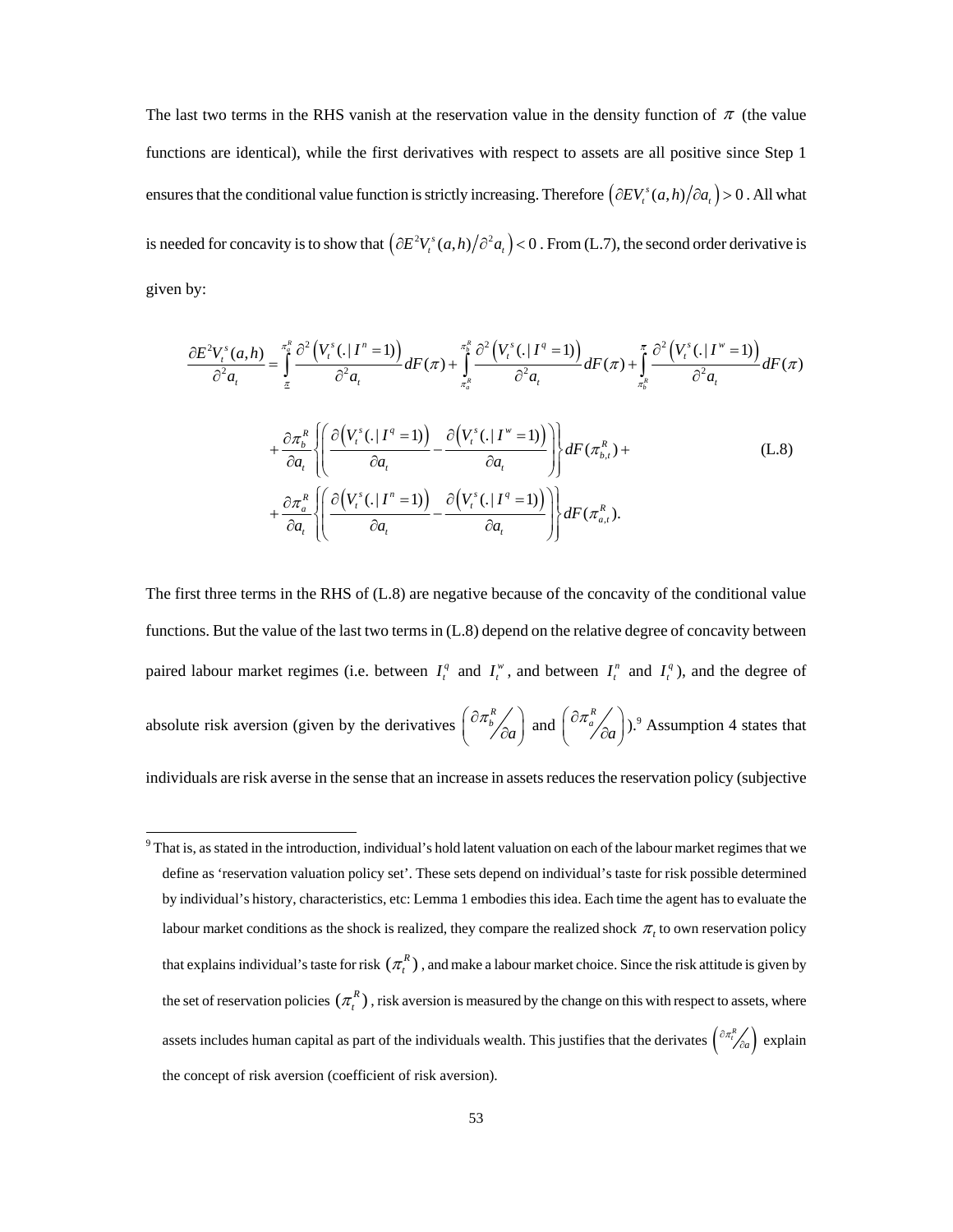valuation of labour market choice) thus making employment more likely than non-employment in the future for any random shock. Likewise, an increase in assets as result of non-decreased in human capital (rather than depreciation) implies that program participation becomes more likely than 'unemployment without program participation', also for any given random productivity shock. Therefore,  $\left(\frac{\partial \pi_b^R}{\partial a}\right)$  $\left(\frac{\partial \pi_b^R}{\partial a}\right) < 0$ 

and  $\left(\frac{\partial \pi_a^R}{\partial a}\right)$  $\left(\frac{\partial \pi_a^R}{\partial a}\right)$  <0 are implied by Assumption 4 as well as being consistent with our model (see introductory notes). But, if an increase in physical assets implies reducing the respective reservation policies through an increase in the willingness to take risk the implication is that for any given assets level, *a<sub>i</sub>*, comparing the value functions between labour market regimes implies that  $(\partial V(\cdot | I_t^w = 1) / \partial a) > (\partial V(\cdot | I_t^q = 1) / \partial a) > (\partial V(\cdot | I_t^q = 1) / \partial a)$ .<sup>10</sup> Decreasing absolute risk aversion and derivatives of value functions that are increasing as taste for risk increases implies that the second and third terms in the RHS of (L.8) can be positive and overtake the negative value of the first three terms. Then, concavity of the valued function can only be guaranteed if we assume 'constant absolute risk aversion' in which case  $\left(\frac{\partial \pi_b^R}{\partial a}\right)$  $\left(\begin{array}{c}\n\frac{\partial \pi_b^R}{\partial a}\n\end{array}\right) = \left(\begin{array}{c}\n\frac{\partial \pi_a^R}{\partial a}\n\end{array}\right)$  $\left(\begin{array}{c} \partial \pi_a^R \\ \partial a \end{array}\right) = 0$ . This would imply that the reservation policies are not responsive to changing wealth that is neither a realistic assumption, not is it completely consistent with our structural model. Thus, Assumption 4 is required so that 'decreasing absolute risk aversion', i.e., *R b a*  $\left(\frac{\partial \pi_b^R}{\partial a}\right)$  < 0 and  $\left(\frac{\partial \pi_a^R}{\partial a}\right)$  $\left(\frac{\partial \pi_a^R}{\partial a}\right)$ <0, but by a magnitude that is 'not too large' (both values are assumed to be

bounded from below in the neighbourhood of zero) guarantees that the positive terms in the last two parts

-

 $10$  That is, expected value of a choice is the weighted sum of the three possible choices so that expectations of the value function is  $EV = V(|I = w)P(w) + V(|I = q)P(q) + V(|I = n)P(n)$ , and the choice among the three alternative depends on the realization of the shock that will determine the weight (probability). But independently, each of the value functions is an increasing, twice differentiable and concave function of assets, while the value of the value function for the working choice has to be steeper than for the non-employment alternatives and in turn. At this point is when we need to apply Assumption 5 (no crossing of the value functions).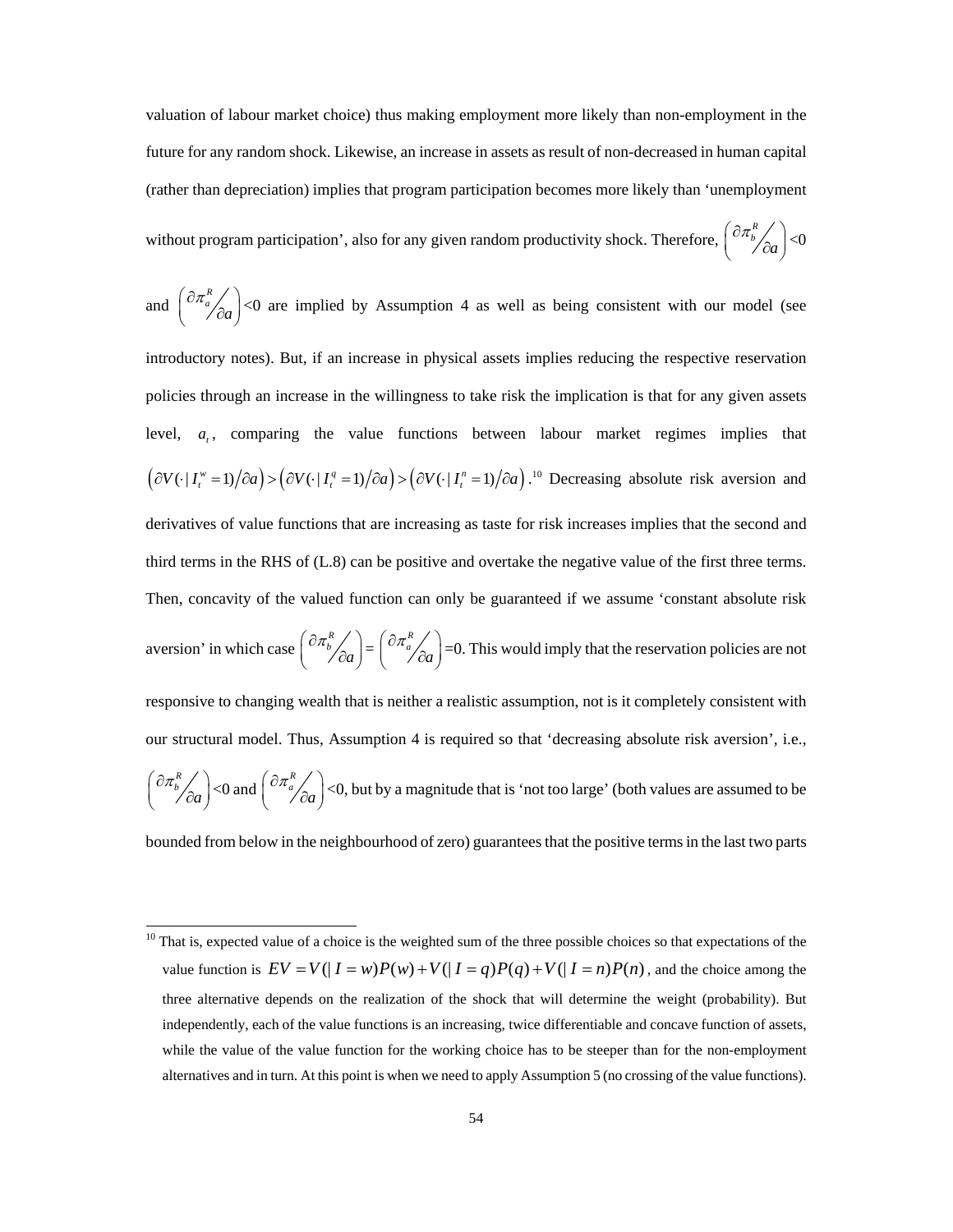of the RHS in (L.8) never overtake the negative values of the set of second derivatives. This is the only way to guarantee concavity.

#### **A1.3 Proof of Lemma 3**

Given Lemma 2 (i.e., having established the conditions for a well behaved value function), the Euler Equation is the necessary and sufficient condition for the optimal consumption decision 'for fixed labour market regimes' (since it is within labour market regimes that the value function is continuous, twice differentiable and concave function of assets). Recall the Euler Equation:

$$
\left. \frac{\partial u}{\partial c_i} \right|_{I(j,t)} = E \left[ \beta (1+r) \frac{\partial u}{\partial c_{i+1}} \bigg|_{I(j,t)} \right] \qquad \forall j \tag{L.9}
$$

But (L.9) gives the optimal intertemporal relation for the choice variable assuming concavity of the value function only with respect to assets, when in reality the problem in (2) implies a more complex set of dynamics in the state space. Then, there must be as many optimal consumptions paths that are consistent with (L.9) as possible values of  $h_{t+1}$  that are consistent with the assets path  $(a_t)$  that underlines (L.9). Then identification/characterization of the optimal consumption path is only possible if we find an expression analogous to (L.9) such that the new expression implies restrictions for human capital. Recall Step 1 in the proof of Lemma2. This step states that under the regularity assumptions for  $u(c)$  and  $E_{\pi}V_{t+1}^s(\cdot)$  in  $c_t$  and  $a_{t+1}$ , standard recursive methods show that  $V_t^s(\cdot | I_t^j = 1)$  has identical properties than  $E_{\pi}V_{t+1}^s(\cdot)$ . First we apply the envelope theorem to  $V_t^s(\cdot | I_t^j = 1)$  so that at the optimal consumption choice and for fixed labour regime, a change in assets implies zero additions from future changes in the value function:

$$
\left(\frac{\partial V_t^s(.|I^j)}{\partial a}\right) = \frac{\partial u}{\partial a}\Big|_{c^*(t),I(j,t)} + \beta E_t \frac{\partial V_{t+1}(.|I^j)}{\partial a_{t+1}}\Big|_{c^*(t),I(j,t)} \n= \frac{\partial u}{\partial c} \cdot \frac{\partial c}{\partial a}\Big|_{c^*(t),I(j,t)} \quad \text{since } E_t \frac{\partial V_{t+1}(.|I^j)}{\partial a_{t+1}}\Big|_{c^*(t),I(j,t)} = 0 \tag{L.10} \n= u'(c_t)(1+r_t)
$$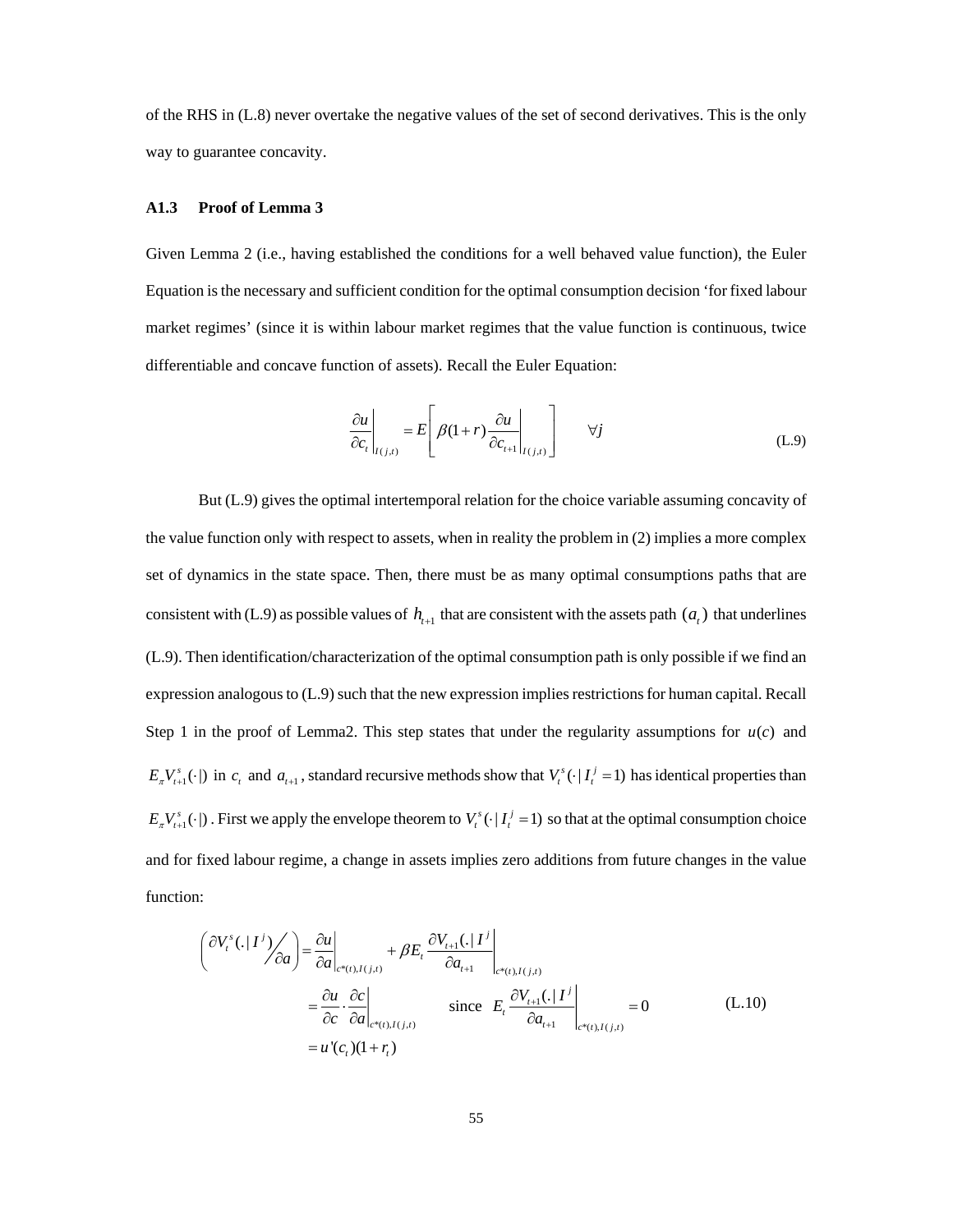Since 
$$
(\partial V_t^s(. | I^j)/\partial a_t) = (1 + r_t)u'(c_t)
$$
 and  $V_t^s(. | I_t^j = 1)$  has identical properties than  $E_{\pi}V_{t+1}^s(. | )$ ,

we take expectations so that  $E_t\left(\frac{\partial V_{t+1}^s}{\partial q_{t+1}}\right) = (1 + r_{t+1})E_t u'(c_{t+1})$ ; the result is labour market regime and skill specific. The result is then applied to the Euler Equation in (L.9):

$$
\left. \frac{\partial u(c_i)}{\partial c_i} \right|_{I(j)} = \beta \cdot E_i \left[ \left. \frac{\partial V^s_{t+1}(a_{t+1}, h_{t+1})}{\partial a_{t+1}} \right|_{I(j)} \right] \tag{L11}
$$

Expression (L.11) maintains the same properties as the Euler condition in (L.9) but we have now established a relation between current consumption and the other dynamic variable in the system, human capital. We are now closer to identifying the optimal condition for consumption (optimal consumption path) taking into account the full dynamic system. Notice from the dynamics in (1) that the two endogenous state variables always follow the same direction, while the value function is concave in assets. This means that the derivative in the RHS of (L.11) is positive for any value of  $h_{n+1}$ , with this latter variables also increasing as  $a_{t+1}$  increases. At the same time (L.11) explains that any marginal change in utility today has to be matched by an equal but weighted expected marginal change in tomorrow's utility establishing a precise relation between the concavity of  $u(.)$  and  $EV(.)$  with respect to the variables  $c_i$  and  $a_i$ . From the dynamics in (1) we see that this must imply that we are pinning down the optimal human capital path. That is  $a_{t+1} = (1 + r)a_t + INC(h, W, \pi) \big|_{I(j)} - c_t$ . Then, for fixed working conditions, any increase in assets has to be met by an increase in consumption so that (L.11) is satisfied, and this leaves no room for  $h_{t+1}$  to move other than whatever value satisfies (L.11). In other words, (L.11) can be re-written as:

$$
\left. \frac{\partial u(c_t)}{\partial c_t} \right|_{I(j)} = \beta \cdot E_t \left[ \frac{\partial V^s_{t+1}(a_{t+1}, h_{t+1} | h_{t+1})}{\partial a_{t+1}} \Big|_{I(j)} \right]
$$
(L12)

Then, given the properties of the value function, the values of the state variables and for fixed skills and working decisions, the optimal condition for consumption is given by (L.12). With this (allowing for all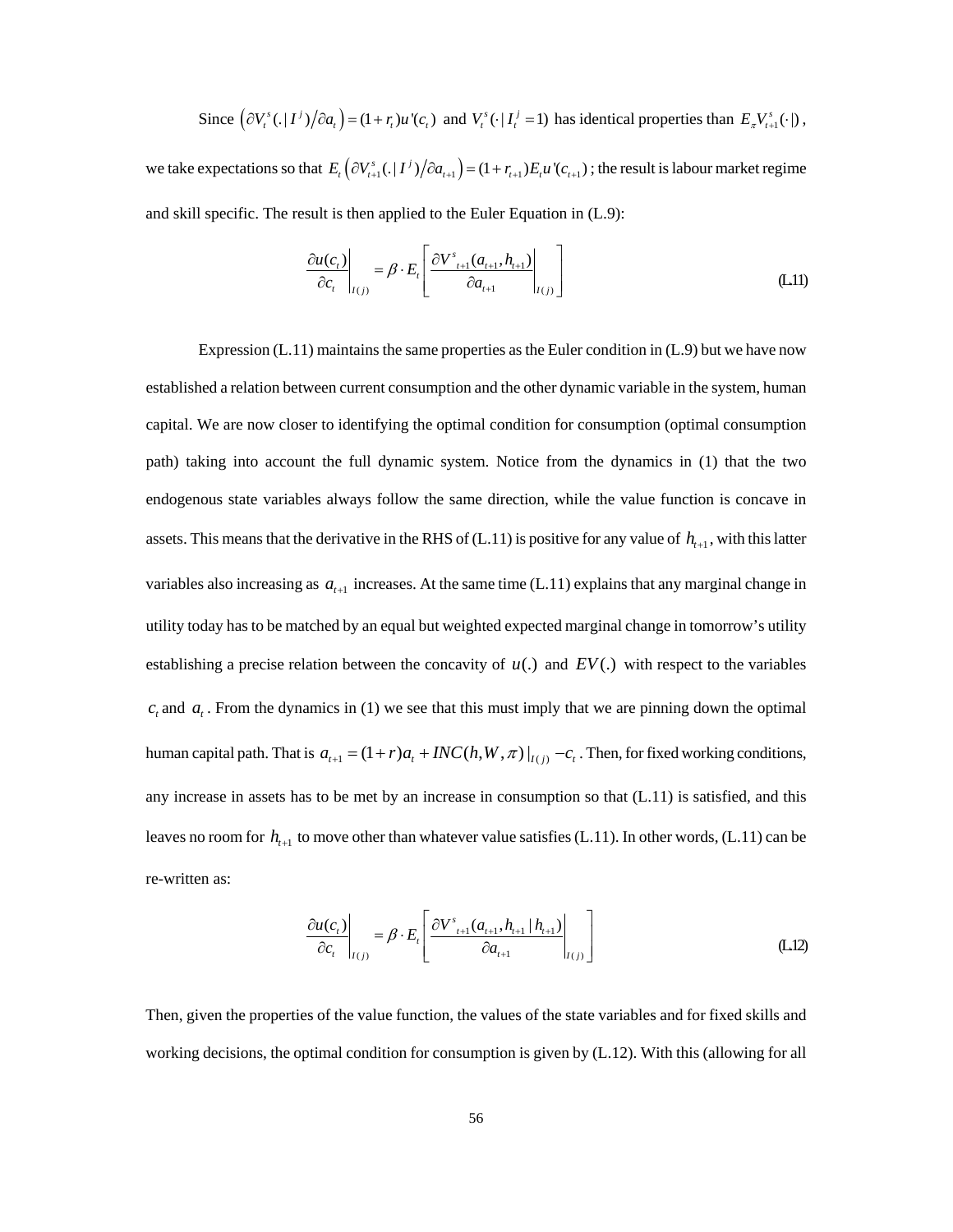regularity conditions and assumptions above), the problem in (2) has a unique solution 'for fixed labour market regimes' and for given skill type. In the development of (L.12) we have seen that agents are restricted to be risk averse. Expression (L.12) places further restriction in the variables that determine the behaviour of individuals: consumption  $(c_i)$  and savings  $(a_{i+1})$  must both be *normal goods* in the sense that an increase in net income must be followed by an increase in both consumption and assets for fixed labour market regimes. The reason is the following: suppose 'total net income' increases (for example as result of an increase in human capital, but also as result of any other change in the state space ). From the low of motion in assets (see (1)), the implication is that either  $(a_{i+1})$  or  $(c_i)$  increase. But both *u* and *EV* are concave functions, therefore, both must increase to keep the equality in (L.12) satisfied. Another way to interpret this is as follows: allowing for  $EV(a, h)$  in L.11 does not pin down a specific optimal path among all possible optimal paths given all admissible *h* paths, so L.11 is necessary but not sufficient. Conditioning on *h* implies that the Euler is now based on  $EV(a, h | h)$  thus restricting the relation between assets and consumption so that the marginal intertemporal gains are now fixed for given labour market conditions. This latter is what allows to identify the optimal path but at the expense of further restrictions on the type of consumption and savings that individuals are allowed to consume and hold.

Lemmas 1, 2 and 3 complete the set of regularity conditions that allow for expression (2) to represent the individual's problem, for the problem to be well defined and for this to have a unique solution (identification of an optimal consumption path). At the same time, expression (2) is based on (1) and we have shown that the structural model as specified in (1) is well behaved. This is what allows us to use the characterization of the endogenous variables to specify the reduced form specification, and with this to estimate the parameters. In reality, what is crucial is to make sure that for fixed labour market regimes the dynamic endogenously changing variables change all monotonically in the same direction. Our specification is correct because the newly introduced labour market regime still maintains such monotonic relation. Assuming a well behaved bounded functions in a bounded support (for anyone of the three labour market regimes), the problem boils down to 'maximising a concave function' subject to a set